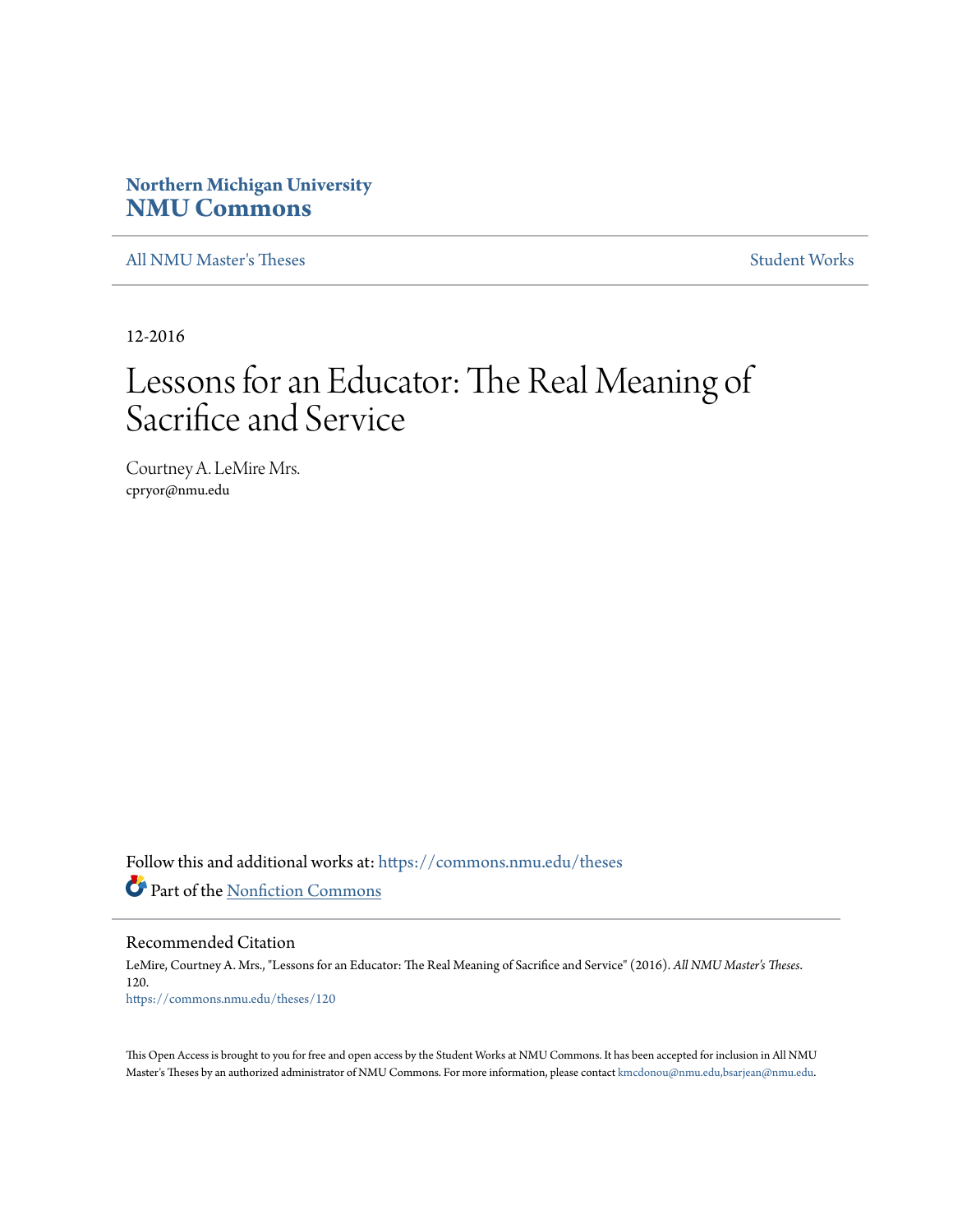# LESSONS FOR AN EDUCATOR: THE REAL MEANING OF SACRIFICE AND SERVICE

By

Courtney A. LeMire

# THESIS

Submitted to Northern Michigan University In partial fulfillment of the requirements For the degree of

# MASTERS OF ARTS

"Office of Graduate Education and Research"

December 2016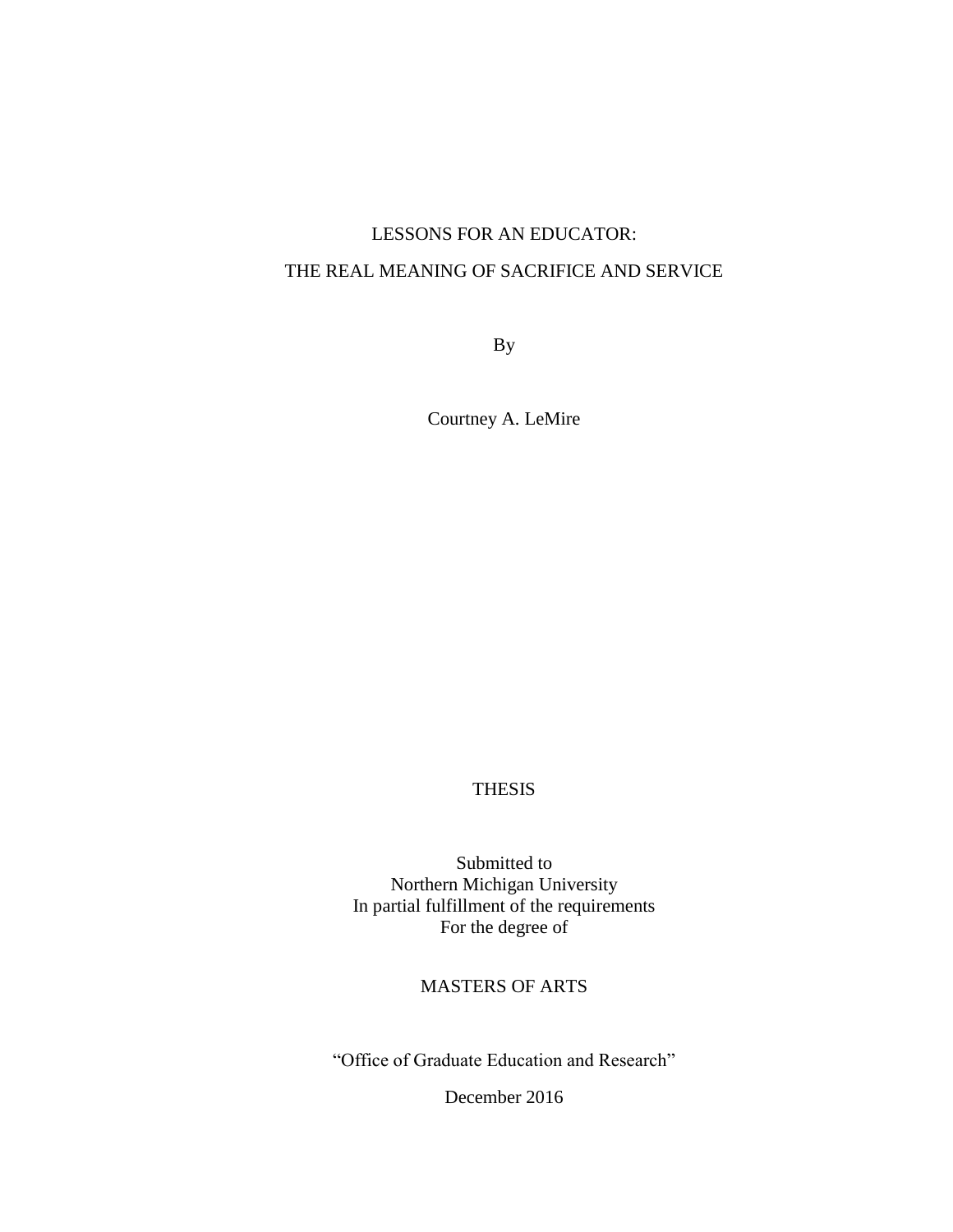# SIGNATURE APPROVAL FORM

# LESSONS FOR AN EDUCATOR:

#### THE REAL MEANING OF SACRFICE AND SERVICE

This thesis by Courtney A. LeMire is recommended for approval by the student's Thesis Committee and Department Head in the Department of

English and by the Assistant Provost of Graduate Education and Research.

| Committee Chair:             | Date |
|------------------------------|------|
| First Reader:                | Date |
|                              |      |
| Second Reader (if required): | Date |
|                              |      |
| Department Head:             | Date |
|                              |      |
| Dr. Robert J. Winn           | Date |

\_\_\_\_\_\_\_\_\_\_\_\_\_\_\_\_\_\_\_\_\_\_\_\_\_\_\_\_\_\_\_\_\_\_\_\_\_\_\_\_\_\_\_\_\_\_\_\_\_\_\_\_\_\_\_\_\_\_

Interim Assistant Provost of Graduate Education and Research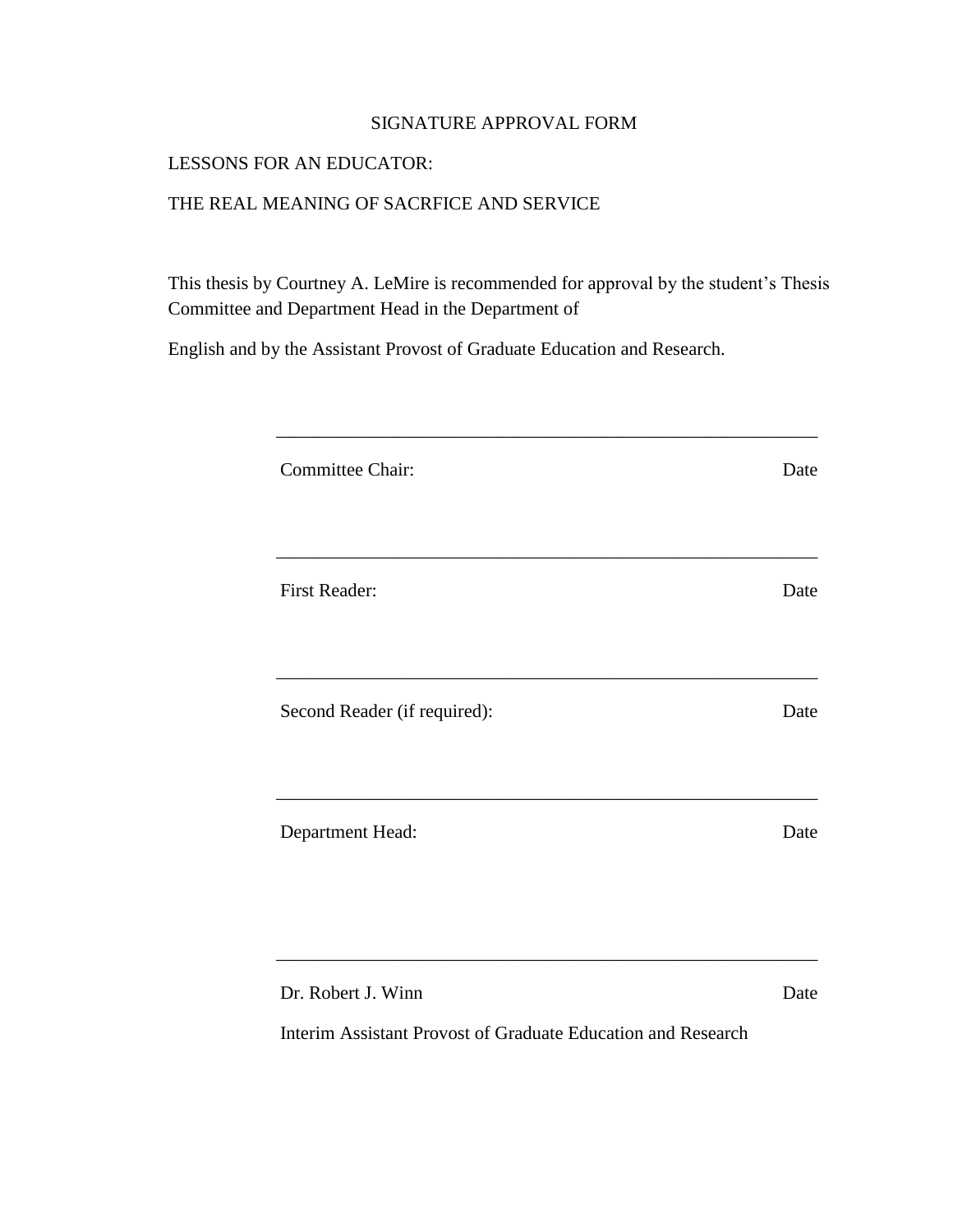#### ABSTRACT

#### LESSONS FOR AN EDUCATOR:

#### THE REAL MEANING OF SACRIFICE AND SERVICE

By

Courtney A. LeMire

I knew at a young age that I would devote my professional life to being an educator. I was not prepared for the numerous setbacks that I would experience and, at times, I have questioned why I became a teacher. It is during these moments of hesitation and uncertainty that I find inspiration from three military family members: my maternal grandfather, Edwin, my paternal grandfather, Lloyd, and my husband, Joe. They dedicated their lives to serving others while not asking for anything in return. All three unselfishly sacrificed a part of who they were for the betterment of others. It is because of their commitment that I am reminded why I too chose to serve others in my own capacity, and why I will also be forever indebted to the lesson they bestowed on me.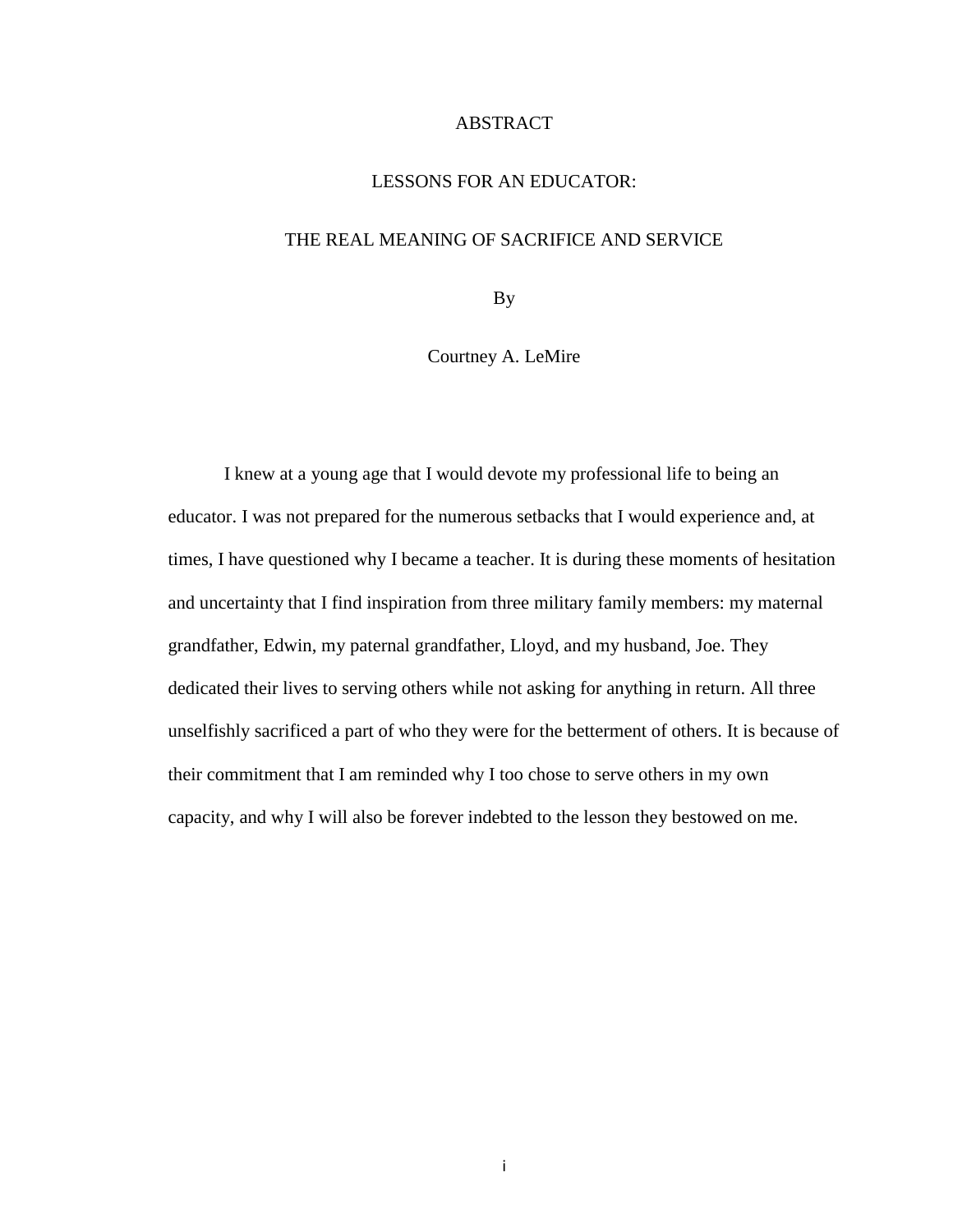Copyright by

Courtney A. LeMire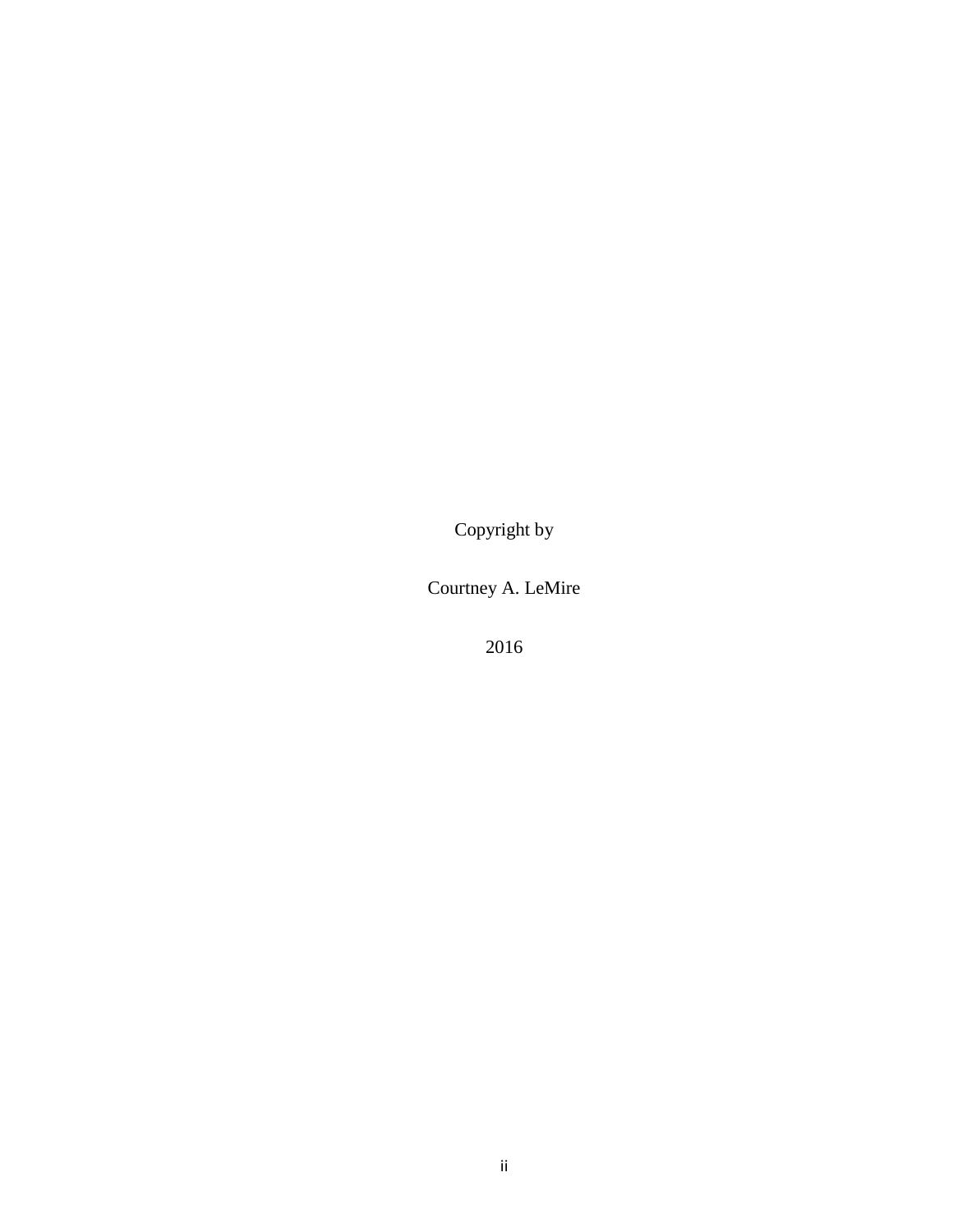# DEDICATION

This thesis is dedicated to Edwin T. Palomaki, Lloyd M. Pryor, and Ronald J. LeMire, Jr. Each has challenged and encouraged me over the years while demonstrating what it means to truly serve others.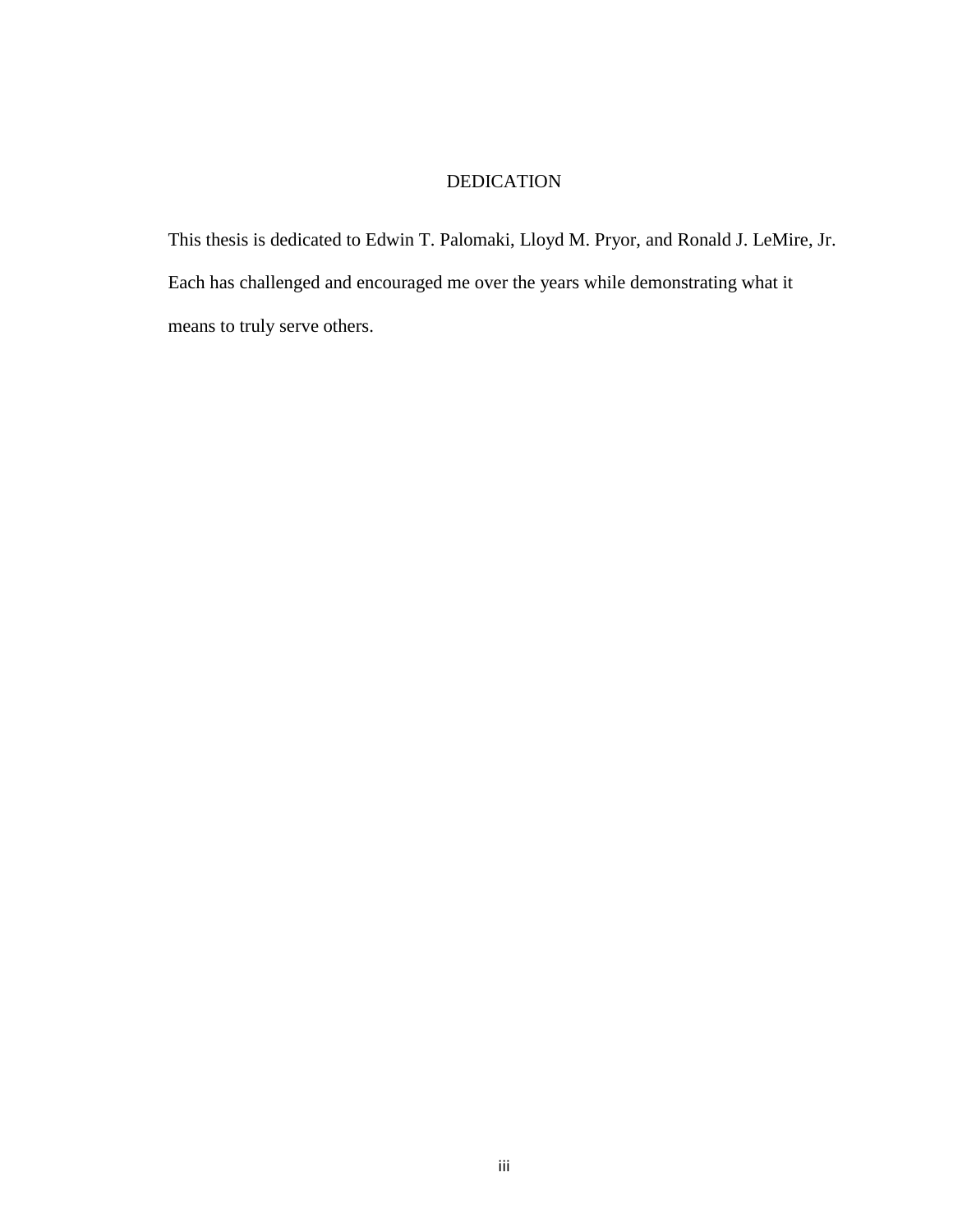#### ACKNOWLEDGEMENTS

I would like to thank both Dr. Kia J. Richmond and Dr. Elizabeth Monske for urging me to tell a story where I was hesitant to write one. I am forever grateful for their guiding lessons and encouragement both in my professional and personal lives. Dr. Richmond and Dr. Monske have both challenged me through the years to think differently about not only my own education, but also how I approach my lessons and students in the classroom. Their dedication to their craft as well as to their students will forever resonate with me. I am thankful to have two such positive role models in my life who inspire me to be the best educator and professional that I can be.

This thesis follows the format prescribed by the *MLA Style Manual* and the Department of English.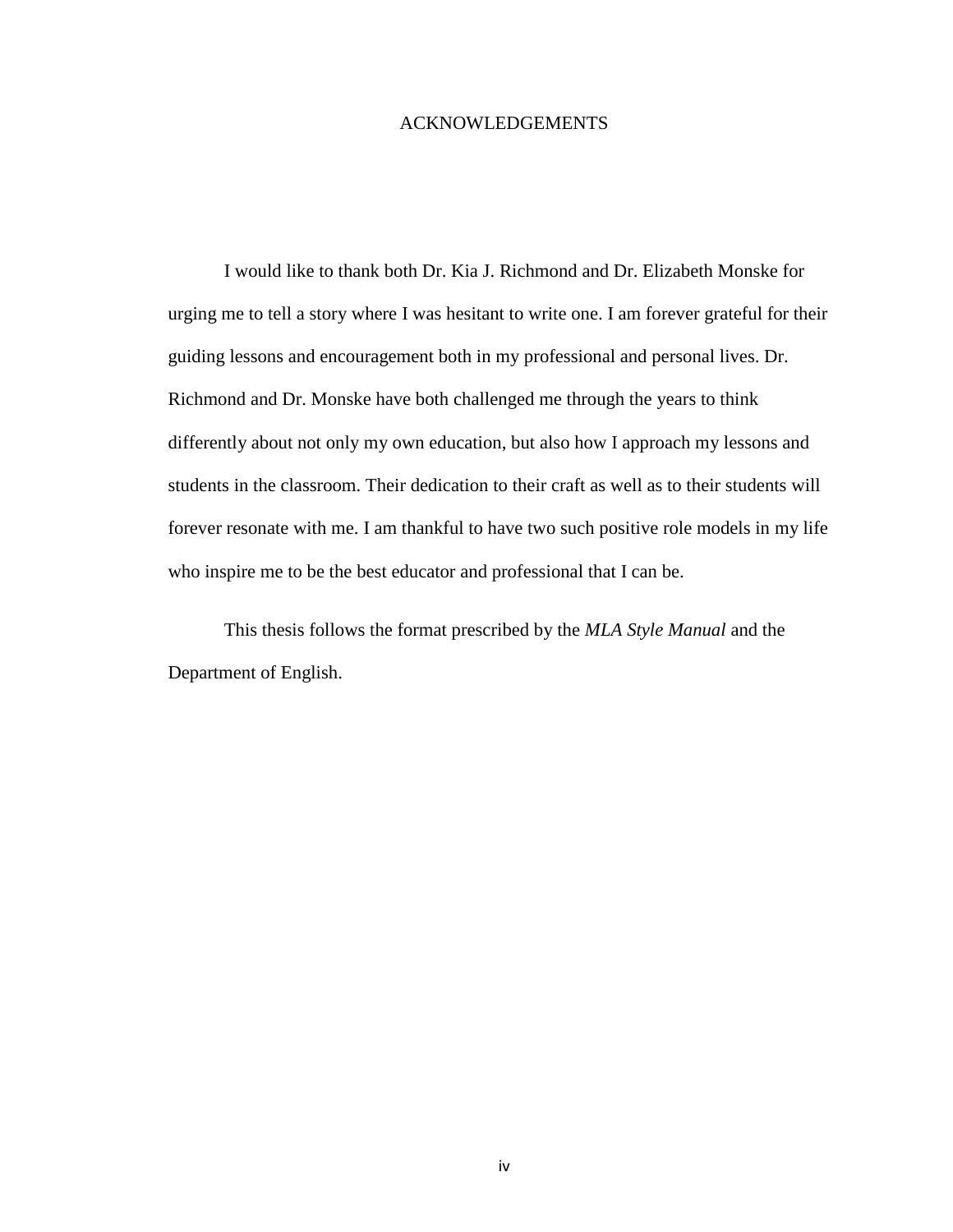# **TABLE OF CONTENTS**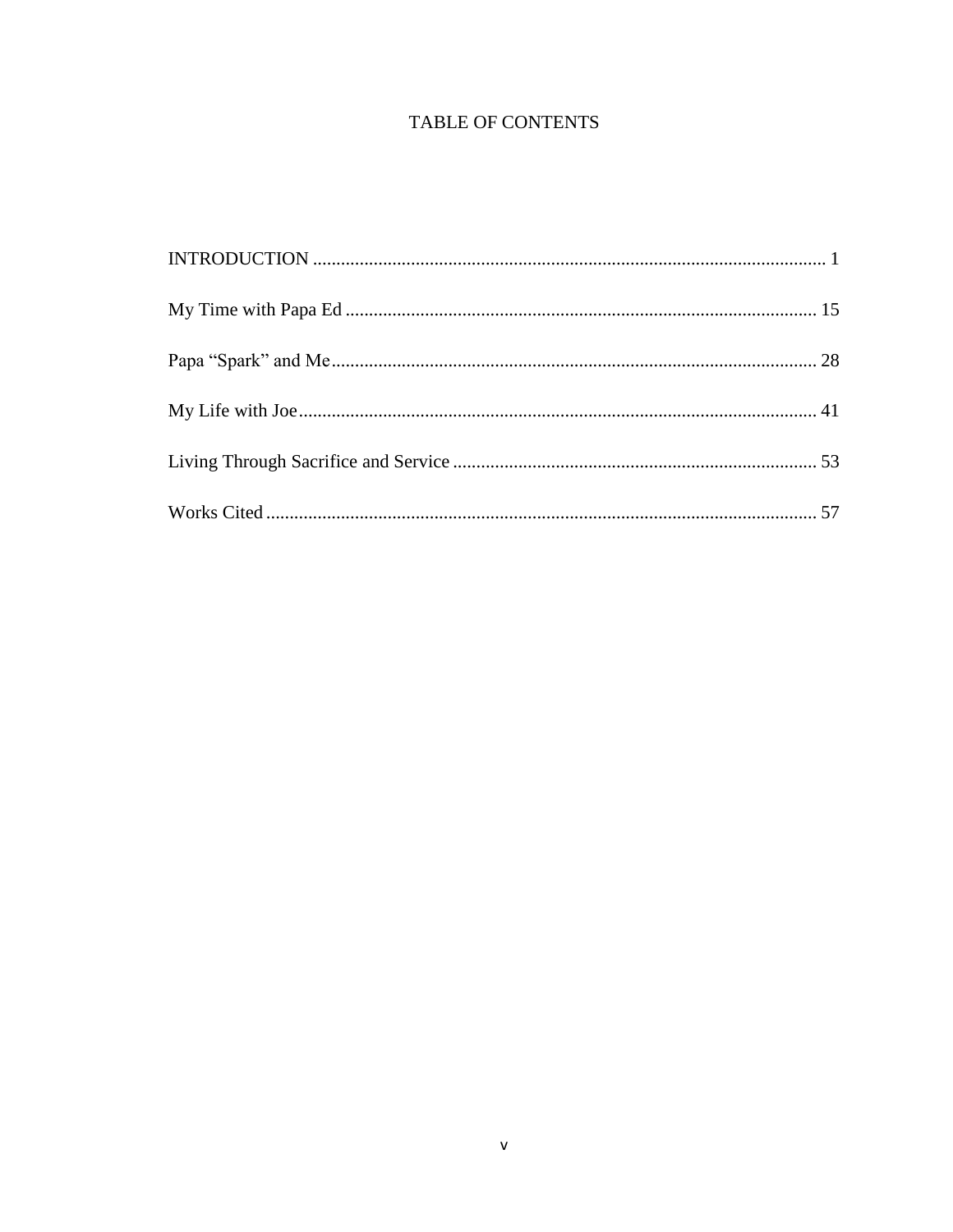#### INTRODUCTION

<span id="page-8-0"></span>My mother installed a large chalkboard in our basement when I was around nine or ten years old. At first it was used primarily for my childhood coloring and doodling. The next thing I knew, my younger brother Evan was at my side and suddenly I had my first student. We gathered books for our library (complete with sign-in and sign-out cards), made decorations for the walls, had a science lab in the bathroom, my bedroom was used as a makeshift choir room where we would practice for our spring and winter concerts, and I even created a book order for which my sweet brother paid me fifty cents to "order" a book from me. I remember overhearing my mother groaning as Evan politely asked her for 50 cents to buy a book from my book order. I patiently made him wait for the story entitled *Along the Rocky Shore* to be delivered, making it as realistic as possible even though the book was only a few feet away in my bedroom. My youngest brother Elliott eventually joined my roster of students, but he was my problem student. If my memory serves me right he was expelled. I giggle now over the elaborateness of what was deemed Faithorn Elementary (the name of the village my parents live in), but something magical happened in my parents' basement over the course those few short years. I like to joke with Evan that I taught him everything he needed to know in those early years. Our relationship was formed over writing, storytelling, and books.

I was bitten by the teaching bug at an early age; however, little did I know that I chose a profession where the benefits and payoffs can at times be slow and hard to see.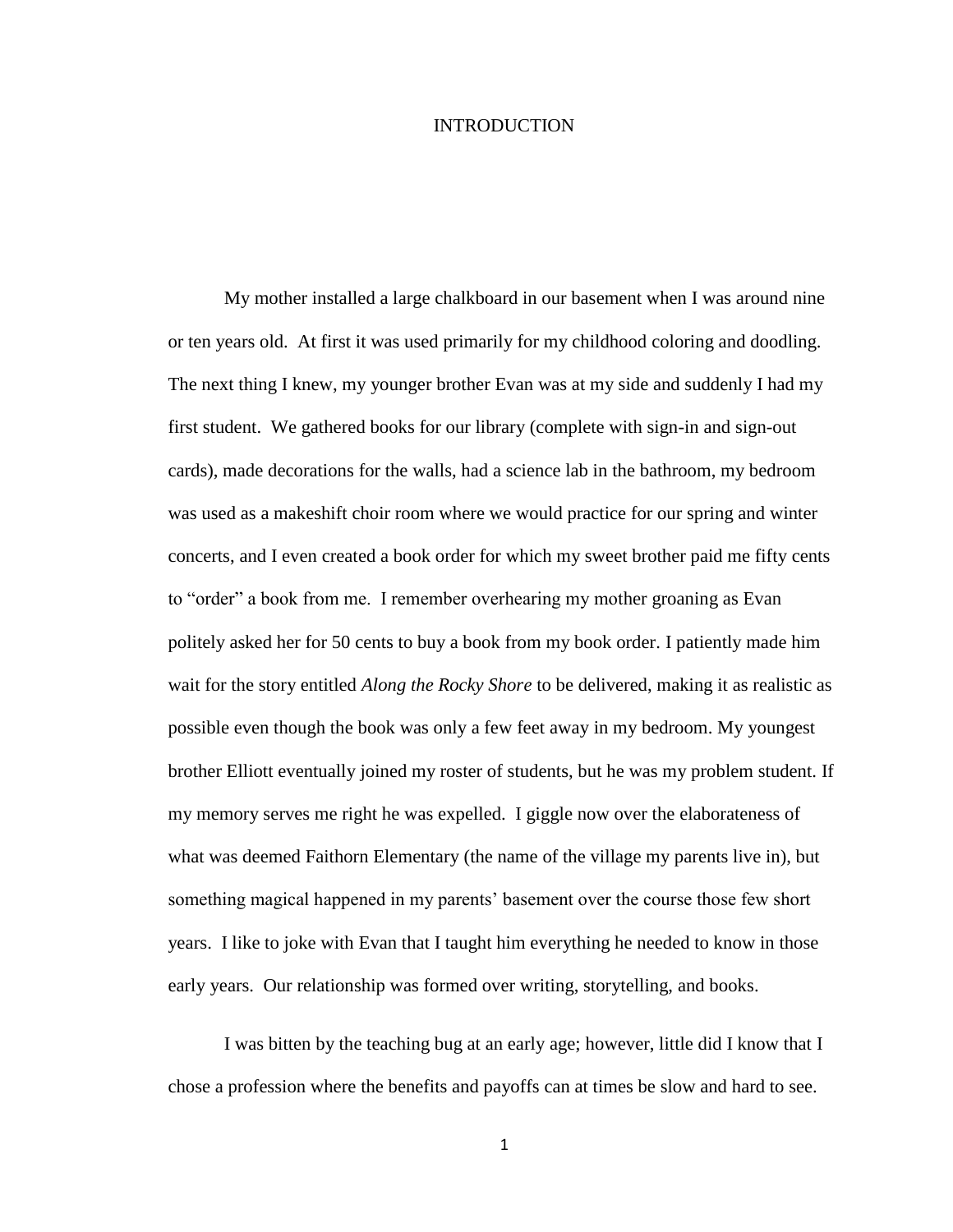Education is a fickle career. Committing time and energy for the betterment of complete strangers is daunting to say the least, and I often struggle with how to go about it. I've always felt that there is something within my own community that needs me- something that I have that will help in creating not only better individuals but also make me a better person as well. I've expressed to my students the importance of spreading their wings and exploring the bigger world that is around them, yet in recent years I have found great importance in being at home and establishing myself while giving back to my own small, sleepy community that has bestowed so much on me.

For as long as I can remember, I have always loved school; in fact, my mother enrolled me at the tender age of five in kindergarten because I was so eager to attend school. "I should have held you back so you would have graduated at eighteen, but you wanted to go," she will reminisce. The social aspect of school was never as fascinating to me as the learning process was. Intrigued at the elaborate lessons my teachers had prepared for me and my classmates, I appreciated my instructors own passion and excitement when delivering lessons to the class. As a little girl, teachers were magic. They created safe, fun learning environments and encouraged and pushed me to think big. In fact, I am still in contact with those who left such an impression on me, often seeking their advice and encouragement when I need it most.

Looking back, I now realize how exhausted my own instructors must have been while teaching, but I never saw an ounce of frustration or impatience in their delivery. Of course I had my own setbacks in my education. There were teachers I didn't particularly enjoy. Math still gives me a cold sweat. Chemistry and my brain are like Teflon on a frying pan- a concept can be taught but slips out like the morning breakfast from the pan.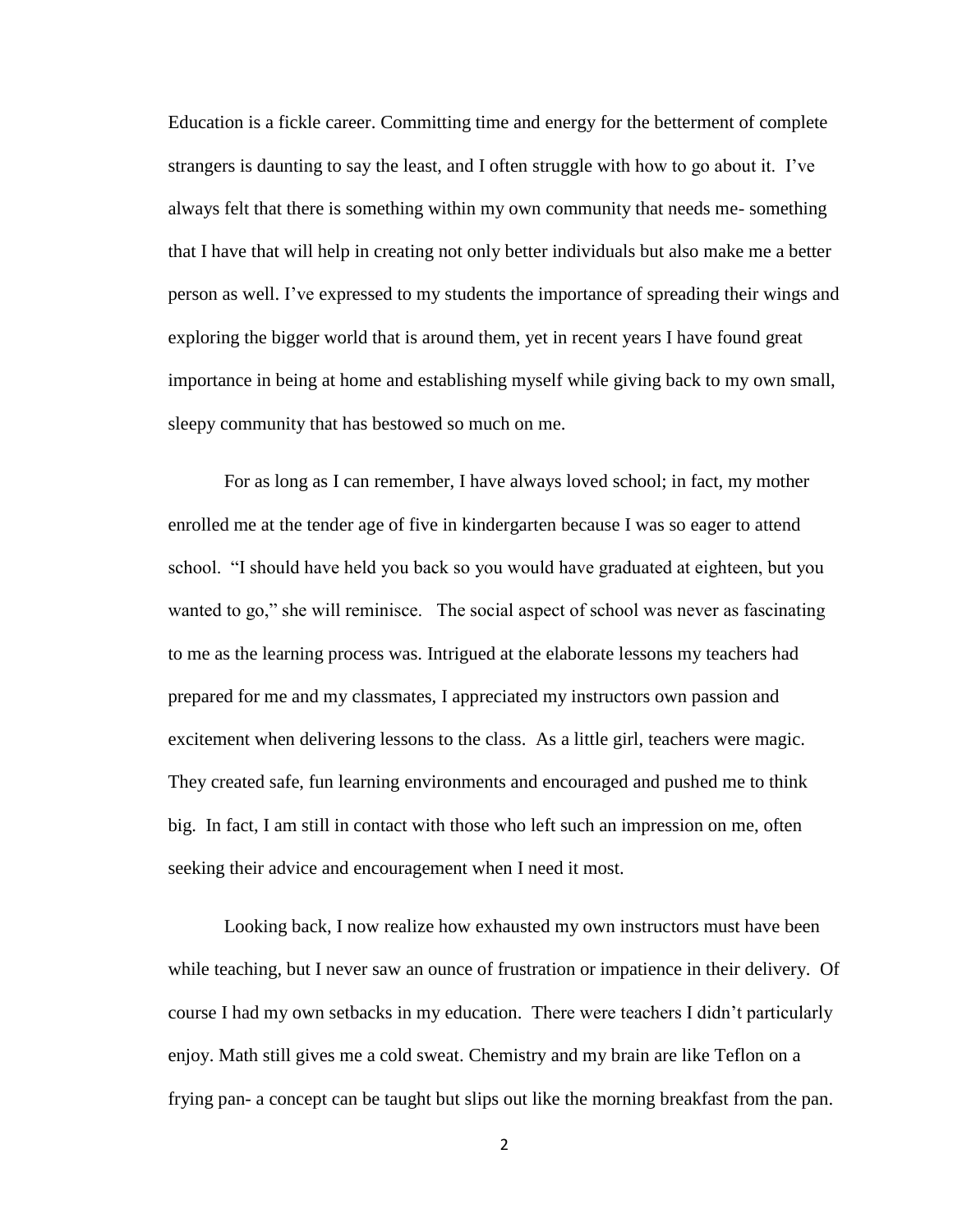I don't think I could ever dissect an animal without becoming queasy and nauseous as we did in anatomy. Even with the academic struggles I encountered, it wasn't enough to deter me from wanting to spread the infectious power education had over me. I wanted others to feel that same excitement. Optimistic and eager, I set out to pursue the only career I knew I was made for, unaware of the troubles, setbacks, and frustrations that I would encounter on my road to becoming an educator.

As I grew older and was exposed to different career paths in middle and high school, I wavered briefly on my future profession. I entertained the ideas of being a pediatrician or even a nurse. I loved children and being with people but hated seeing others in discomfort. The inner workings of the body also made me weak in the knees. Perhaps a career in writing would be a good fit. I loved to write and even composed many storybooks growing up. In fact, my version of *The Little Mermaid* even won a Caldecott Medal. My copy says so- I drew the medal on myself! Unfortunately, when an option like this was brought to my parents they were immediately concerned that I would struggle to make a living and support myself with such a career. Being an educator, I was reminded, afforded me the opportunity to combine both loves of writing and teaching into my daily life. I was confident and ready to face my future in education despite the obstacles that I was often forewarned about. I knew the salary was poor and the reputation of being a public educator was constantly under fire, yet I was compelled to do something that I knew I would love and enjoy despite the negativity that perpetually orbits the profession.

When I started my college education in 2001, there was a need for teachers as a shortage was predicted for the future. Perfect! Not only could I go into a career that was meaningful, but I would also be employable. My parents would be so happy with my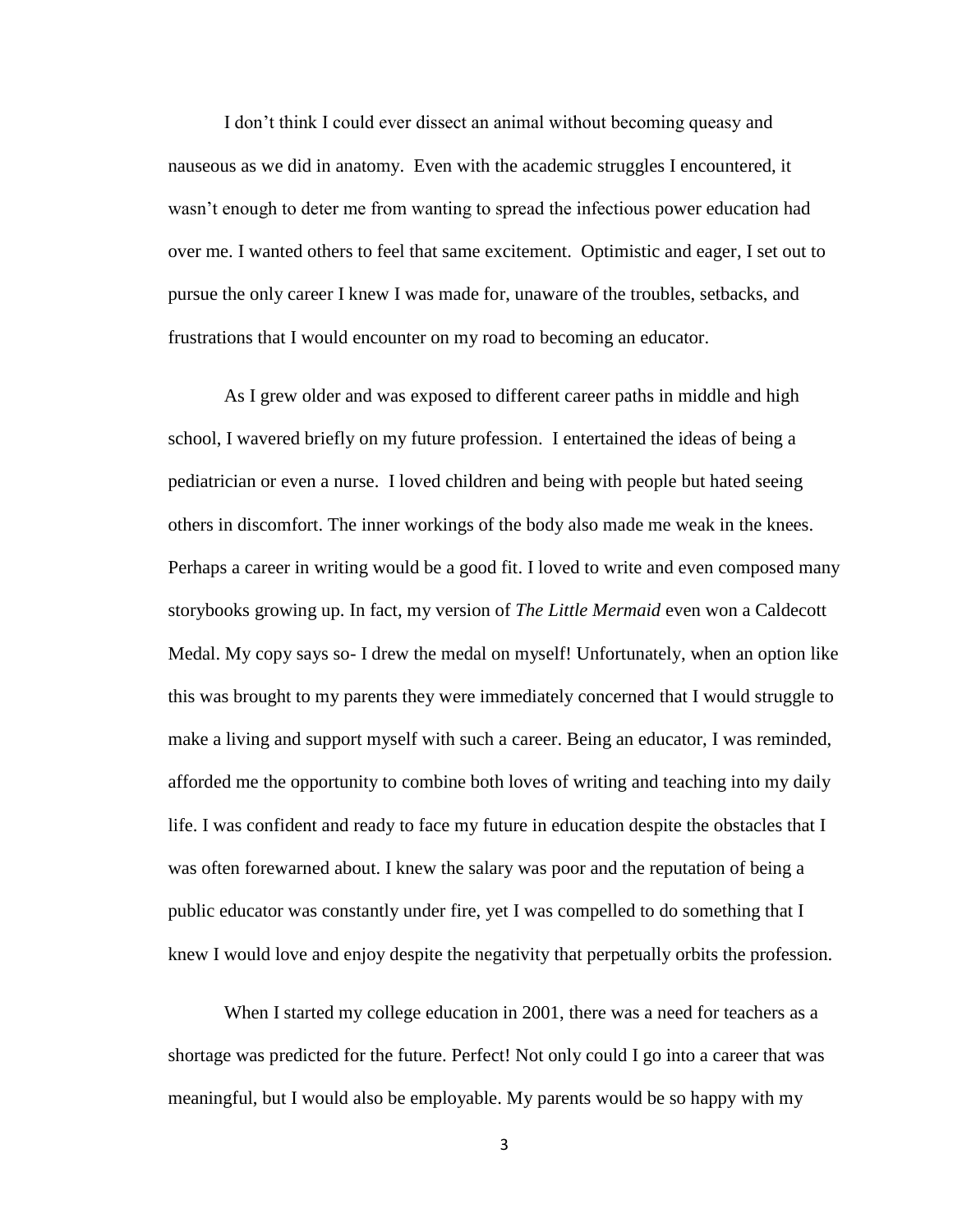admirable vocation choice. If only I had known the struggles that would be ahead of me. The economy would flounder and the market would become flooded with educators making it almost impossible to find employment. While working towards my bachelor's in English and teaching certificate in secondary education at Northern Michigan University, however, I was undeterred and filled with excitement and creative possibility.

At the age of twenty-three, I was hopeful and confident my preparation and student teaching experience at Iron Mountain High School in the fall of 2003 would help set me up for my professional future. I saw other peers bound into the workforce after their own teacher preparation programs, so I was certain I would have a similar fate. I knew that the literal sweat (I can't even recall how many times I delivered a lesson in shaky voice and sweat drenched shirt) that I put into my lessons, grueling lunches I tolerated in the political teachers' lounge, the tip-toeing that was needed to navigate a room that wasn't my own, and the awkward parent/teacher conferences that I endured during my student teaching would be the experience I needed to set up my own future classroom. When graduation rolled around, I couldn't send out my resume fast enough as I was sure I would be hearing back from at least a few of the schools I had applied to. I was sure…so very sure.

Upon graduation I would hear a variety of rejections: *Dear Miss Pryor, Thank you for your application, but at this time we feel we need to select a candidate with more experience…Although you are a strong candidate, we've decided to take our interview in another direction* (this line always confused me)…*We'd like to offer the position to someone with more experience…Although the choice was hard, we decided to give the position to someone with more experience. More experience…more experience…*the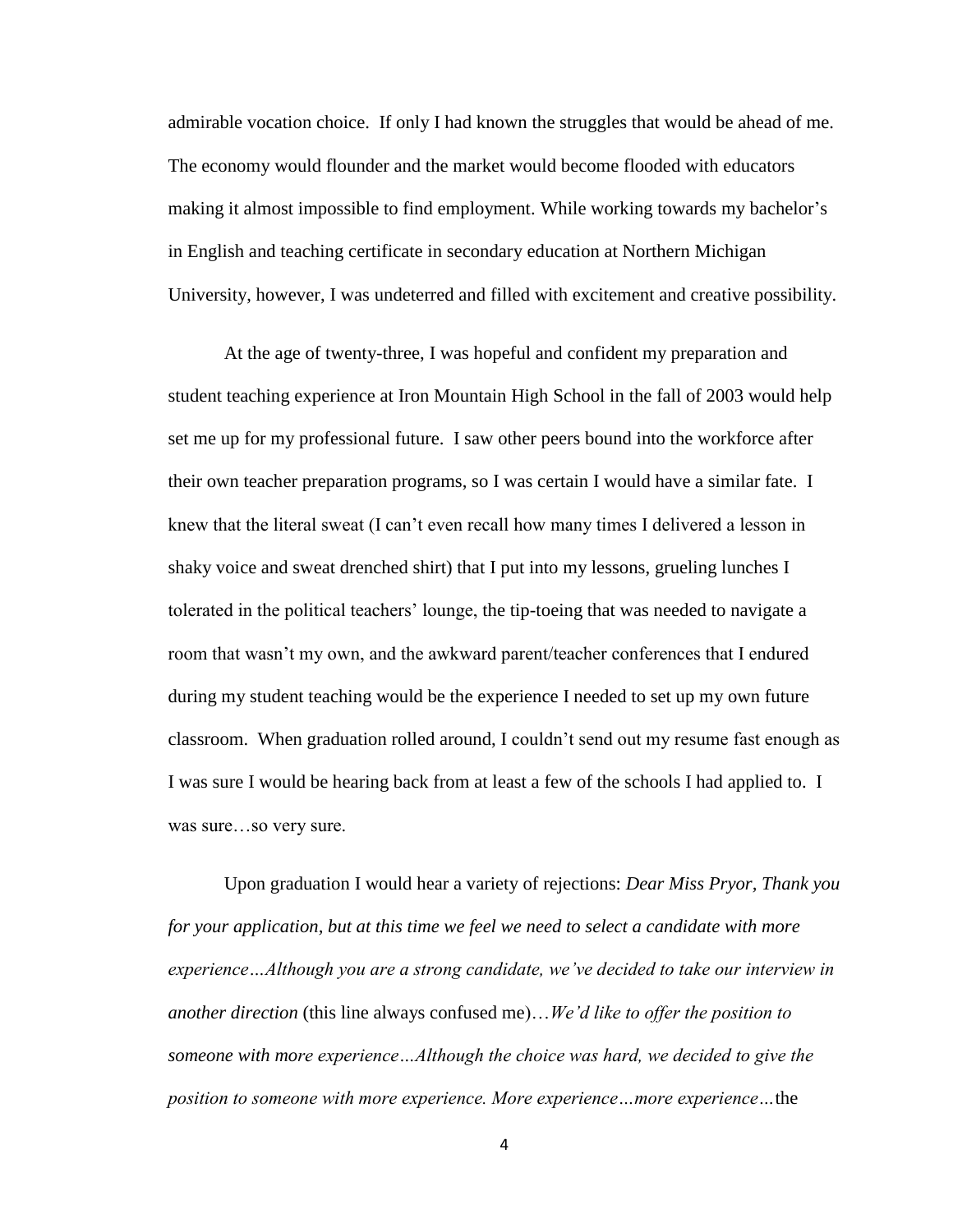phrase would haunt me for years. I did what most new graduates of teaching would do: I was a substitute teacher. For almost seven years, I was a substitute teacher. Why didn't I give up and just get a regular nine-to-five? Many of my family members couldn't believe that I stuck with teaching as long as I had. Some of my friends would have almost five years or more of experience by the time I would get my full-time position. My experience started slowly. I nabbed every substitute teaching position that became available which eventually helped me to land a long-term sub position in 2010. In the winter of 2011, I was hired as a supplementary instructor at Bay College part-time. This was a fantastic opportunity as I had never thought of teaching at the college level before. Later, during the fall of 2011-12 school year, I was offered a part-time position teaching  $7<sup>th</sup>$  and 10<sup>th</sup> grade English, but due to budget cuts, I was laid off from that position. I was offered a part-time position as a Title I aide at the same district I was laid off from, but I only lasted a semester. I simply couldn't live off of \$700 a month. Finally, in December of 2012 and after four years of trying to get a full-time teaching position, I had to step back and reevaluate what it was that I wanted to do. I was running myself ragged doing part-time jobs and had very little to show for my hard work. Still newly married, I needed something steady to contribute financially. At almost thirty years of age, I was embarrassed and frustrated that I couldn't get a job. "I don't know why you stick with it," my older brother Jeremy had said to me once. At that time, I didn't know why I did either. A local bank had a full-time opening for teller work in my hometown. For almost two years, I let my teaching ambitions simmer while I entertained other options.

I couldn't believe how exhausting and frustrating the process of getting a teaching job could be. Granted it was my choice to live in my hometown after college, which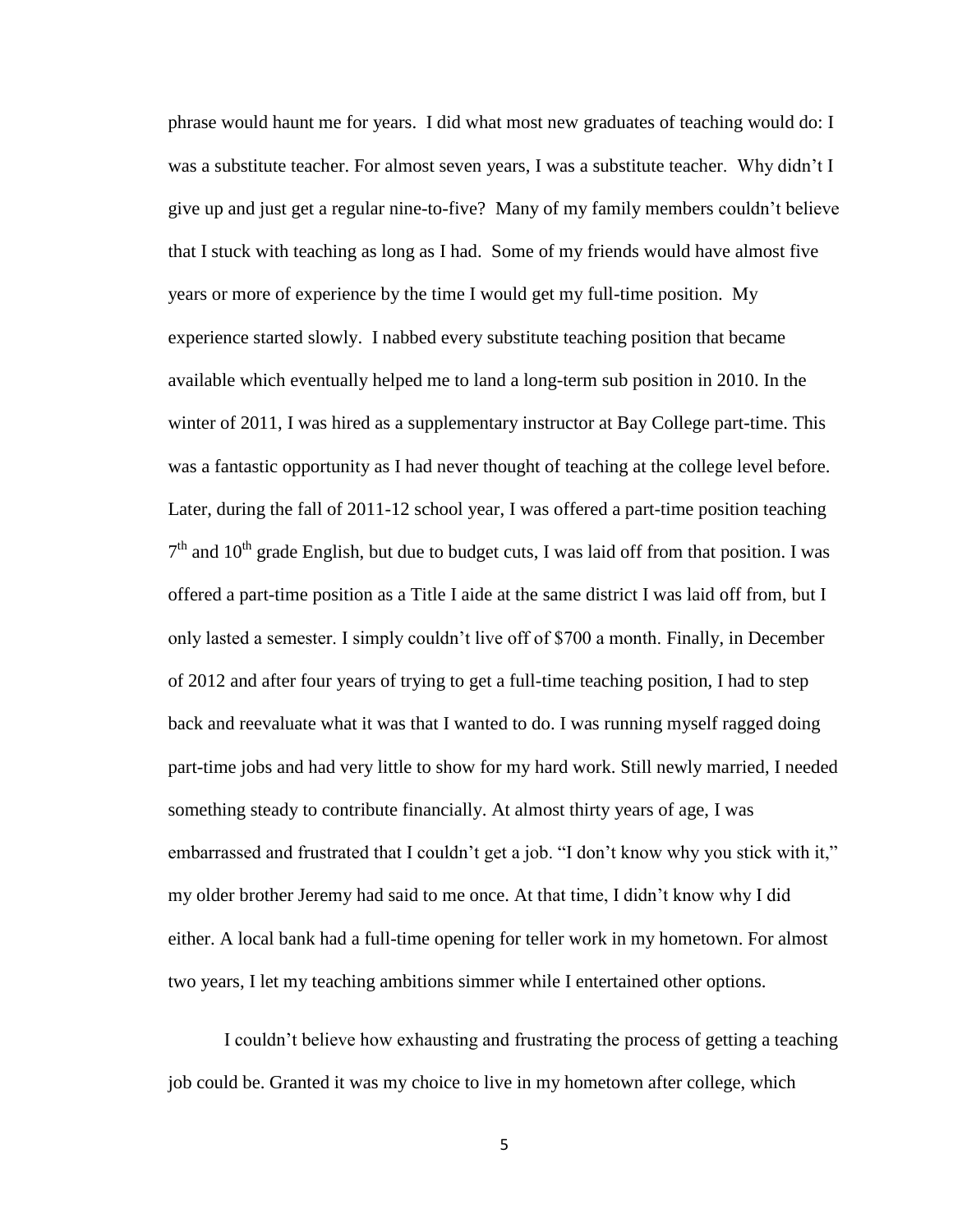involved its own complications and nepotism-like obstacles. I was stuck in my late twenties living at home with a disgrace of an income and student loans up to my eyeballs. I was caught in the catch twenty-two of I couldn't get hired because I didn't have enough experience (even though I was doing what I could), yet I couldn't get experience if no one would hire me. I went on countless interviews; unbelievably, I interviewed at some schools three times only to be rejected. "Interviews are good experience," I would hear. "Patience is a virtue," I was told. "Don't give up-" was the advice. "The right job is out there," I was encouraged. None of these words put money in my pocket or kept the student loan wolves from my door.

I did enjoy my experience of being a part-time employee, though. I was getting much needed experience while interacting with colleagues who taught me through their own lessons and examples the importance of education. Nevertheless, the uncertainty of being let go from of my position always loomed. Cut backs in budgets were always threatened and the part-timers like me were always looked at first for the chopping block. Fed up and aggravated with my choice, I was beyond frustrated with teaching. I thought I was doing everything right by doing the small but still important jobs to show that I cared about a full-time position within the local school districts. I started to see former high school friends buying homes, getting married, and traveling to exotic locales while I was trying to make plans just to get out of my parents basement. I felt like a professional loser. I cast my resume net further applying to different districts in different states only to hear crickets.

Finally, in July of 2014, I received a call to interview at a rural school district in northern Wisconsin. I had interviewed at Florence County School District once in 2013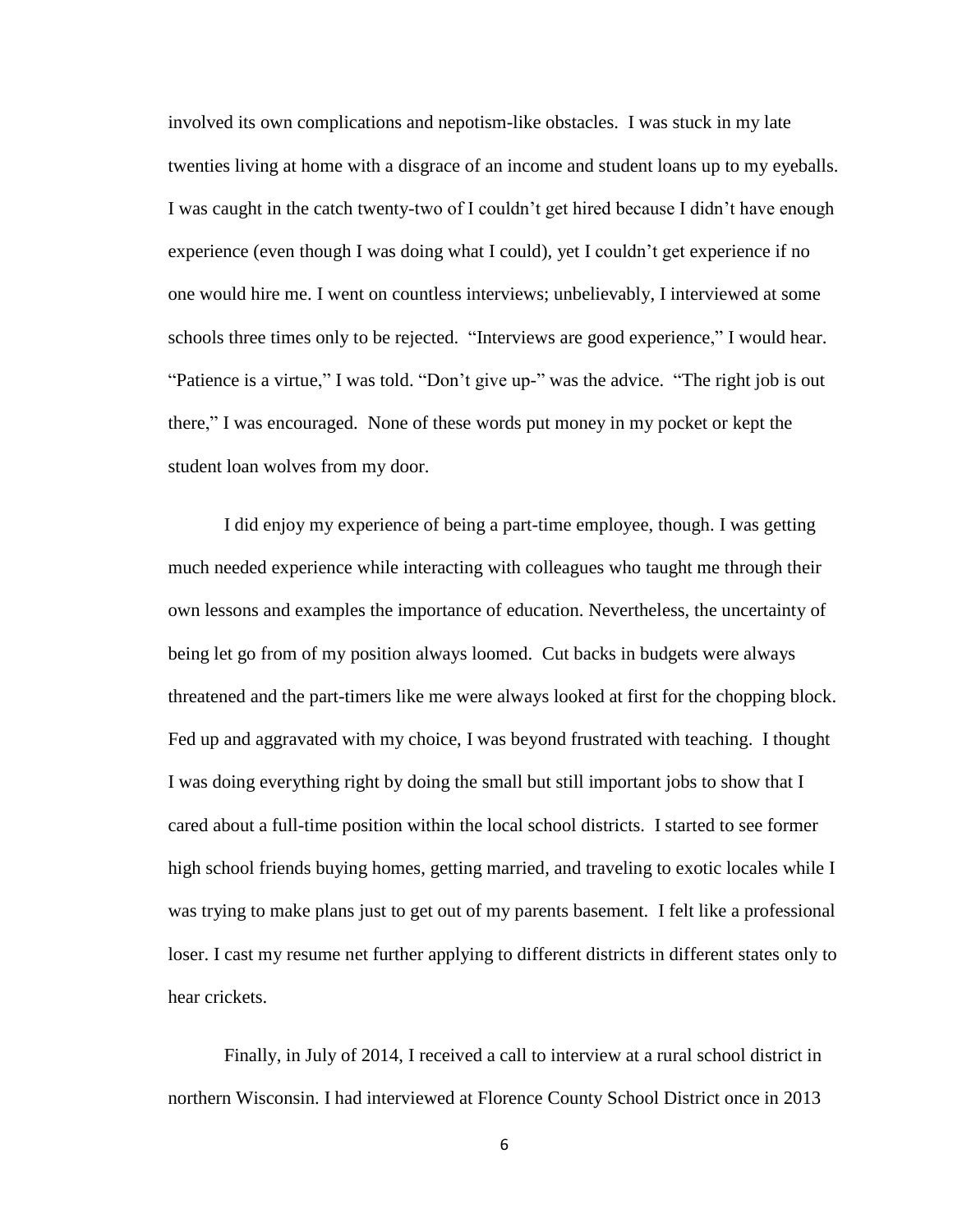and thought I performed well enough to perhaps be given the position; however, when a couple days passed and I called the principal to inquire my question was left unanswered. I did not hear back. I actually heard from a friend's mother that I didn't get the job; I lost the position instead to a girl from my hometown. It was pretty much par for the course. So when the opportunity came to fill a vacant position at Florence High School the second time, I was hesitant to apply. Still smarting from the first interview, I decided to give it a whirl and submit my resume. What did I have to lose? Besides, the district was looking for someone to teach a transcribed college course to seniors, and since I have been teaching at Bay College since 2011, I knew I would have an advantage over other applicants. The interview went well but I was hesitant to keep my hopes up. At least this time the superintendent wasn't flipping through his smart phone acting uninterested about my work history. I did my best, was cheerful and eager, answered all questions and responded to how I would handle all of the demands of the job, and perspired profusely in the air conditioned comfort of the room all in the hopes of making more than \$18,000 a year.

When I was told that this time I had gotten the position, I was elated! Finally I would be a full-time teacher with my own classroom and be able to make my own decisions. A weight was also lifted as I would be able to help out financially in my marriage. It had taken eight long years of struggling to finally make more money than I had in student loan debt. My creative wheels immediately started spinning as I thought of unique and enthusiastic ways to deliver my lessons. I was going into a district where I knew no one, and I loved the feeling of being able to start out and make my own impression and meet new people. With my classroom meticulously decorated and with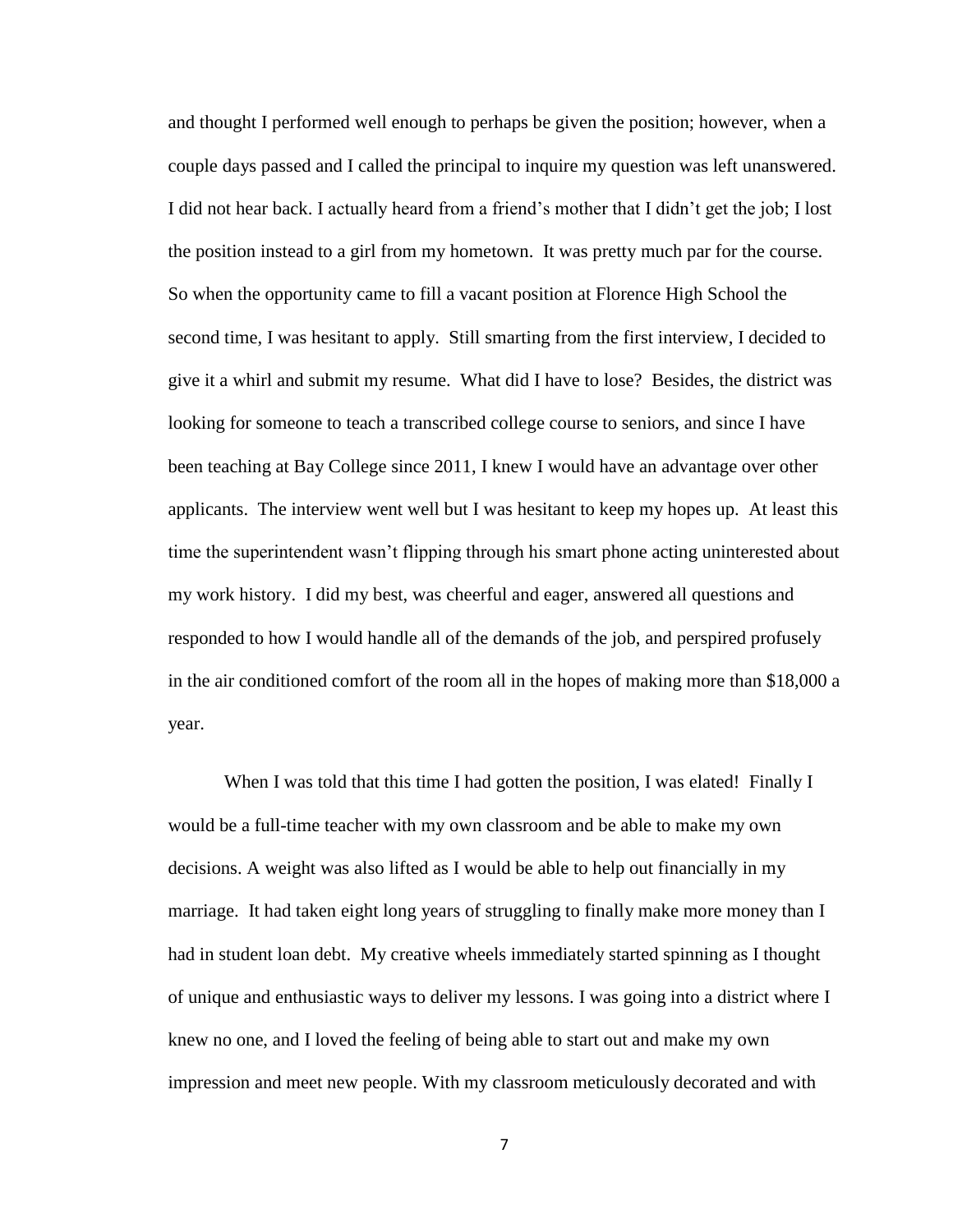my stacks of literature books piled high and ready to be passed out, I was eager to meet my students. I would be teaching 7th,  $10<sup>th</sup>$ , and a college transcribed credit course for  $12<sup>th</sup>$  graders for Northeast Wisconsin Technical College. I was ready, and I was sure my students would exude the same sort of enthusiasm as me. Little did I know the professional challenges that would await me in my new role.

At the small rural district in northern Wisconsin, I found the class sizes ideal, especially for a novice teacher new to the full-time stressors of teaching. Being able to focus my time on my preparation and delivery of my lessons was crucial as was having the ability and time to focus more on my students' work. If I was hired in a larger district for my first job, I knew I wouldn't be spoiled in this regard. Classes were ideal size which allowed me to get to know my students. I also loved exposing my classes to new writing and literature lessons that they didn't have with past instructors. Having worked at the local community college, I relished being able to work with senior students while teaching the transcribed credit course. With small class sizes, I was able to test and try new lessons while simultaneously getting feedback and input from my students-a dream for me as a new teacher. I wanted to see my students explore possibilities and go beyond the small confines and expectations of their hometown.

Teaching in one of the lowest income counties in the state of Wisconsin definitely had its challenges. I so wanted to start off with a \$40,000 a year job, but if I had done my research at the time I would have found that according to the National Education Association the average salary for a starting teacher was \$33,546 (nea.org). My salary of \$31,500 was close to that average. I had to remind myself that experience was more important. The salary would come, but I need to focus on the experience this job would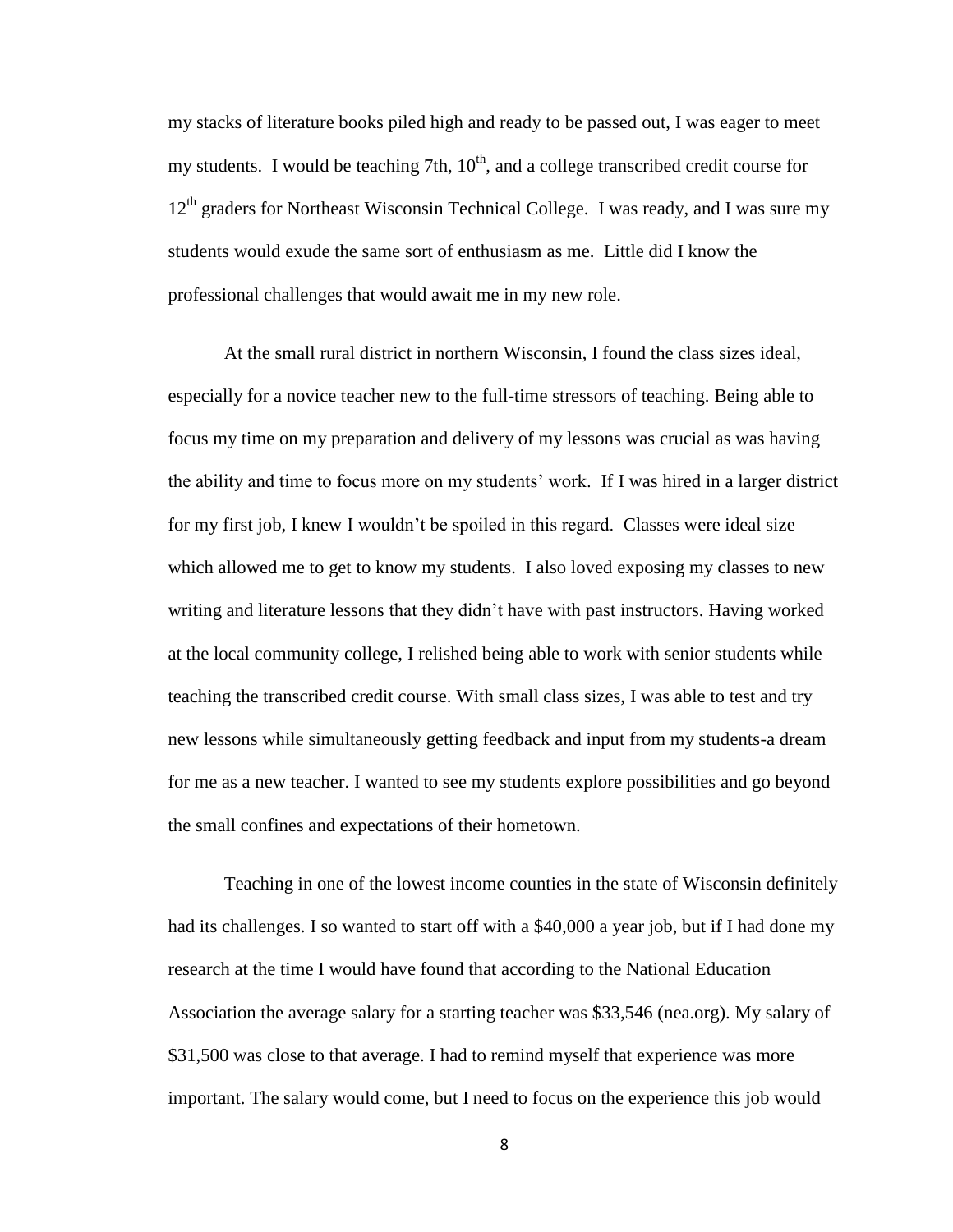afford me. Realizing I would have to put in more time to get the financial payday, I also had to contend with other obstacles. The school facilities themselves were tired and dilapidated. It was not uncommon to have leaky ceilings in the fall and spring months or drafty and unpleasantly cold classrooms in the winter months. A portion of the building wasn't used due to asbestos and during my second year a stairwell in my hallway started to collapse due to its frail structure. Everything was patched, band-aided, or held together with super glue and duct tape. My own whiteboards were bubbling away from the wall, making it hard to write notes and even harder for some students to see depending on where they sat. It had been above 90 degrees in my room in the fall/spring still frost crept its icy fingers around my students and me due to the malfunctioning heater below my windows in the winter. Ironically, I had a Smartboard and a Chromebook cart filled with computers for each of my students. I was grateful to have up-to-date technology in my room despite the conditions of the school.

The building was as damaged as many of the students were in this low income population. A part of me is upset knowing they deserve an education in proper building facilities. Compounded with the structural issues, many of my former students came from broken homes with parents in and out of jail or a home where parents don't exist and someone else has stepped in as primary caregiver. Confrontational behaviors were common as were students saying things like, "You can't tell me what to do" or "Go ahead, call home! No one will answer anyways" to "You're just picking on me. I didn't do anything wrong!" My all-time favorite confrontation with a student involved plagiarism to which she retorted that, "It's not my fault I plagiarized. I don't have a computer at home. Besides I don't like the book we're reading in class!" Teachers need a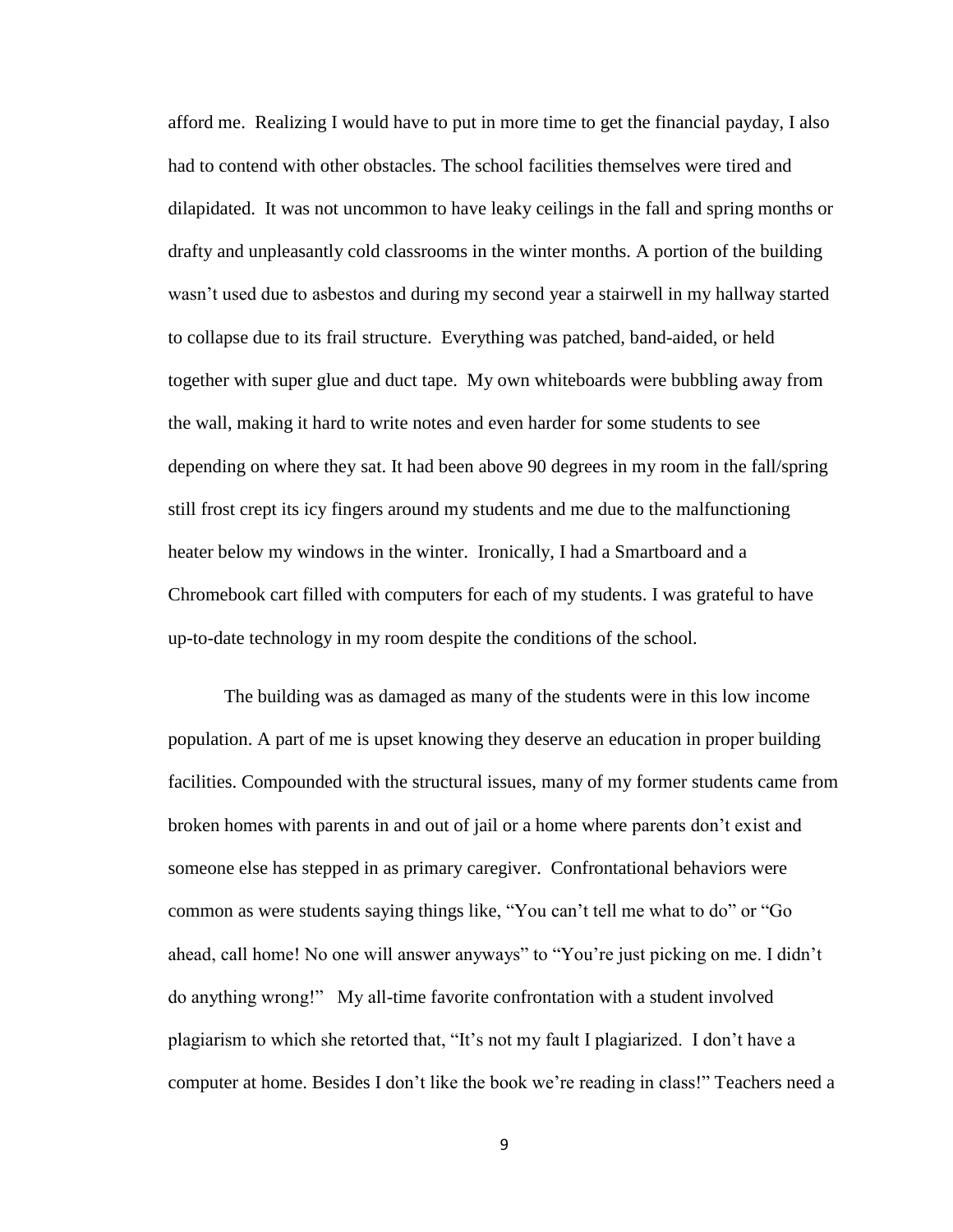background in psychology to work in an educational setting. So much of what I do on a daily basis feels to have little to do with education and more to do with balancing the different behaviors and attitudes that walk through my door. It can be mentally exhausting when thinking of interesting approaches to lessons that students will find engaging only to overhear a student say, "This won't matter in the long run", or "I'm not going to read this. I'll just look it up on SparkNotes."

My frustration with behavioral issues was only exacerbated with a newly implemented rule for the 2015-16 school year which stated:

All students will have access to success.

Sounded good, as that is how it should be. However, it meant that there were no deadlines for students for their homework during an entire nine week period. My colleagues and I found ourselves feverishly grading work in week nine that was due during week one. When as a staff we approached our administrator about our concerns, he simply stated, "There are no deadlines in the real world." This wasn't the answer we were searching for. This rule led to entitlement issues for students and paved the way for comments like, "I'll turn in that missing assignment when I get around to it." My frustrations grew as I was also teaching a transcribed credit course for a technical college and had to adhere to its stated policy on late work. Suddenly students thought they didn't have to turn work in as stated by the syllabus. I was trying to prepare them for the next educational step only to regress. At times the emotional toll left me shaking my head at my job choice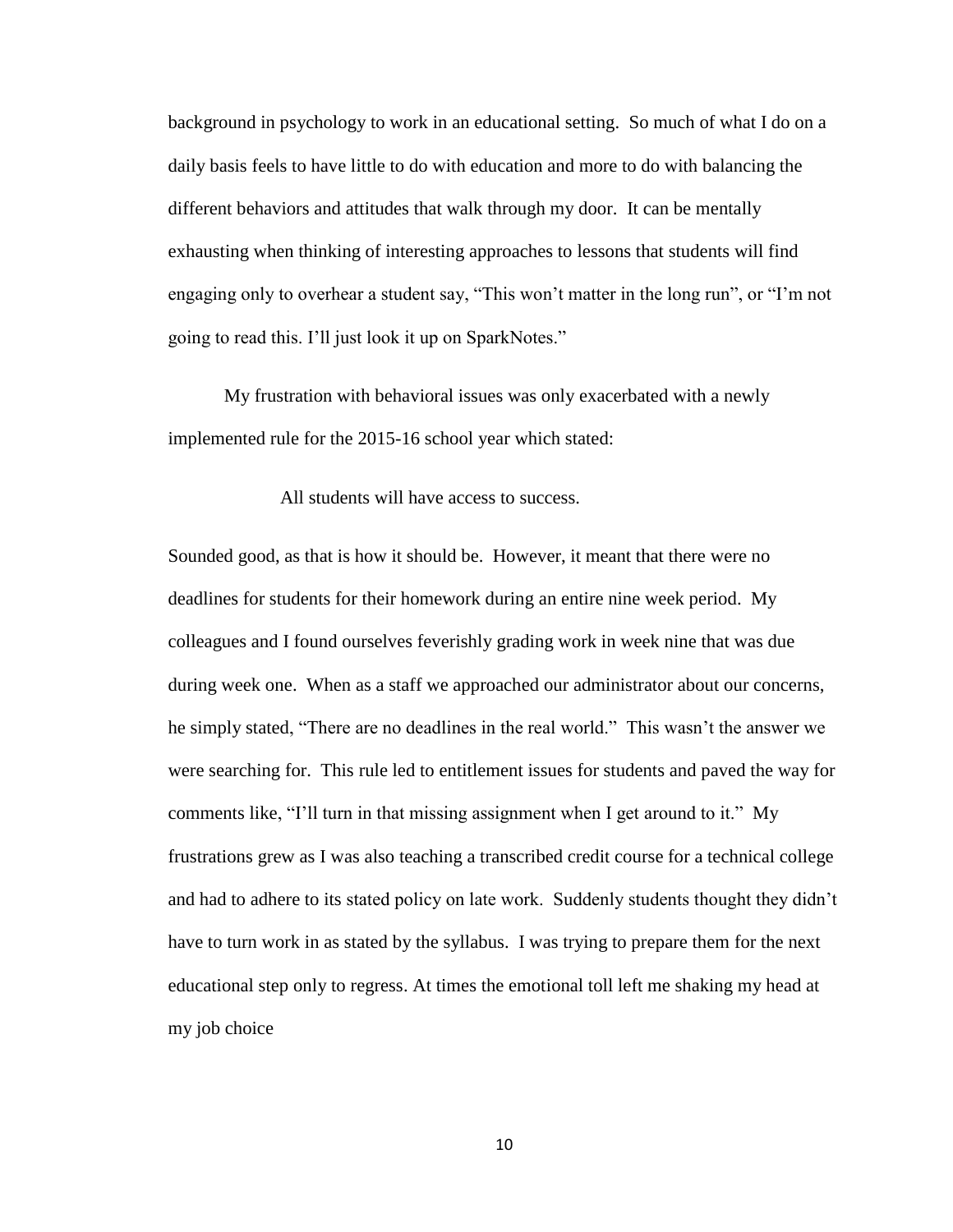Not only were administrative policies creating anxiety for me, but I was restlessly jeered at 3 a.m. that I was not doing a good enough job. I felt I wasn't working hard enough to reach all of the students in my classroom. Insecurities like, am I smart enough? Am I incorporating enough technology? Am I doing what I can to be relative and informed for my teachings? What makes me qualified to speak to anything that I am teaching? I was unnerved by doubt, constantly setting new goals so as not to be complacent. For all of the days that I worried, there were the discreet reminders as to why I became a teacher. The quiet voice of a  $7<sup>th</sup>$  grader who lingers after class to tell me she likes the book we are reading, and wonders if the author has written other books she can check out at the library. A  $10<sup>th</sup>$  grade student who only gave me headaches says, "Oh, maaan!" when he finds out I won't be his  $11<sup>th</sup>$  grade English teacher. A  $12<sup>th</sup>$  grade senior thanked me for going over grammar rules with him when he found out he placed into a higher freshmen English class in the fall. Silently, he then passed me a walletsized senior picture on which he wrote: "Mrs. LeMire, Thank you for all that you did for me in senior English. I really learned a lot." It might be cliché, but it is the small moments of gratitude and excitement that keeps me going and believing that I am making a difference and doing the best I can each day.

It is imperative for me to deliver the educational experience that I found so enriching as a child and young adult. I want to instill in my students what past teachers gave to me- the euphoric excitement and possibilities an education can offer. It's hard when faced with obstacles like student apathy and entitled behavior mixed with a lack of respect from not just students but alarmingly parents and even administrators. Working in ramshackle facilities presented its own obstacles, but oddly I grew accustomed to these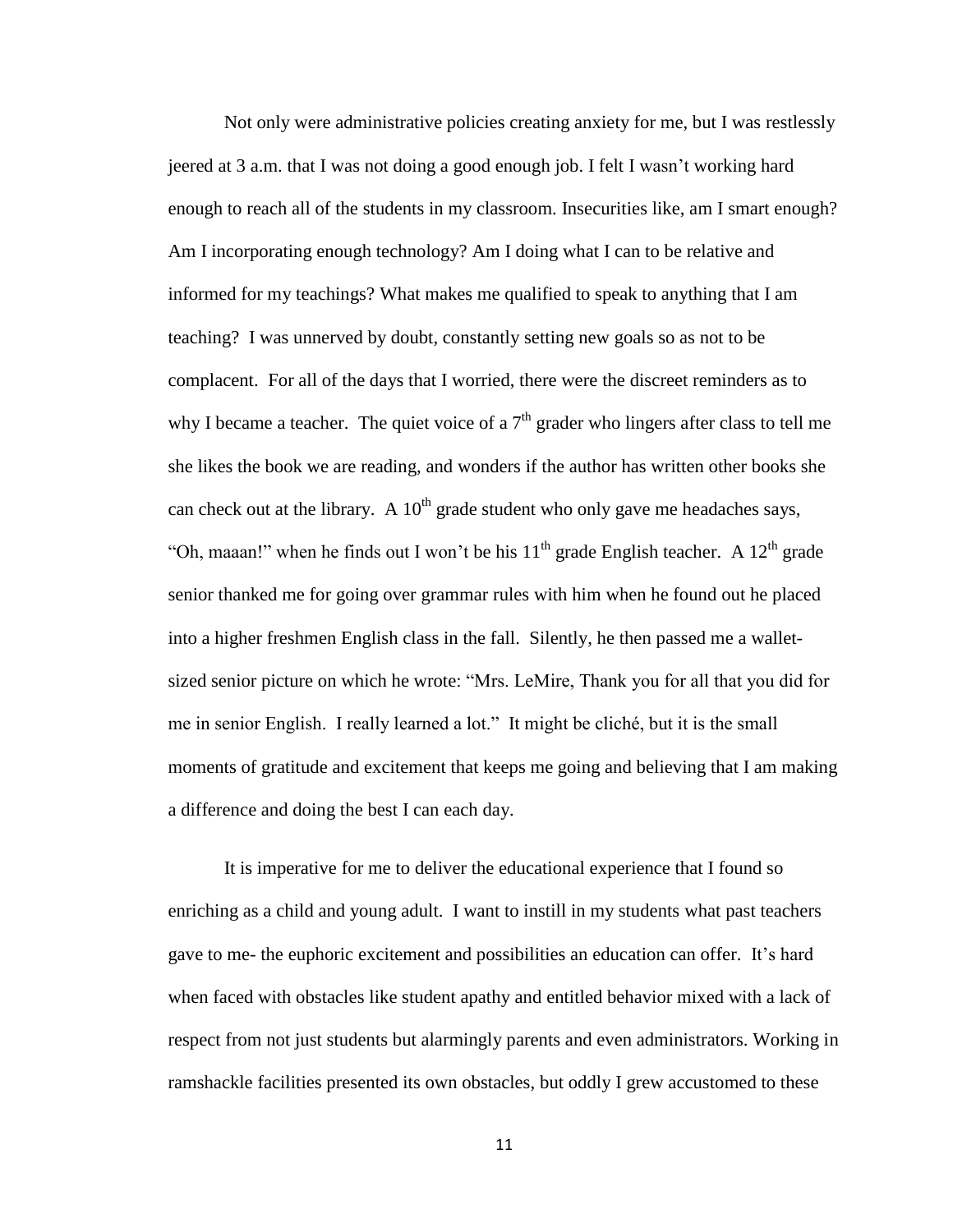daily building quirks almost as if they too were a disruptive student. It was hard when payday came and my check was just enough to cover the bills. Some days I want to leave for another glamorous position and say, "Hah! I showed you teaching!" However, I am incessantly pulled back to a profession that I hold so dear with the hopes that I am not only making myself a better person and educator, but hopefully I am pushing my students to be their best versions of themselves as well.

Surprisingly, my career would shift gears in the summer of 2016; I was granted a new opportunity to work at a bigger, more solvent school district only four blocks from my home. My former district was a forty-minute commute round trip and was constantly struggling with its own setbacks and financial woes. When I saw an ad for an English position at Kingsford High School, I applied but didn't think I would have much of a chance at an interview. Kingsford is known for its sterling reputation, but I had just settled into a groove at Florence and the students and staff knew me well. My reputation was established. Did I really want to start from scratch again? I was eight months pregnant at the time and assumed they wouldn't be interested in hiring someone who needed to go on maternity leave almost as soon as the school year started. I was surprised when I was told that not only were they impressed with my credentials but they most certainly wanted me for the job. Working at a bigger district afforded me better financial opportunity; moreover, I would be closer to my home and baby during the school year. Without hesitation I accepted their offer.

I only worked for three weeks before I gave birth, yet in that short time I had to make quite a few adjustments. Gone were the days of class sizes of 10-15 students. Now my classes are 25-30 students and that also means double the grading. Instead of having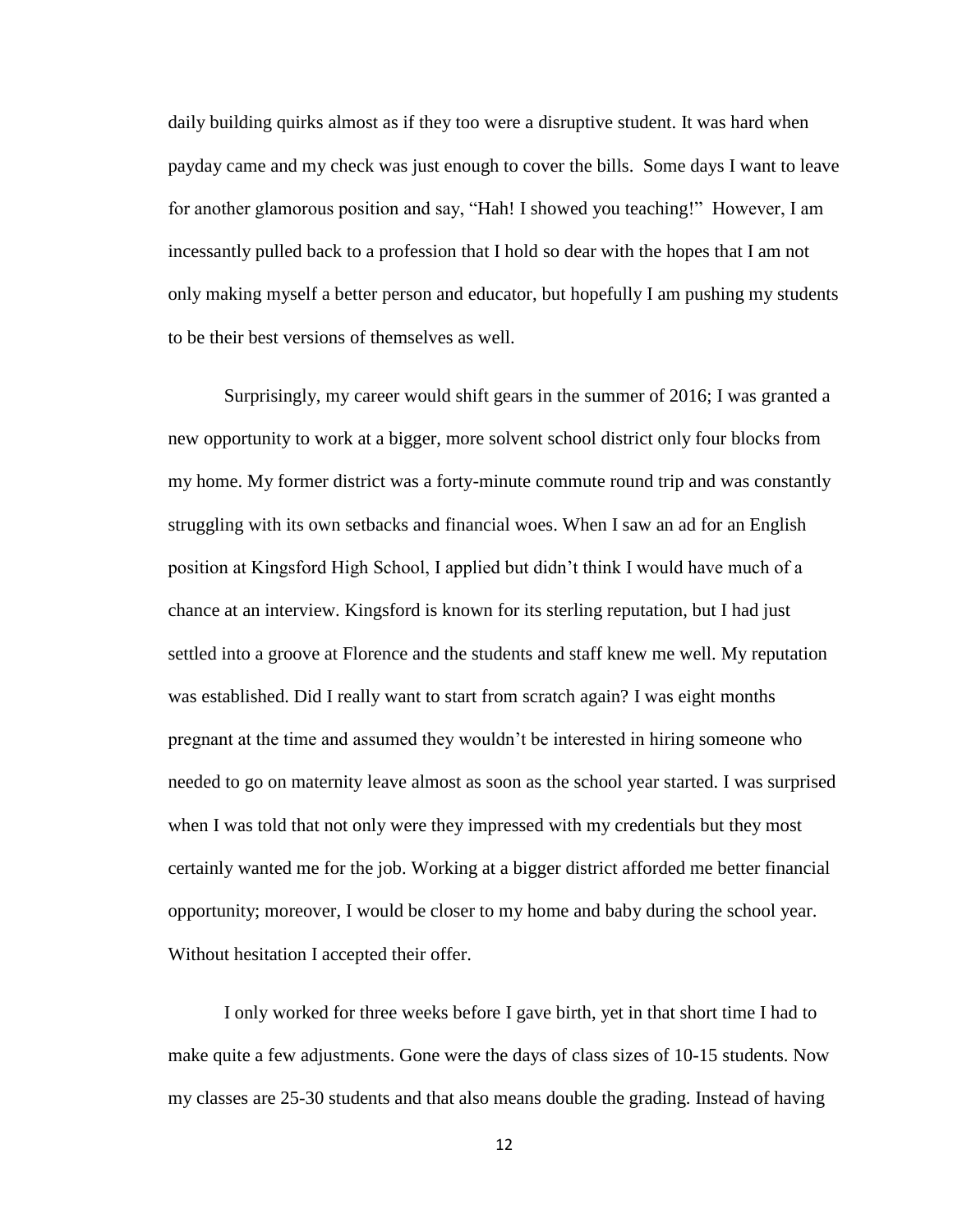sixty total students to account for and know, I now have over 150. Will the grass be greener? I hope so for the long-term aspect of my career, yet there is a part of me that feels guilty. I feel as if I abandoned my students at Florence. I wanted to show them their worth and to be their constant in an uncertain, ever-changing environment, yet I too left when I had the better opportunity dangling before me. I try to justify that it is a better move not just financially. I have to think of my own future and stability; still I ache for what I left behind.

I often reflect on why I chose teaching as a career. It has taken me a long time to establish myself as an educator and even longer to rebuild my bruised ego and confidence after having so many doors shut in my eager face. However, serving and helping others was deep-rooted in me at an early age. My family is made up of military men, doctors, nurses, and educators. Perhaps it was only natural to want to follow in footsteps of those who led by example. In my life there are three individuals that I hold dear and am thankful for. They were the teachers and I their student, though I didn't know it at the time. I suppose I was similar to the unruly and mouthy student that I encounter today. At times I didn't listen, and their advice was never needed. Yet without their teachings, I wouldn't be compelled to be an educator in my own community. All three are completely different, yet their stories are connected with a similar thread: serving others before themselves.

As a small child, my two grandfathers, Edwin and Lloyd, would instill in me some of the most important wisdom and lessons that I still carry with me today. Without their guidance, I know I wouldn't be the strong and resilient woman I am today. Another quiet force, my husband Joe, would come later in my life but is still a daily reminder to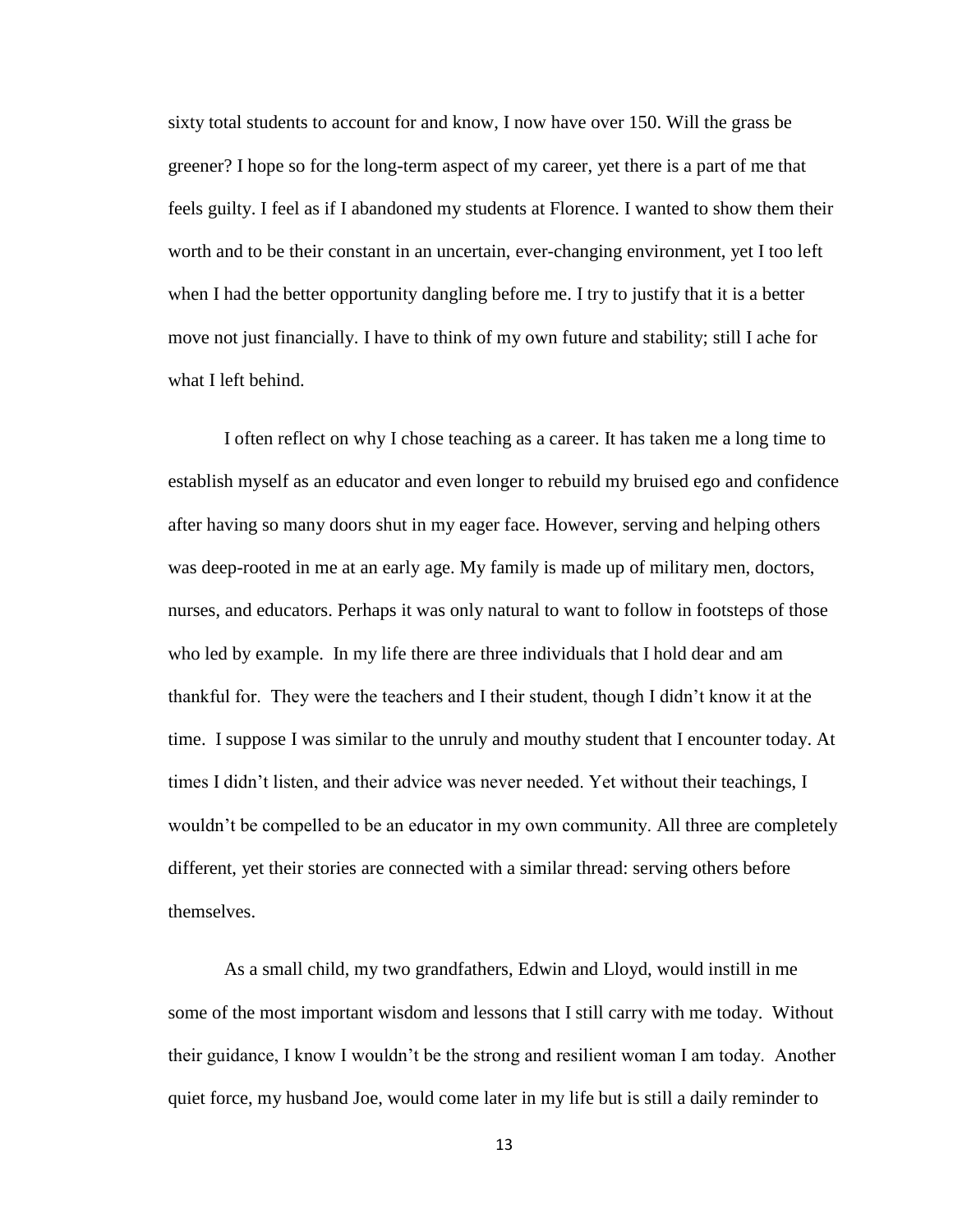me of the lessons instilled in me at a young age. When I've struggled in my own profession, I have to take a step back and think, "I wonder how my grandfathers and husband handled obstacles, disrespect, and discipline in the military? They didn't have parents to call and there certainly was no principal's office to send repeat offenders to in the middle of the Pacific Ocean or in Iraq and Afghanistan." I look at the young men they were when they decided to serve our nation-young naïve boys who were bit by adventure. Gradually this interest to see the world morphed into something deeper and these boys turned into respected gentlemen. All three joined the military initially for individual or professional gain; however, their commitment transformed into a pledge to help all while generously sacrificing parts of themselves for betterment of others.

I come from a divorced family, but I was lucky that my parents always surrounded both me and my siblings with unconditional love and support. No divorce is ever easy, and perhaps I was too young to actually grasp the stickiness that came with the dissolve of my parents' marriage. However, I now realize that during my impressionable childhood I was distracted by my jovial and charismatic maternal grandfather, Edwin.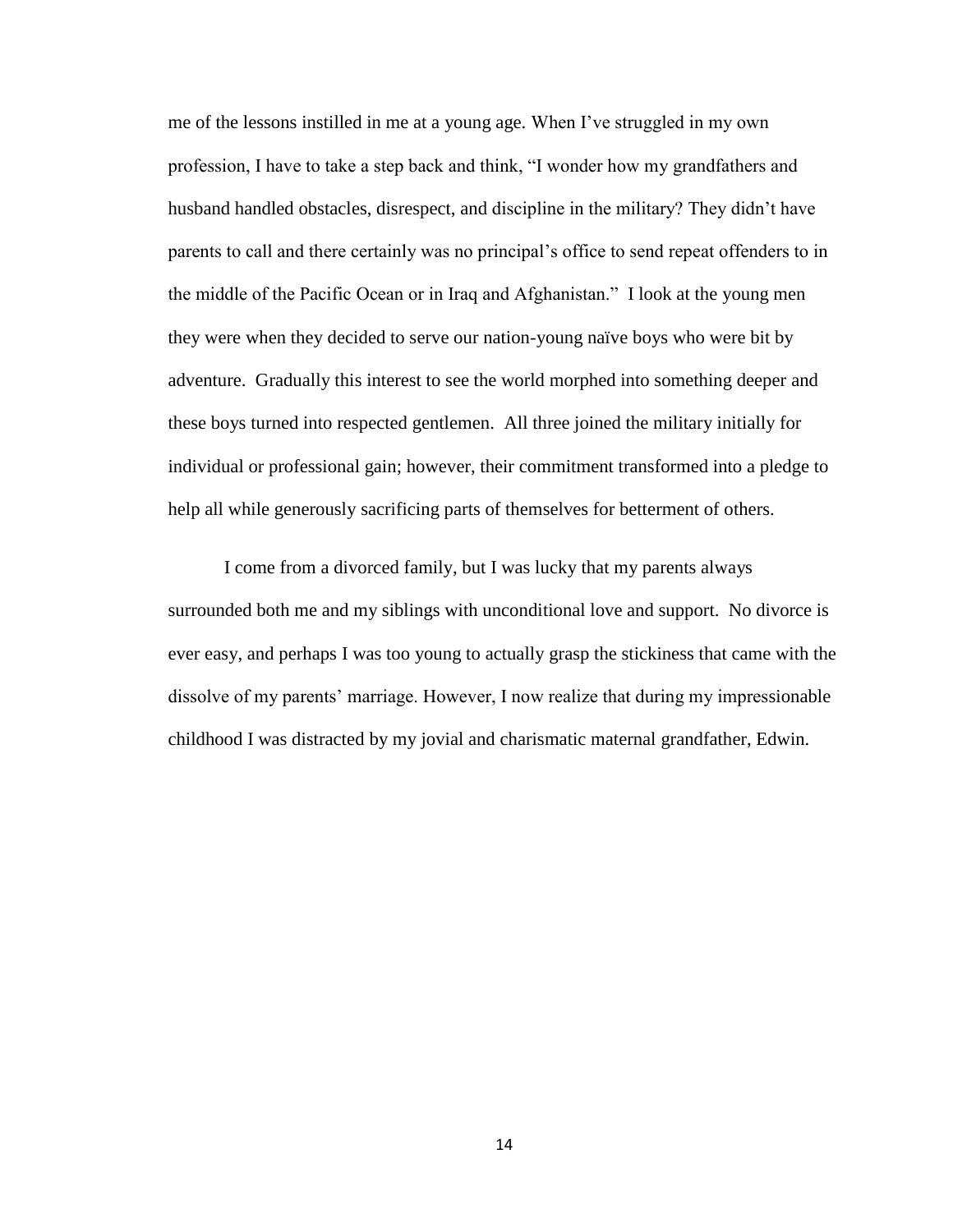#### My Time with Papa Ed

<span id="page-22-0"></span>Edwin Theodore Palomaki (or as I affectionately called him, "Papa Ed") was born April 27, 1922, in the quite town of North Lake, Michigan, to Finnish immigrants, Toivo and Anna Palomaki. His birth certificate actually reads "Theadore Palomaki"; I am told this is his legal name as the man who filled out his birth certificate was drunk. This small and maybe even humorous error would be one of the many bumps that my grandfather would face, yet would never complain about or contest. He was one of five brothers and grew up sharing space in a tight duplex. My mother will say, and I tend to agree, that he was downright handsome. "His brothers were attractive, but Ed was handsome," she told me once. A young boy was even overheard saying Jack Kennedy was sitting in front of him at a school program. With his wavy dark hair and mischievous grin my grandpa could captivate anyone with his twinkling blue eyes, slow crooked grin, and infectious giggle. The stories he told of his life growing up were fantastic. For example, John Dillinger used to frequent North Lake usually because he was on the lam from the law and needed to lay low for a while. Not owning a radio or knowing the goings on of the news of the day, my grandfather never realized the notoriety of their sleepy town guest. Papa Ed even stated how he was a really nice guy.

Being first generation immigrants, my great-grandparents only spoke Finnish; however, one day out of curiosity Edwin decided to follow one of his brothers to school. He must have enjoyed his initial visit because he stayed and learned how to speak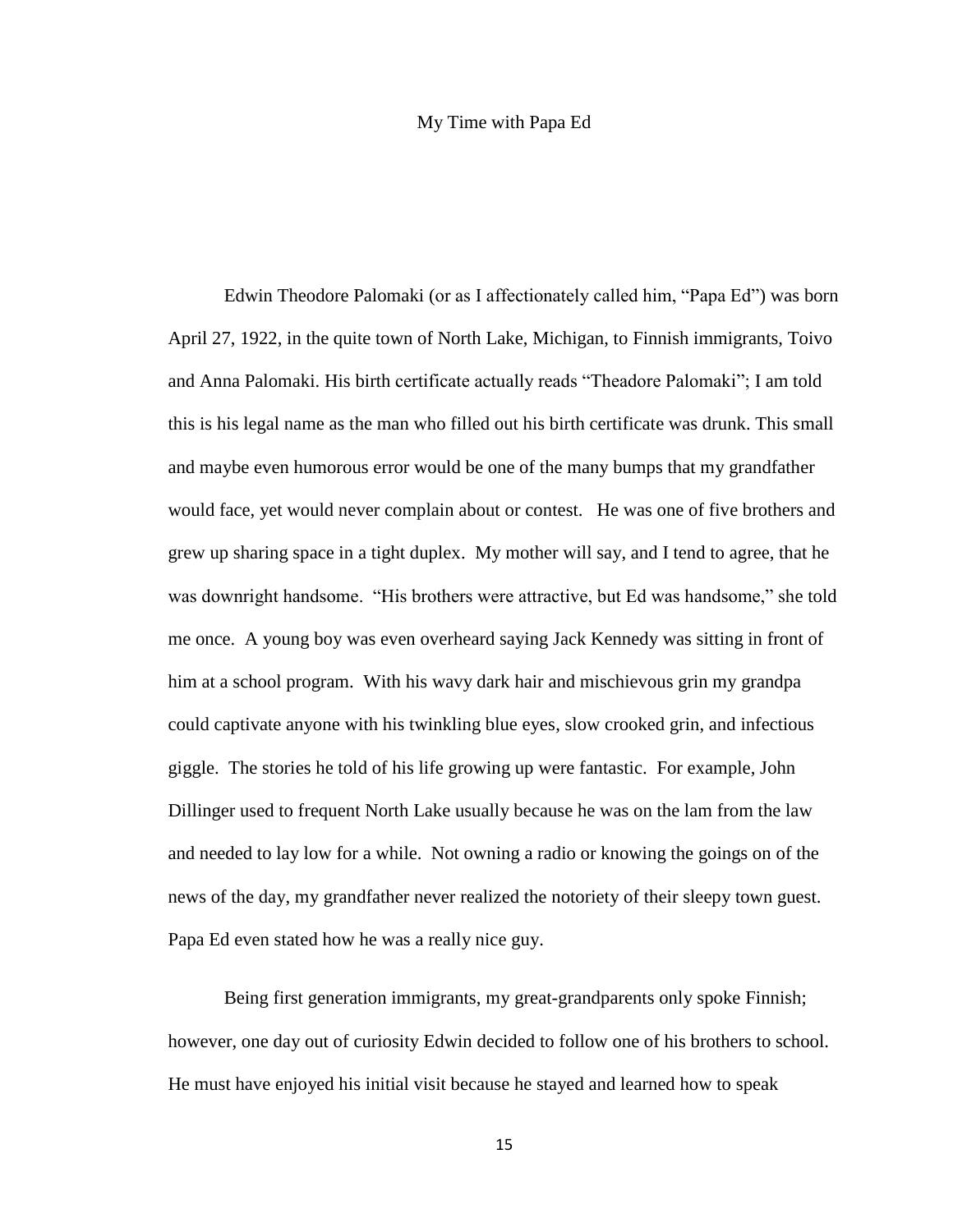English. With family members working in the nearby mines, Edwin made a decision that this profession would not be his calling. To avoid having to work in dark, cramped and dangerous conditions he chose a safer profession—the U.S. Navy. With World War II casting its long shadow, the enticement of seeing the world while serving his country was all too alluring. Edwin decided he would do what many underage man would do: lie about his age and enlist. He entered the Navy as an Apprentice Seaman on August 28, 1941, and was honorably discharged on November 16, 1945, with the ranks of Gunner'sMate 2<sup>nd</sup> Class. Papa Ed would tell me of beautiful far off locales (New Zealand being his favorite) and how he decided to get tattoos on his lower arms in New York City after having too much to drink. I often found myself staring at his faded and smudged tattoos with their odd blue/green coloring. Time had taken away their sharp lines and a faded wreath that had once said "Mom" now appeared to be melted squiggles that I could have drawn as a young child. I didn't care what they were because to me they were him. He would meet American military titans like Sargent Shriver making the humble comment of, "he was a good guy" while aboard the U.S.S. South Dakota and U.S.S. Purdy. Edwin would shoot down kamikaze fighter pilots in the Pacific Ocean all while having to bury his own friends at sea. While his battleship sat dead in the water, my grandfather would be the one to persevere under pressure and help get his ship running again taking little credit for his actions. I can't imagine how Papa Ed endured agonizing skin burns on his chest from where he held massive, searing guns or what he felt when he learned he inhaled the unknown asbestos in his living quarters on his ship. A complaint was never uttered. A negative word was never spoken. It was never mentioned that life was unfair. Instead on the rare occasions when Papa Ed would share a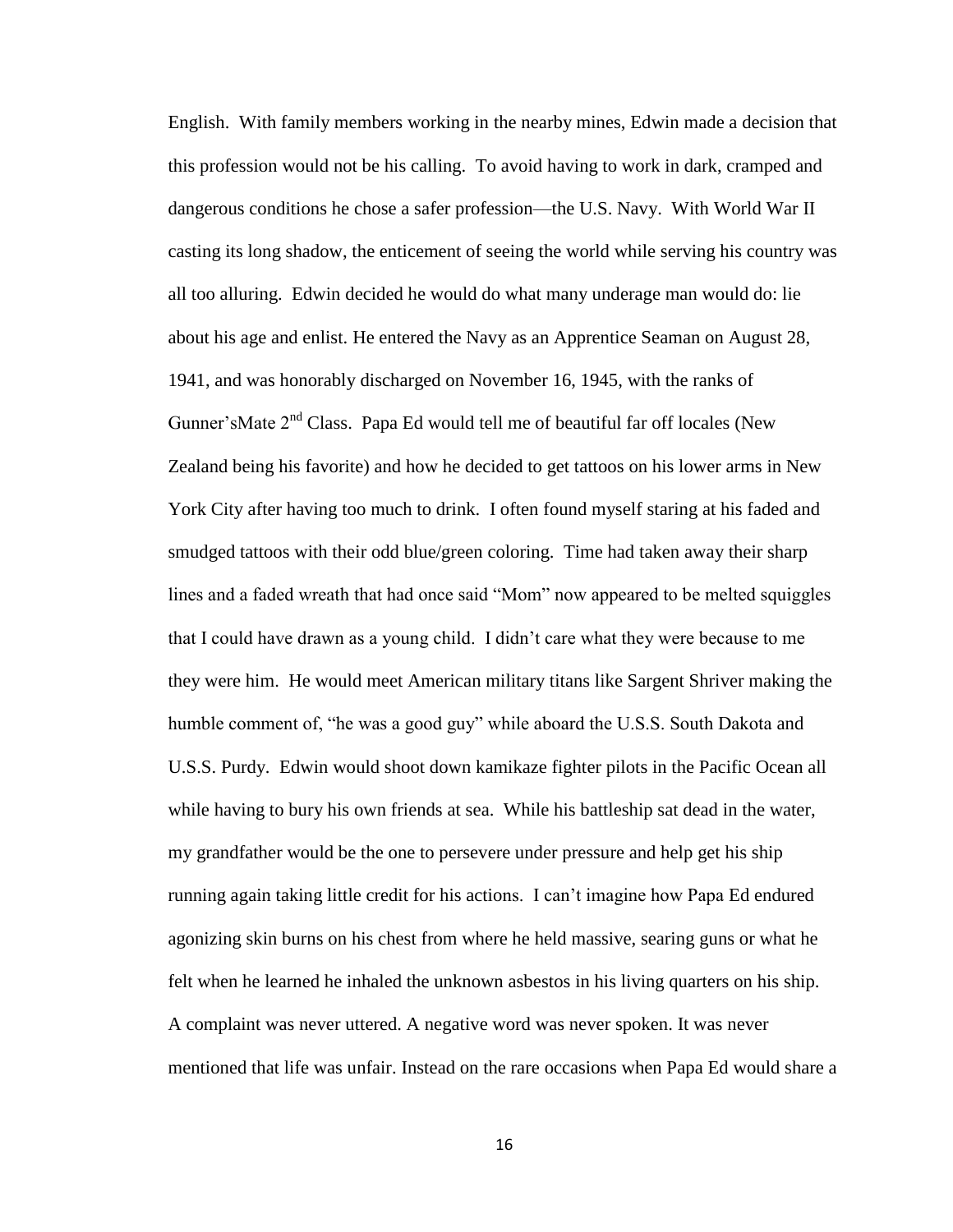snippet of a tale, I would see a faraway twinkle in his eye as he would reminisce. I know I was conversing with him but at the same time he felt distant and I could see his memories playing in his mind like his own personal movie reel.

During his tenure in the U.S. Navy, Edwin would also meet the love of his life, my grandmother Marion, after only meeting her once. They went to the movies and, as the story goes, my grandfather was so nervous that he sat on the floor eating his popcorn instead of sitting in the collapsible seated chairs movie theaters are known for. They kept in contact via the U.S. mail, and while my grandfather thought he was sending his paychecks back to Michigan to help build a nest egg for him and his future bride, my devious great-grandfather Toivo intercepted his money and drank it away. My grandfather wouldn't know of this until his return home after the war had ended. As a little girl, I never heard the details of my grandfather's impressive tales unless it came from my mother and her own recollections or my grandfather decided to let slip a detail in a passing conversation

My relationship with my grandfather really blossomed after an unfortunate circumstance landed in his life. My grandmother was diagnosed with multiple myeloma and would later succumb to the disease in 1985. I happened to come into my grandfather's life at just the right time. My own mother was going through a divorce and my grandpa, having just lost his soul mate, was looking for a happy distraction to channel his energies into-something to help distract him from his loss. Enter me and my two older siblings. We moved in with him shortly after my grandmother's passing, though I was young, I felt the adoration and warmth that I would grow to love and miss from Papa Ed. I can still smell the Wrigley's Spearmint gum that he always had on hand and see the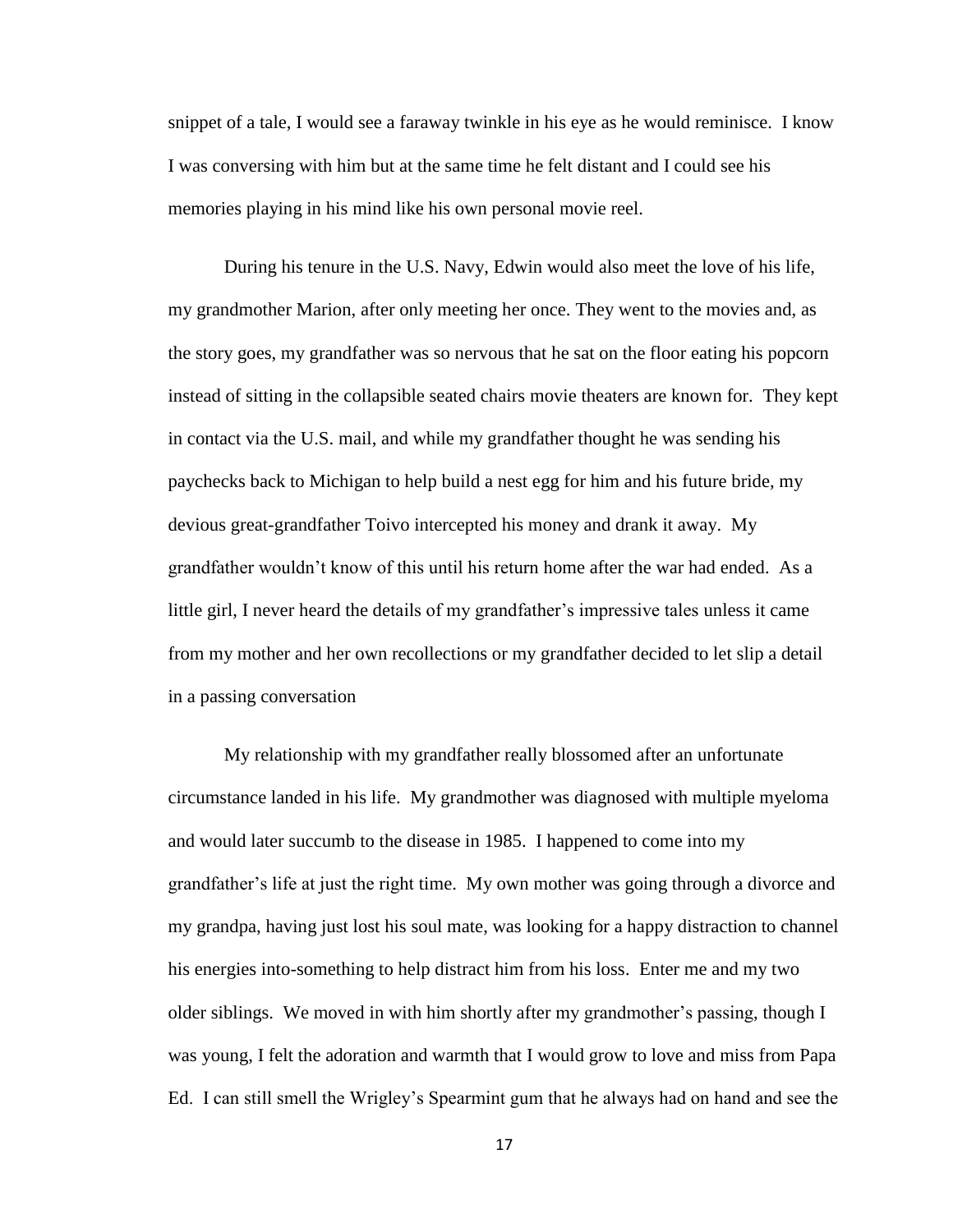way he would carefully comb and part his thick, wavy white hair in the mirror. His blue eyes would always glimmer, yet there always seemed to be a sadness that pulled at their corners.

My mom worked as a nurse, and my two older siblings were of school age, so that meant that I had my grandfather's attention for a whole day almost every day. We always started the day off by making pancakes, and I had to stand on a chair to help him mix the batter together. He would always have a cup of coffee with heaps of sugar from the sugar jar. I remember the sweet trail on the countertop that lead from the jar to his coffee cup. My mother would always playfully scold him with an, "Oh, Daddy!" asking why he couldn't bring his cup to the jar, or why would he never clean up the sugar after he made the mess. I don't think he ever heeded her advice because the sugar trail was always on the countertop. After breakfast, we would hop into his familiar musty smelling 1982 Ford Bronco black with red and white pinstripes zooming down its sides. Oddly there was the tiniest rainbow sticker on the hood and in the cloud the name "Ed"; no one knew where it came from. Little did I know that at sixteen I would drive the Bronco as my own car when staying at my mom and stepdad's house. I needed a car to drive to and from work and school while staying with them, and my grandpa generously gifted me this sturdy tank of a vehicle which I would find hard to navigate (like adjusting the high beams on the floor with my foot), hit my first deer with (the first night I got my driver's license), as well as pull off the back bumper of a parked car with one aggressive reverse maneuver (don't ask). There was always the usual empty pop bottle on the floor that would skitter across my feet in the large tin can of a car. As this beast belched itself loudly to life, I would bounce along in the red passenger seat just happy to be with my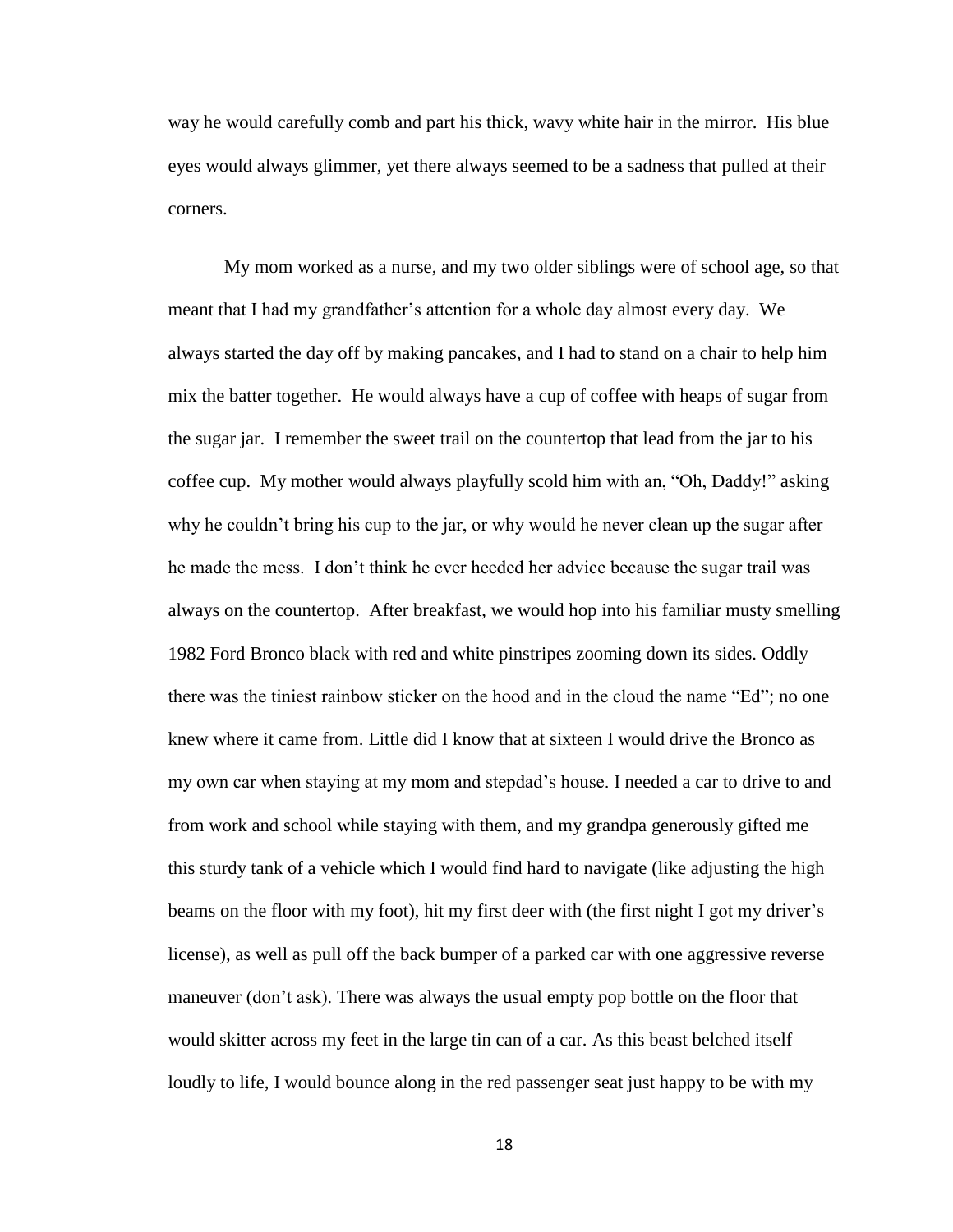papa. After retiring as a postal worker, my grandpa worked cleaning a local bank. I often tagged along with him because sometimes when we were done I could sweetly coerce him into taking me to Shopko. I'll never forget when he bought me a My Little Pony, the most beautiful toy I had ever seen. Grabbing it from the bottom shelf of the Shopko store he said, "You want this one?" I eagerly nodded my head. It had silver tinsel streaking through its mane and had bejeweled hips. I remember my mother asking me if I had made my grandpa buy it for me. No, I hadn't *made* him buy it, just some gentle hinting.

When we would return back to his house, he often had mini frozen cherry cheesecakes in his freezer that we would heat up in the microwave. I know it sounds like a weird food to zap, but it was heaven. Graham cracker crust with a cream cheese and cherry topping was right up my young alley. We would eat our lunch while we played a riveting game of five-card stud at the kitchen table. We always played for pennies, and I'm sure he let me win. Our game was always followed by him letting me go through his junk mail where I would pretend I was running a very professional office filled with *Reader's Digest* and promotional offers. Often my grandpa would manage to slip into his recliner in the living room to watch a lively western to fill our quiet, drowsy afternoons. I remember specifically watching *The Alamo* and *Two Mules for Sister Sara* one afternoon. He would always recline in his chair the same way, pulling out the footrest while easing into his seat with his all black tennis shoes contentedly bobbing over the edge. His arms would find their way above his head and with his fingers would loosely interlock together. His belly would protrude from under his worn polo shirt, with his Detroit Tigers hat just resting on his head. He would give an over-the-top obnoxious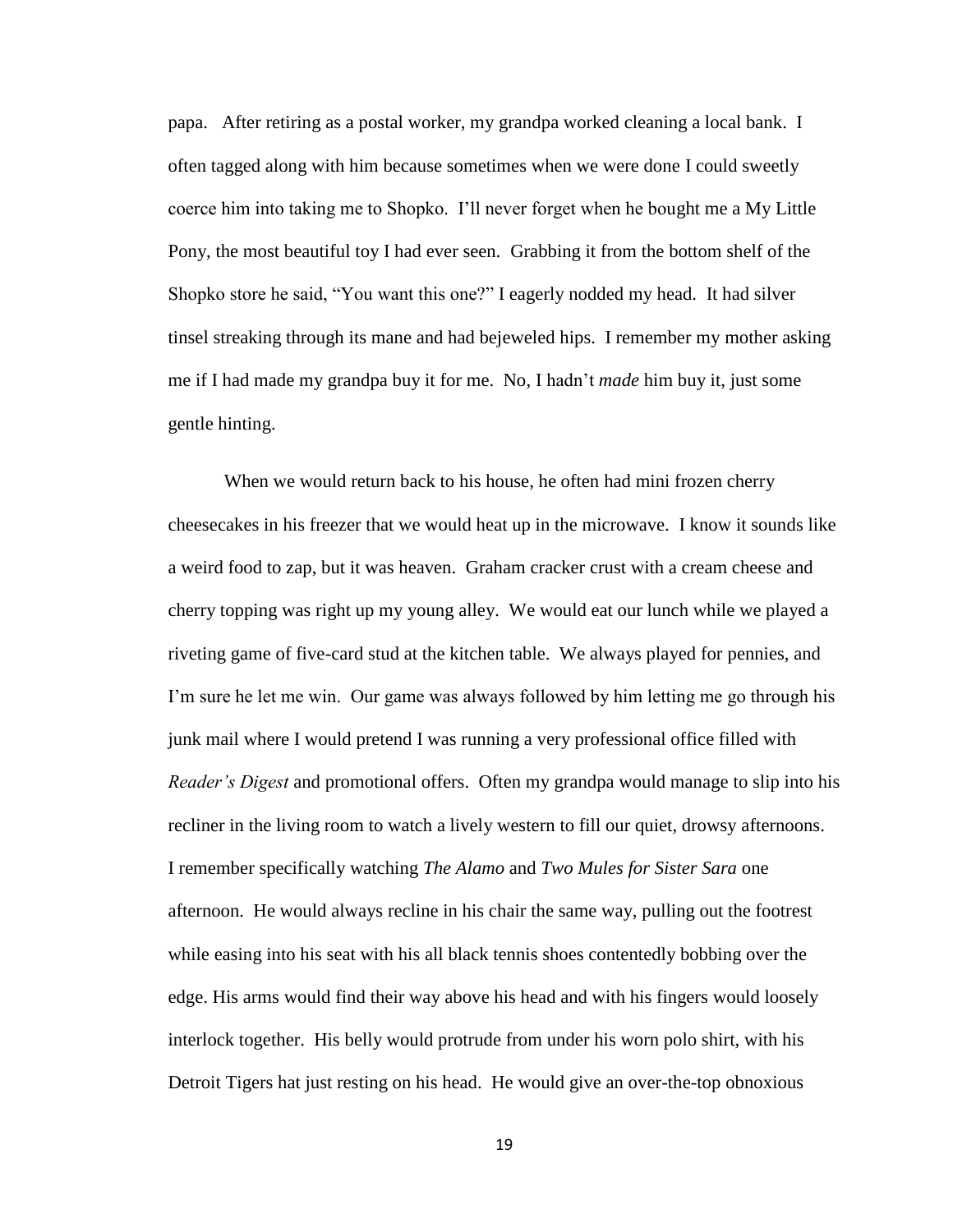yawn as he settled in (I can still hear exactly how he would do it in my own head). Being young, I would lose interest in his afternoon movie, so I would sneak behind his chair trying to poke or grab at his hands. Blindly he would reach around the chair and clumsily attempt to grasp me, always making me giggle with excitement. It was these small moments of interaction that I think back on most fondly. There was a special period of time where all we had for the day was each other's company and despite the demons my grandfather may have been stifling in those moments, he created an atmosphere of pure joy for a little girl. He put all of his attention into me and expected very little in return. He spoiled me until the very end. I never thought it would go away or that there would come a day where he would no longer be in my life.

Eventually my mother, in her early thirties, decided it would be best for our small family to get a place of our own. Papa Ed pleaded with her not to leave, yet she knew we had outgrown his home. Wanting her own space, my mother found a small home on the other side of town for us to live in and this meant that the visits with Papa would become fewer and far between. I was getting older too and different interests started to occupy my time. The excitement of school and having friends was enthralling to me as a young girl. Of course, when he could, my grandpa would stop in from time to time to help my mother with babysitting needs or just to say hi, however it would never be like it was when we lived with him.

I knew my grandfather felt lost when we left his home. Even though we were only a couple of miles away, he apparently felt as if the distance was too great. Somehow we were the glue that was keeping him from falling apart. I never knew he was so upset until a few years ago when my mother told me. It is funny the things we find out as we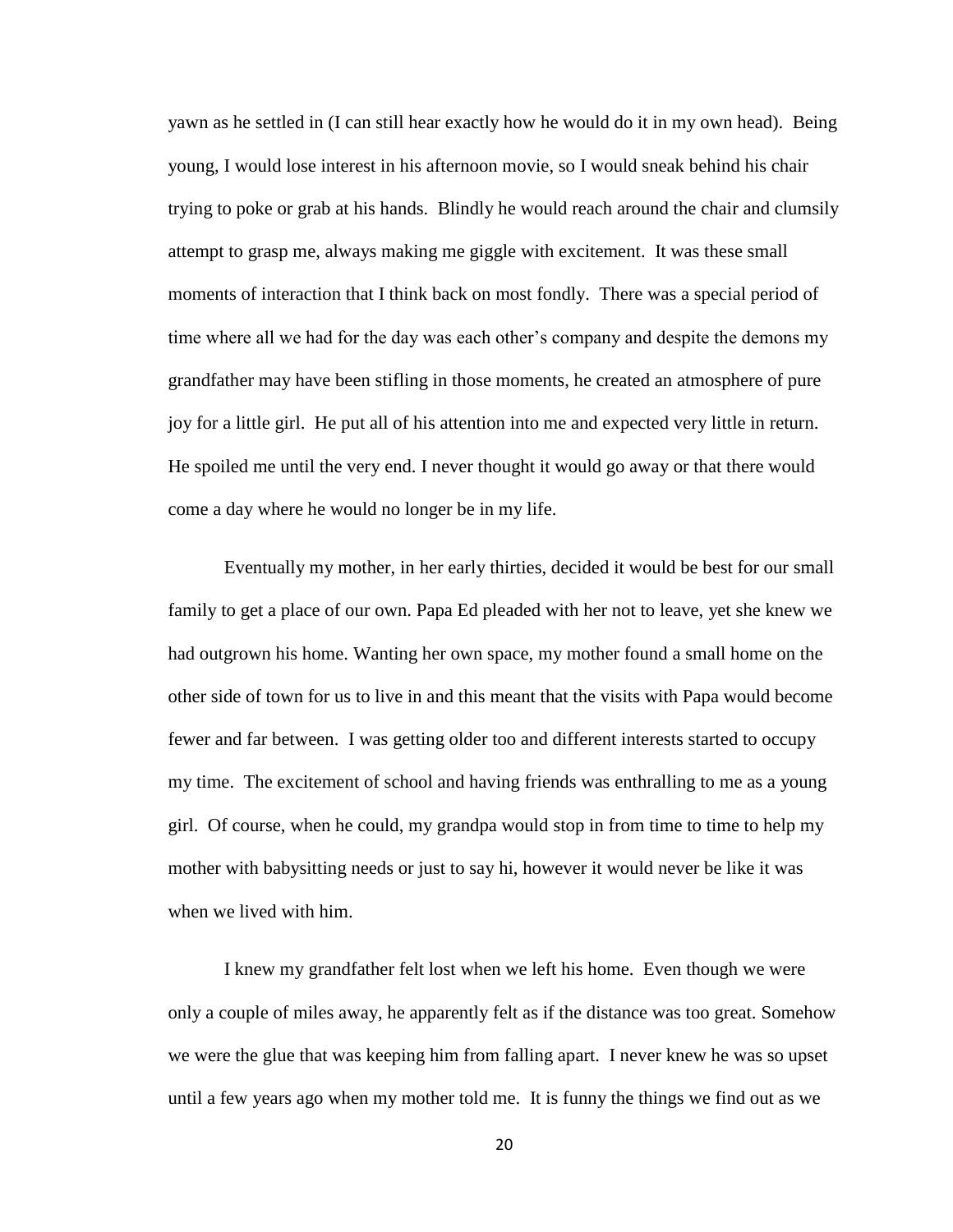grow older. In hindsight I should have realized he was having a hard time holding everything together, especially after one distinct visit I made to see him with my mother. Enter his dimly lit home, she called out his name. As we approached his bedroom, I could just make out his body half lying on his bed in the shaded afternoon sunlight. He quickly sprang from his bed and staggered towards us in the narrow hallway. "Have you been drinking?" my mother asked sternly as she tried to shield me from him. "I've only had a pint," he said as he made a rough estimate with his hands to show how much a pint is. "*Only* a pint?!" my mother retorted. He managed to give me a wink and then stuck his tongue out at me. I remember smiling uncomfortably at the situation. "Stop it, Daddy. You'll scare her," my mother warned. It was hard to watch him in pain and how unbearable and all-consuming the loneliness was for him. Drinking became a way for him to tolerate his loneliness. As I grew older it bothered me more and more that he found temporary solace in a bottle. Where my mother found frustration in his behavior as an alcoholic I would eternally see my grandfather through rose colored glasses. "My mother was the only one who kept him from drinking, but after she died he was just a lost soul," my mother will still say.

By the time I was eleven-years-old, our visits to my grandfather's home were less frequent. Certain noticeable changes took place not only in him, but in his home as well. He still managed to decorate with the artificial Christmas tree that he used with my grandmother that he neatly displayed and decorated in the living room window -a sign that he was attempting normalcy during the holidays**.** Oddly placed throw rugs appeared over his already carpeted floors, and it was hard to tell where one ended and a new one started. Though he was a janitor of a bank, my brother and I found a perfectly preserved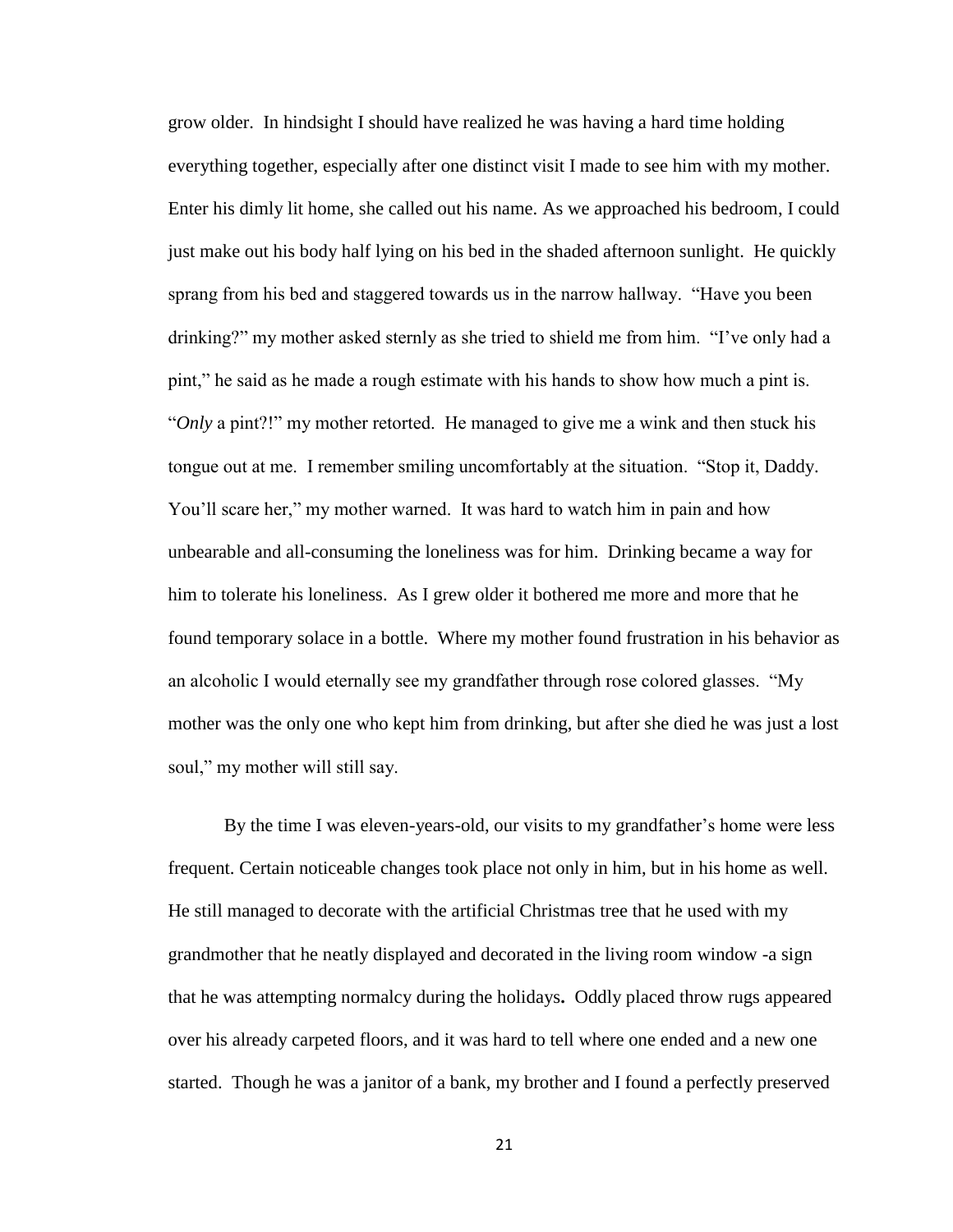mouse skeleton under his rocking chair in the living room. We carefully put it on a drink coaster and showed my mom one day. Her response was an exasperated sigh followed by, "Oh, geez Daddy!" Sometimes my family and I would stop by, and he simply wouldn't be at home. We'd leave a note expressing how we were sad that we missed him but would stop again soon.

And then, in 1991, my grandpa slipped from my grasp altogether thanks in part to Steve Martin and a woman. I remember vividly when my mom told me he went on a date to see *Father of the Bride* at the old Braumart movie theater. My papa didn't go to the movies. He watched gritty John Wayne and Clint Eastwood movies. This was just a phase. Soon he'd be back to watching movies like *Kelly's Heroes* and not these fluffy romantic comedies. In my eight-year-old mind I was confused and outraged. Next I heard from my uncle that he was buying premade pumpkin pies and cleaning for when she stopped by. Barb: four simple letters that would alter my relationship with him until his passing. I know she was good for him in many ways. She made him more active by urging him to exercise; gradually he had a healthier social life because of her. It was good that he had her, but it was also different. The dynamics between my grandfather and I slowly began to change. Eventually they would move in together; however, I remember driving past their shared home and seeing her family was visiting. I was hesitant to stop in to see him, dreading the awkward conversations that would ensue if I did. Suddenly I didn't feel as if I could "pop in" and see him whenever I wanted. Having to share my grandpa now became a hard concept for me to grasp. Through my young eyes and heart I knew him best, and I felt threatened that our relationship was being replaced by people who didn't really know or value him.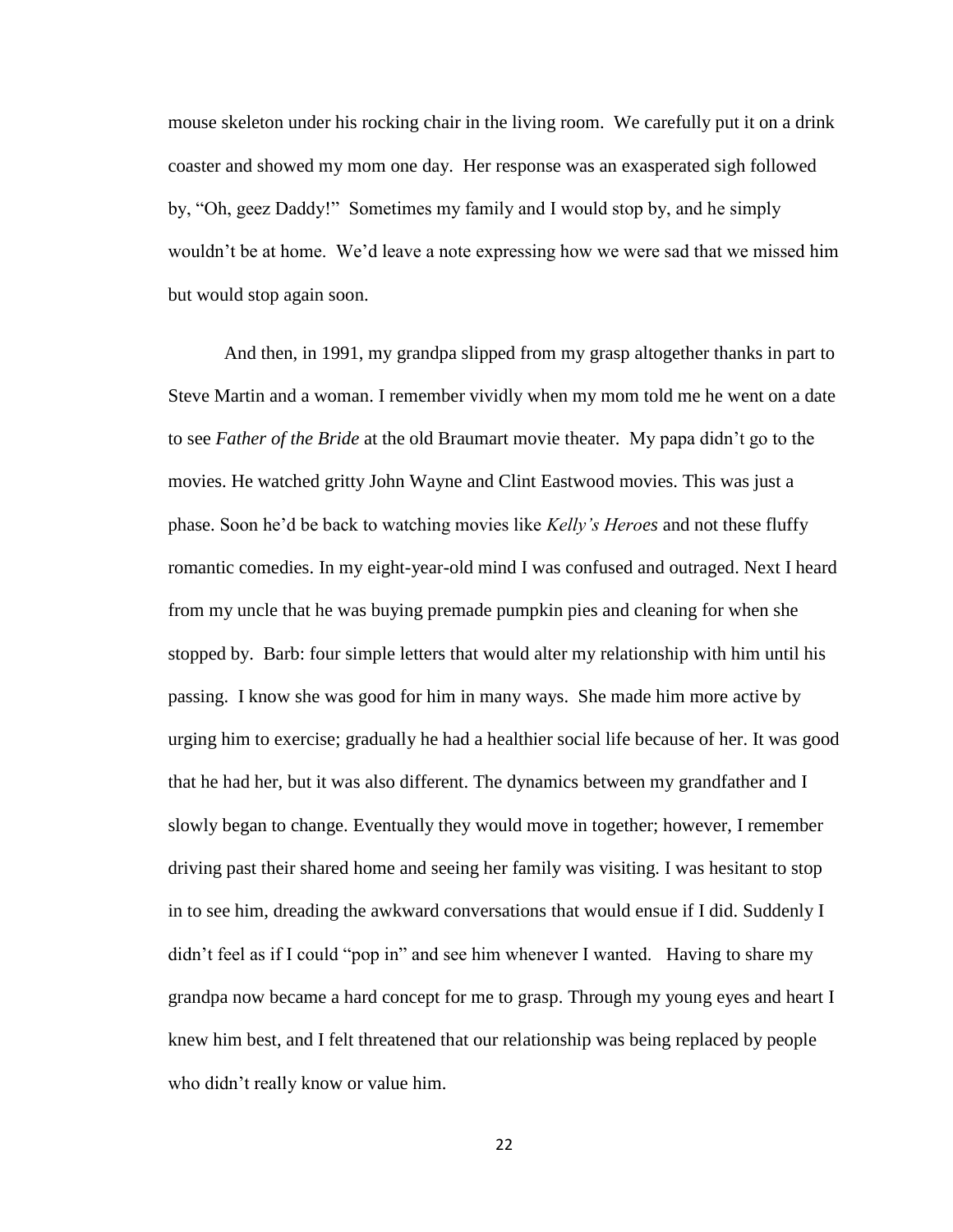Sadly, I never felt as close to my grandfather after his relationship with Barb. In many ways I am thankful for all she did for him. On the other hand, it was hard to see someone who was never married to my grandfather dictate so much of his everyday schedule. My mother will recall how she wanted to have him over for his birthday, but Barb announced they would be going out for fish instead. "Really?" my mom said in surprise. "I can't have my own father over for his birthday?" I, too, felt her pain. Instead of making a big deal over what are small situations of a larger picture, time and space silently filled the gulf between my grandfather and me. I would say to myself, *Today I'll go visit him.* Then, today would turn into tomorrow and then the next day and the next. I have often tried to analyze what changed. It wasn't him. He couldn't have changed. Suddenly, it became a chore to go and visit someone I loved and had grown up with.

I don't think he actually started telling me memories until I had to interview him for a paper in 2005. His then almost eighty-three-year old mind retrieved facts and details quicker than I could get the questions out of my mouth. I had grown up in the loving arms of a modern day superhero, yet it wasn't until my early twenties that I decided to finally ask him about his life. He knew my story; still, it wasn't until I needed him that I finally asked the harder questions. In my teenage years I was too busy and selfabsorbed, but as I grew older the thought that he might now always be with us started to weigh on me.

Eventually, I had to go and visit him on a cold winter afternoon for an undergraduate class I was taking on Finnish immigrant life in the United States. My final grade for the class required that I interview someone of Finnish descent; naturally my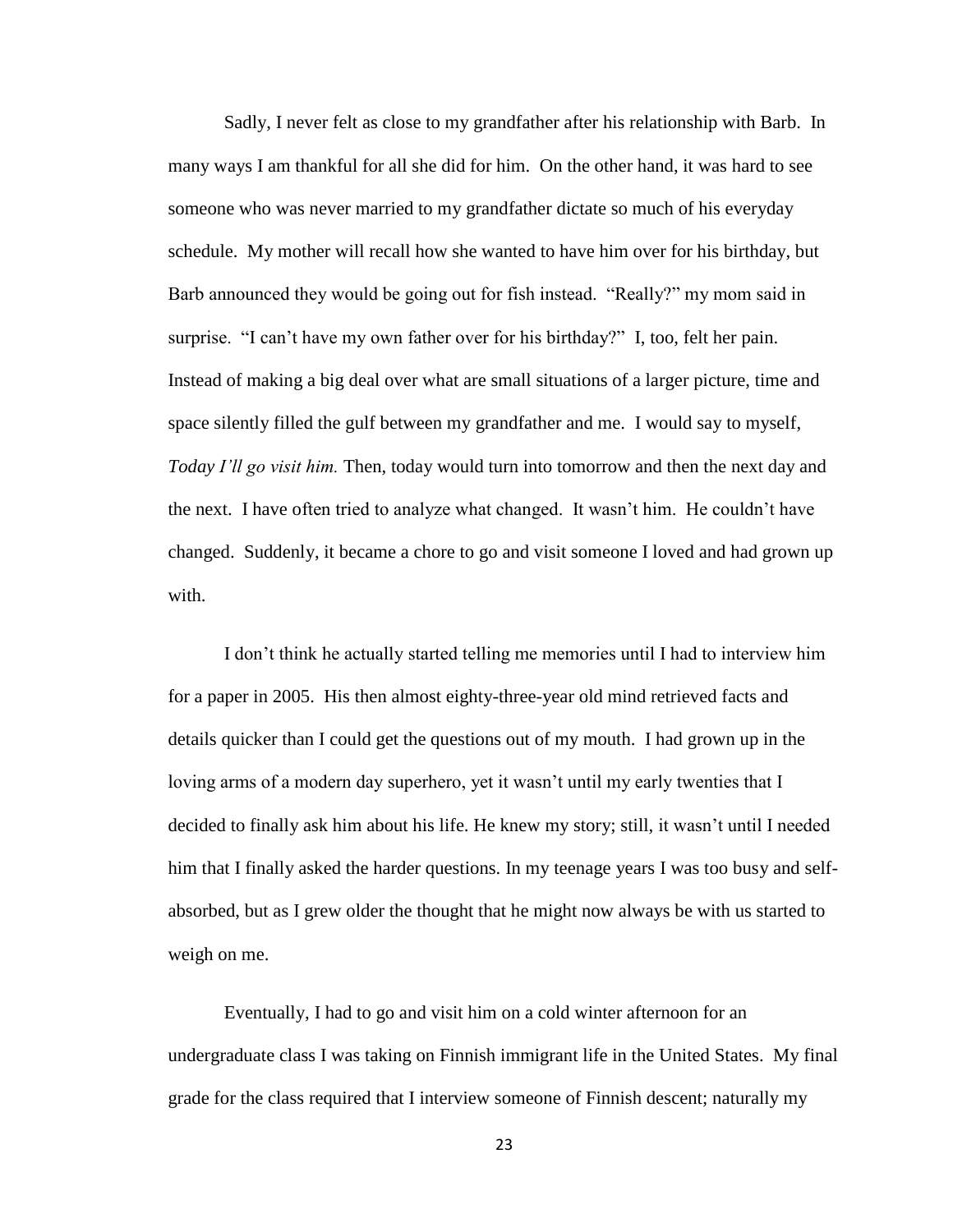grandfather was my best choice. My final interview with him was the most candidly I ever heard him talk. Papa Ed spoke openly about being a child during the Depression while explaining how he stood in line for a pair of boots only to have his father make him return them. Being proud, my great-grandfather wasn't going to let his son accept handouts. Edwin moved seamlessly from childhood into his young adult years in World War II. Speaking quietly he recalled laying on his stomach on the deck of his battleship as fighter planes flew dangerously close shooting at anything that moved, and of how the trauma of his experiences still haunted him after all the years that had passed.

Papa ended the interview explaining how as he got older he had no desire to travel having seen most of the world during his war years. I was a sponge. Edwin didn't go into explicit details of his life; I could tell he would hold back at certain points. What he did give me, however, was something that I will be eternally grateful for: he gave me a piece of himself that he rarely shared with others. I was humbled. The mundane grievances that I had the audacity to complain about were embarrassing. My grandfather experienced more upset and setbacks in his life than I would ever know, and he carried his baggage with what seemed like ease, grace, and a smile. What still pulls at my heart the most about the interview and his recollections is the fact that he still had nightmares and often cried when thinking back upon his service in the war, and how after all the years he still ached for my grandmother's presence and couldn't wait to be reunited with her someday.

Recently, I wanted to know how veterans of World War II coped with their own post-traumatic stress and if there were services provided for veterans like him. I seemed to encounter only dead ends in my search. An article published by The National Center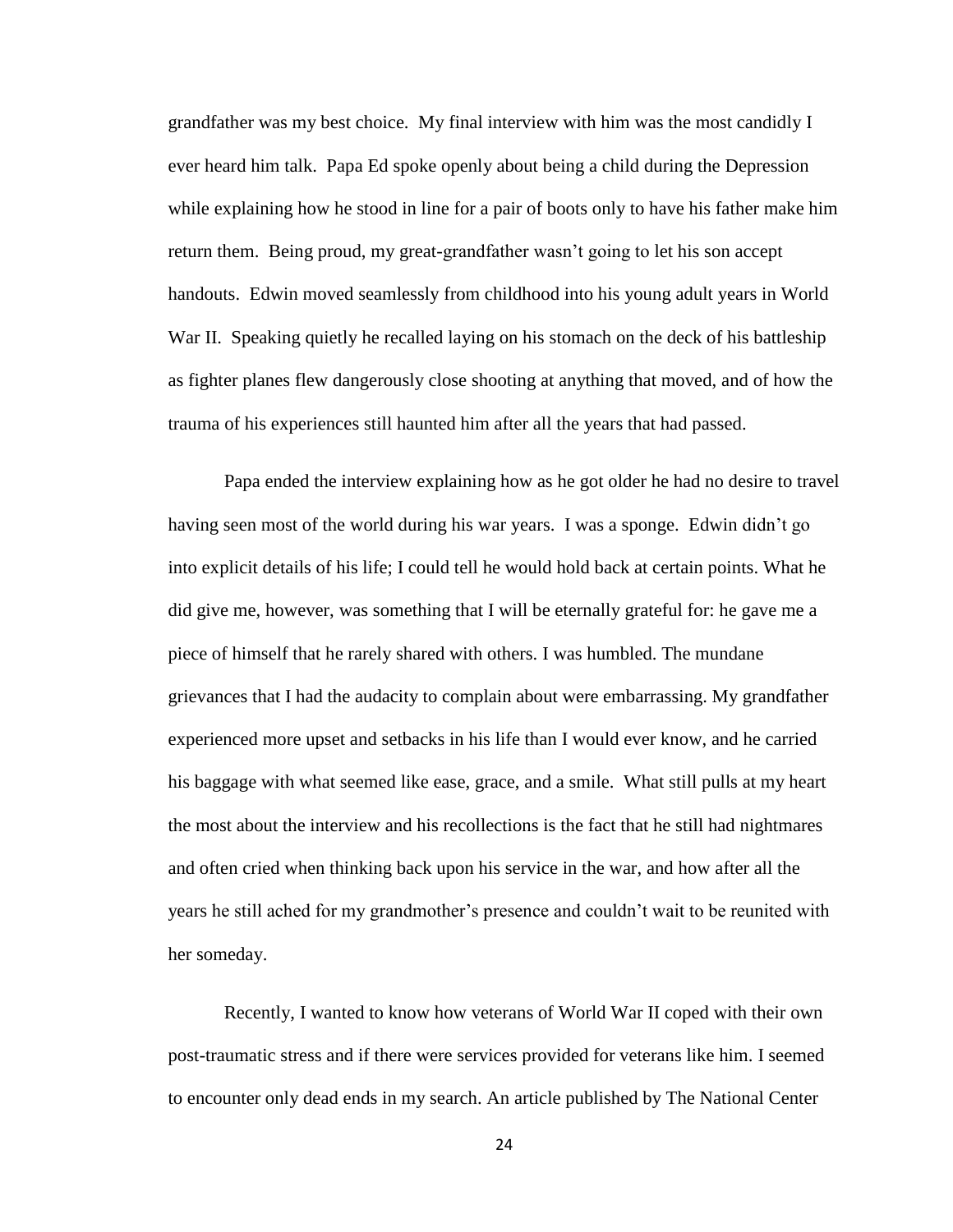for Post-Traumatic Stress Disorder entitled "PTSD and Combat-Related Psychiatric Symptoms in Older Veterans" echoes my concerns by stating, "a significant limitation of the current literature is the absence of information about the assessment and treatment of PTSD in older veterans" (Schnurr, 2). Even the U.S. Department of Veterans Affairs website gives general definitions about the "battle fatigue" soldiers during World War II experienced. A section discussing how nightmares and PTSD are related, although informative, offers little insight as to how veterans of this era were treated if at all. Instead the information focuses on semi-current traumatic events such as Vietnam and even Hurricane Katrina and what coping mechanisms are available to help those struggling with dreams. Since my grandpa belonged to the *Greatest Generation* did society think he was stronger or immune to the aftermath of war? Or did doctors who treated veterans in the time following World War II simply not know what to do with the men and women who struggled with the then unknown PTSD?

My grandfather, at the age of eighty-five would eventually be moved into an assisted living center where he could receive around-the-clock attention. He had already survived a stroke and a heart attack and had managed to recover remarkably. It was a cold, cloudy day on April 12, 2008. I stopped in the nursing home for a visit with Papa Ed. He told me how I had just missed my mom and uncle. I was glad that I had the room to myself with him. We chatted like we normally would on any one of our visits, talking about nothing in particular. As our visit came to a close, I stood to leave leaning in to give him a kiss on the cheek. My final words to him were, "I love you, Papa. I'll see you tomorrow." I remember saying it sure that I would. He died later that night in the company of my mother and uncle. I've always been comforted by my final interaction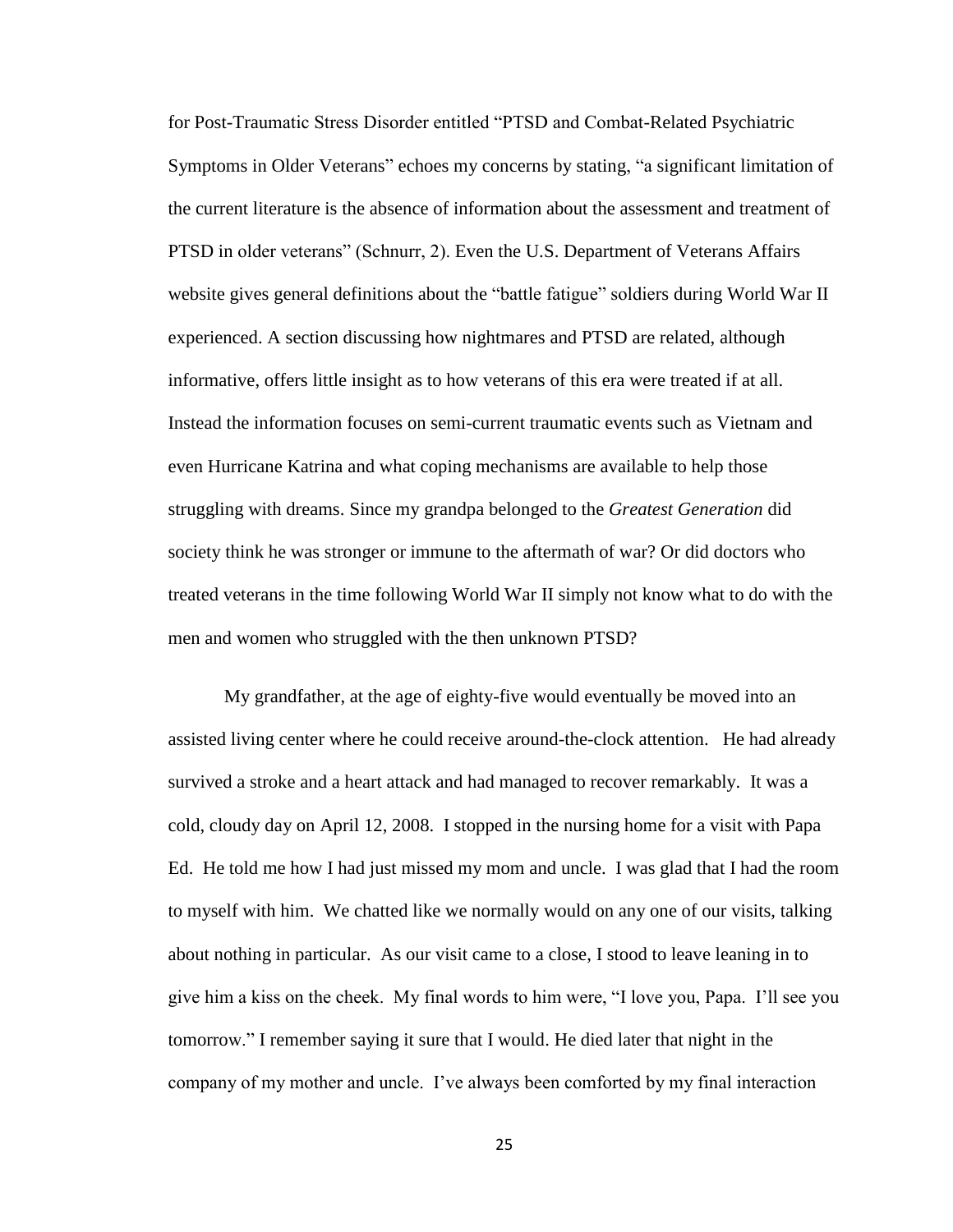with my grandfather. Somehow the phrase *I'll see you tomorrow* gives me closure because even though he is gone, I know I will see him again someday.

There was a mad dash to collect whatever belongings my grandfather had in the moments after his death. Since he shared a house with someone he wasn't married to, the panic to gather his things was palpable. My uncle made a call asking if he could collect what was my grandfather's, and, upon arriving at the trailer that he shared with Barb, he found black garbage bags sitting on the back stoop with my grandfather's contents carelessly stuffed inside. I remember sitting on my uncle's living room floor and quietly sifting through those large bags that contained the fragments of my grandfather with the rustling of those plastic bags the only audible noise. Tangible items that still held his smell were passed among my family members that had gathered. Quietly we all fumed about the cold way that Barb had sloppily stuffed his possessions into the bags. It was as if he needed to be forgotten like the garbage the bags were meant to carry.

There was one item that I kept picking up and setting down. I wanted it for myself, but knew it was a sensitive time to ask if I could have anything. After turning a service ribbon pin over and over in my hands and admiring the decorative colors, I asked my family if anyone had any interest in the item. Not really knowing if it had special meaning, I tucked it in my pocket. To me this ribbon has his young spirit- it whispers of a rambunctious seventeen-year-old sailor with an infectious grin who would be known for his contagious laugh and humble, giving heart. I come across it from time to time in a cabinet at home, but I always have a hard time looking at it. Part of it reminds me of the stories I didn't hear and the complex veteran that I didn't get to know. The other part of me beams with pride at the thought of a man who served others so selflessly.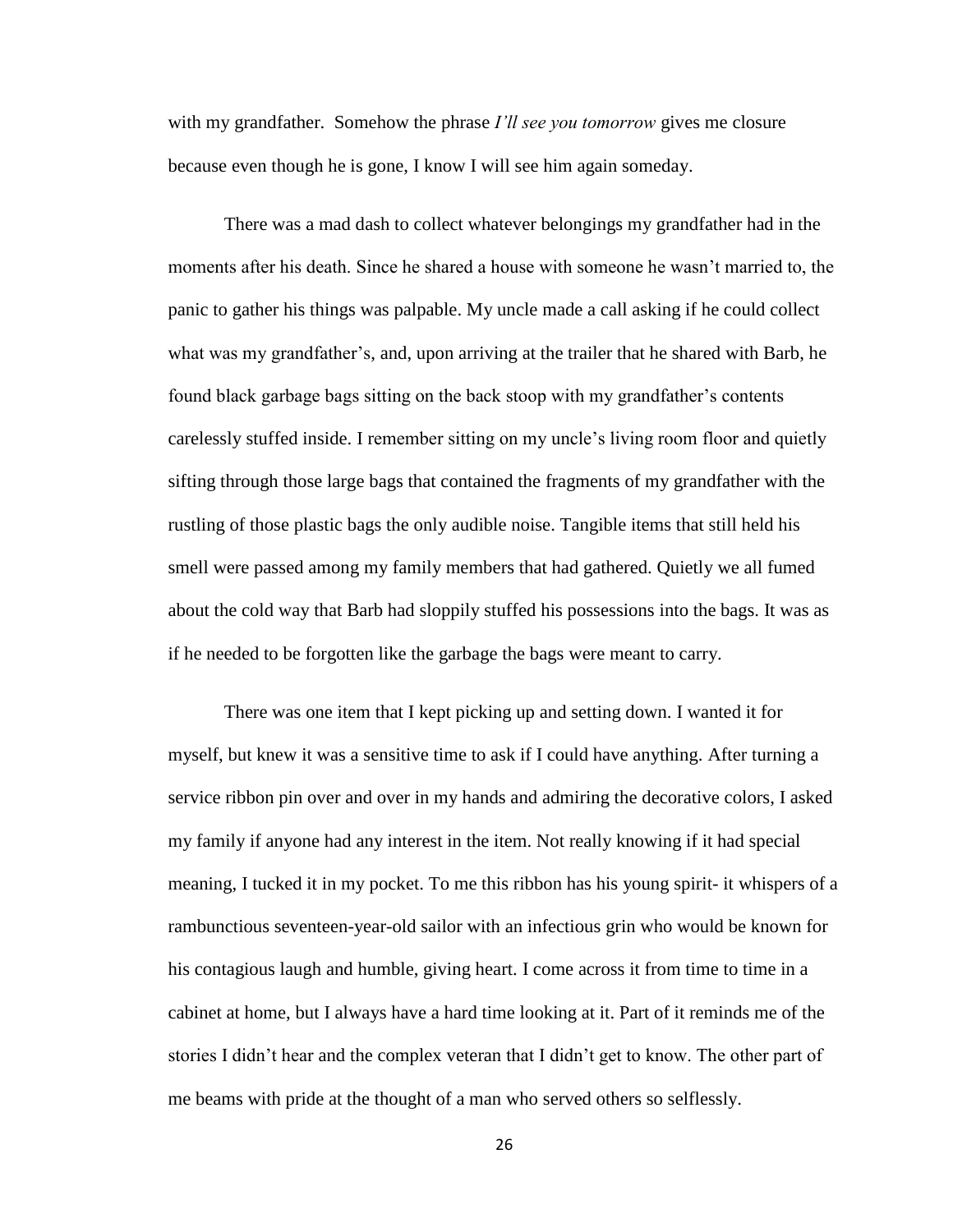There are few days that pass where I don't feel his influence or think fondly about him. His quiet nature and gentle way made him one of a kind. I didn't realize it at the time, but what my grandfather was doing for me at this time of my life was teaching me the importance of selflessness and generosity. Whatever he had he shared it with me. Whether it was the roof over my head or the endless amounts of hours we spent together, everything from him was a gift. He was concerned when I least knew it. My poor Sesame Street blanket lost its satin edging because he was afraid it would wrap around my neck in the middle of the night and strangle me. I can still see him as he walked to the garbage can, winding the satin around his hand as I stared in disbelief that my blanket had been marred by so tender a man. I remember vividly on a hot summer night when he let me sleep in his bedroom because he had an air conditioning unit in the window. Instead of having me be uncomfortable, he would let me sleep in controlled comfort while he snuck down to the basement (and his was a basement in every sense of the word) and slept on an old hospital bed in a darkened corner. My mother would later tell me that the bed he used was the same bed my grandma slept in while sick with cancer. It was always the small gestures that made the largest impact for me with my grandfather. Whether it was the grand gesture of serving his country or serving my grandmother in her final moments, I will forever be struck by his quiet dignity. Wanting no recognition or accolades for his deeds, Papa Ed always did everything because it was necessary-because it was what he had to do.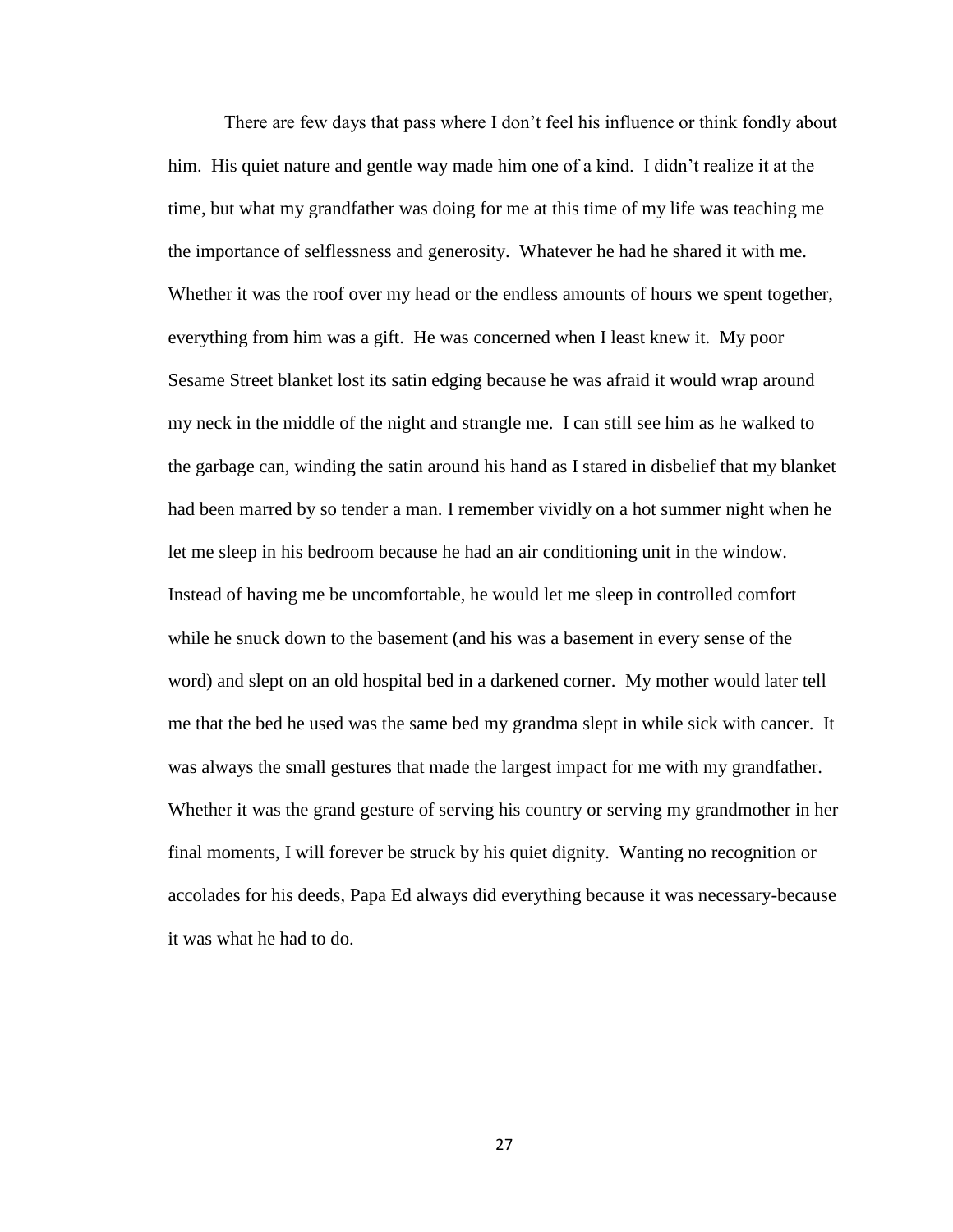#### Papa "Spark" and Me

<span id="page-35-0"></span>My other grandfather, Papa Spark, has thin, salt-and-peppered colored hair that is always slicked to the side with the same right-sided part and his silver framed glasses always showcase his bright, twinkling eyes. With a heavy breath, he always leans to his left supported by the countertop as he has one leg that is longer than the other and is extremely bow-legged. He is the most handsome eighty-eight-year old I know. His personality is quiet and warm, but he also believes in a strict daily routine to which he credits his longevity. He has high expectations and a stringent work ethic. He is the heartbeat of our family- the perfect balance of silliness and respect. If it's three o'clock I am just in time for coffee. He will "put the pot on" as he will say and brew me the best cup every time. As he pours, his hand wobbles shakily back and forth but miraculously never spills a drip.

"Courtneeee!" The greeting is always the same when I come through the back door of the house. My grandfather always exaggerates the "-ney" part of my name and I smile when I hear the familiar voice. Since I could reach the doorknobs, I have always walked in my grandparents' house unannounced and always through the back door. If the door is locked, I know exactly where to find the inconspicuously hidden key. "What's new?" my grandfather will always continue. I always respond, "Not much," or "Nuthin," to which he will say, "I know that much." His dark eyes beam and his grin brims with mischief. If it is the weekend, he has on what he calls his "nice jeans" with a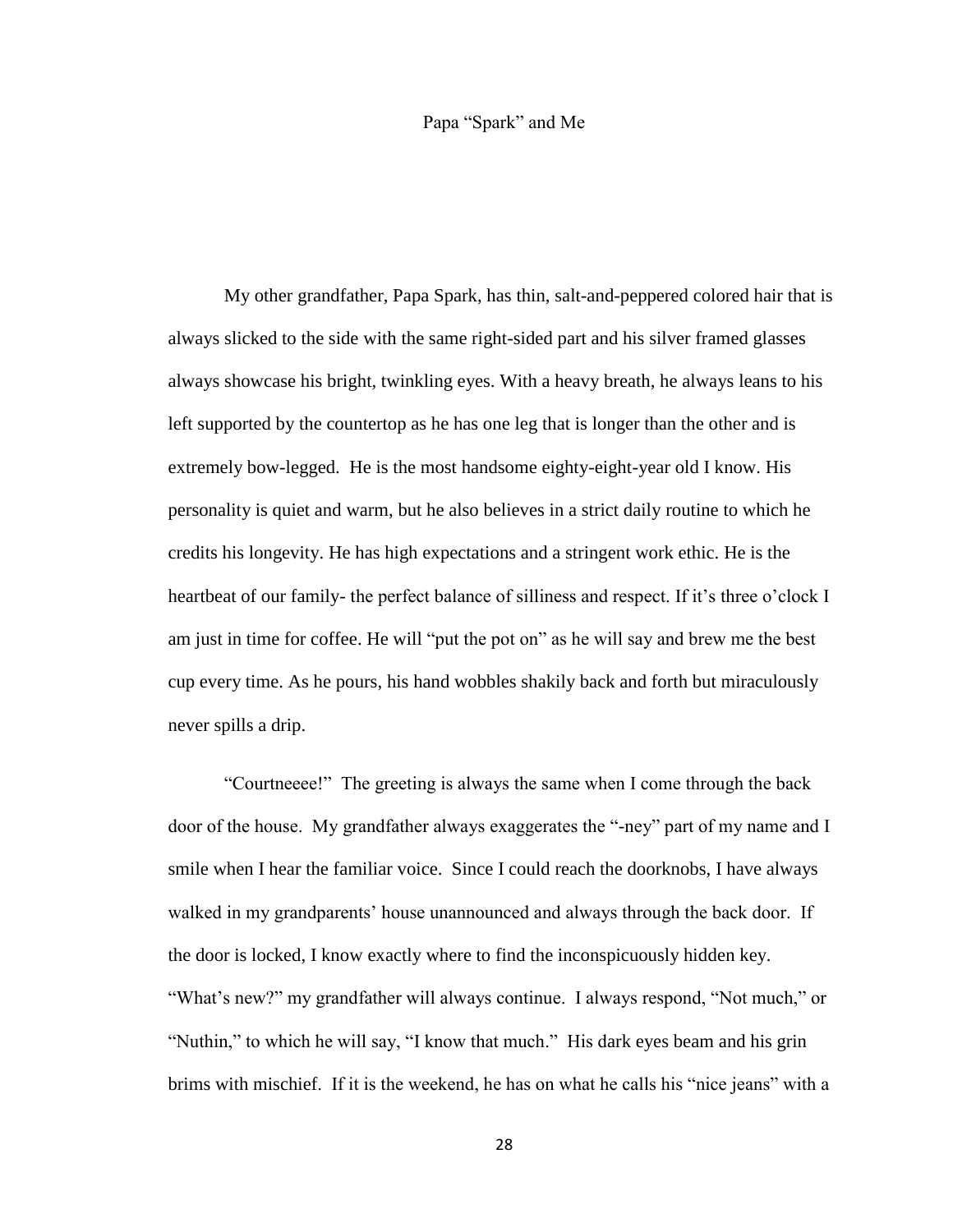button down shirt. If it's a weekday, I will catch him in a nice pair of what my grandmother refers to as "slacks." If he is not in his dressy casual clothing he will hear the wrath of my grandmother, Carol, and how he looks "bummy." I compare my grandparents to Queen Elizabeth and Prince Phillip of England. My grandmother, the Queen, has rigid rules and expectations of her family and holds dearly to tradition. My grandfather, the love of her life and always two steps behind her, tends to her every need and want. He lets her command their tightly run household, then again he is the reason it has run effortlessly for sixty-six years without so much as a hiccup.

My grandfather was born Lloyd Melvin Pryor on May 6, 1928, in Kingsford, Michigan, to Elsie and Henry Pryor. He is one of four children and has always lived at 200 Sheridan Street. The house he has lived in his entire life was built by the Ford Motor Company in 1924 in what is still called Ford Addition. My great-grandparents purchased the home and my great-grandfather worked for the Ford Motor Company only a few blocks away. Thankfully, his childhood home also became the childhood home for his children and now his grandchildren. The home is a snug but cozy two stories and is extremely manicured and well-maintained, and my grandfather has the bragging right of being the oldest and only original resident of Ford Addition to this day. In fact, a few years ago, a local television station interviewed him as to what it was like growing up in this quaint neighborhood with Henry Ford only living a block away. "Henry Ford was always friendly," my grandpa would recall. "You could walk past his home and see him outside and he'd always say 'hello'. He always wore a straw hat and had a pocket watch that hung from his waistband."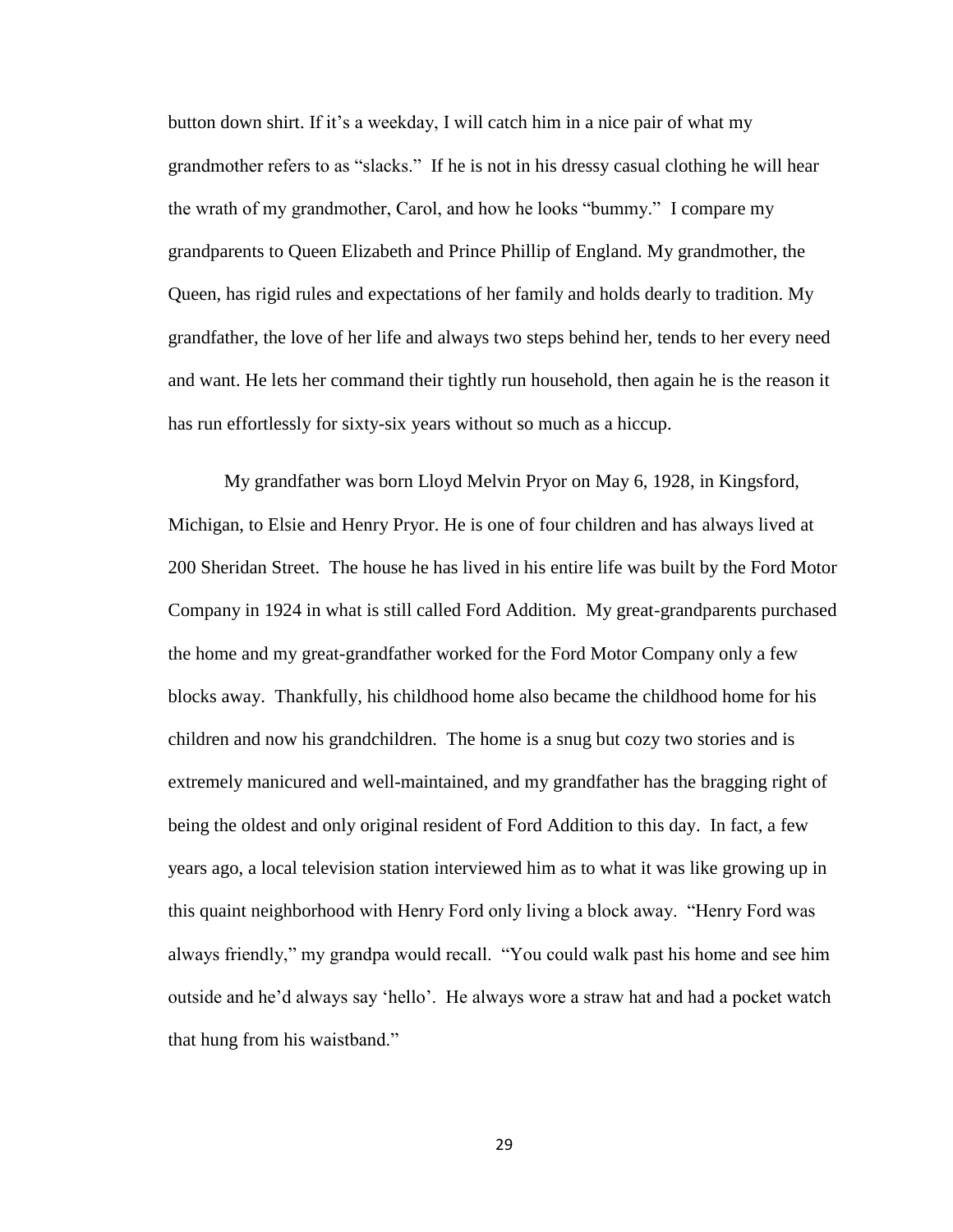It was also during his childhood that my grandpa or "Papa" as I only call him would give himself his own nickname that would stick: Spark. While walking past a local pool hall my grandfather noticed a plethora of advertisements plastered to the side of the building. One of the ads was for *Spark Plug* chewing tobacco and this particular ad caught his eye. Cutting it carefully from the side of the building, he stole the section that read "Spark" and quickly made his way to school. Once there, he used a thumbtack to attach the sign to the front of his wooden desk and the rest is history. "I think you're the only person I know who ever gave himself his own nickname that stuck," I would tell him. Of course Spark has morphed into Sparky over the years, and I rarely hear anyone call him by his first name Lloyd.

Growing up during the Depression money was tight. But as my grandfather recalls those stressful times, he fondly remembers the era with pride. "We didn't know we were poor," he would recall with tears in his eyes and a strain in his voice (as he has gotten older my grandpa will get weepy over the smallest of topics to major life events.) Even though his family didn't have a lot, I have heard both my grandparents reminisce of how my great-grandmother Elsie would scrimp together whatever food was available and feed the passing hobos on her back stoop. An "X" would be put on the front sidewalk and drifters would know that they could get a good meal at the Pryor household. "It was hard to feed anyone back then, so you can imagine how hard it must have been to give to others when your own family needed food," my grandmother Carol has said. "Elsie was a good cook, so you knew you were getting a good meal if you stopped at her house," she remembers. A gentle knock on the backdoor would be heard and a meal would be brought out. "No one was allowed to eat inside, but they could sit and eat outside," my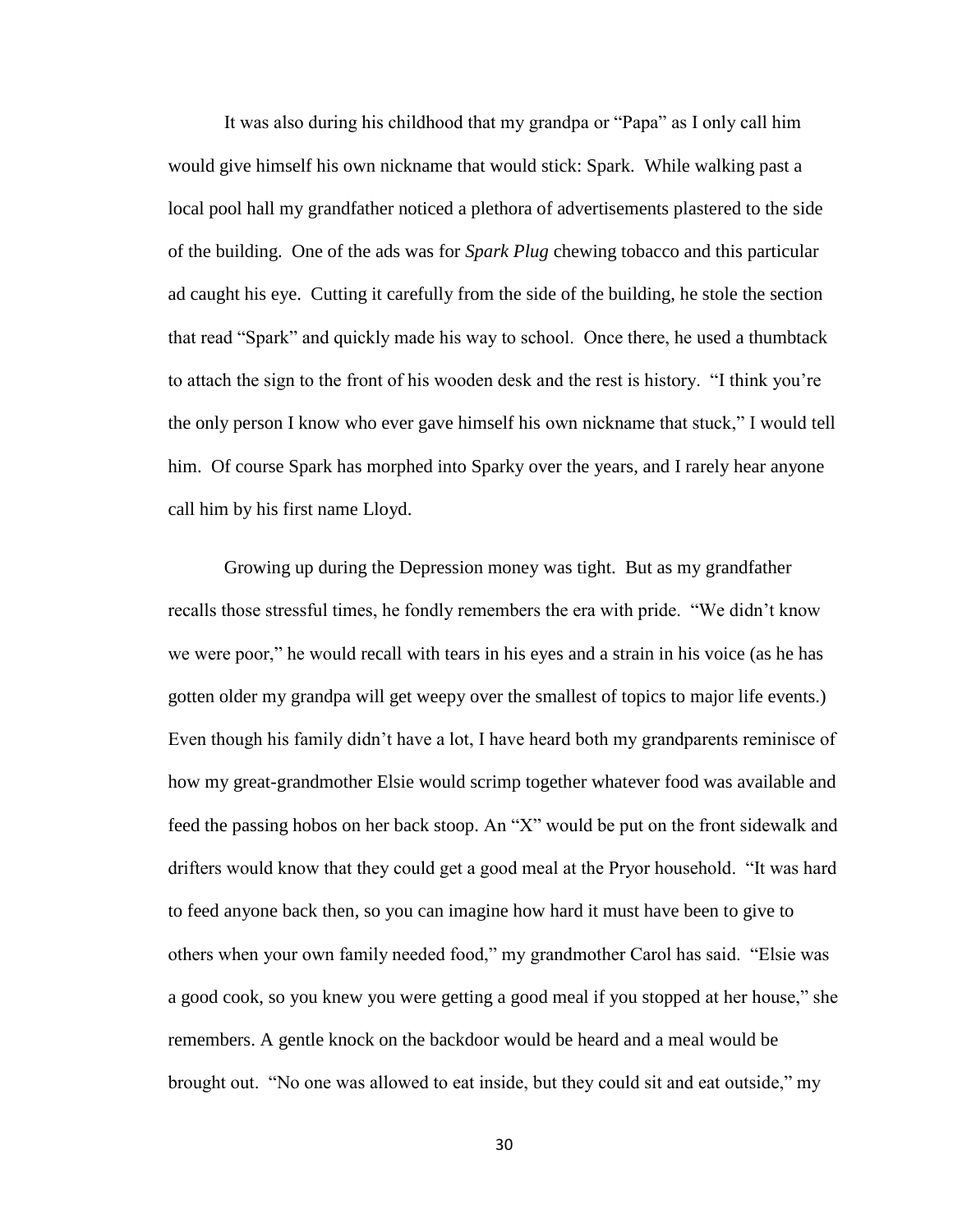grandfather recollects. Perhaps it is this same generosity and kindness that my grandfather inherited from his mother and father that he bestowed on me as a child and still well into my adult years.

While in high school my grandfather would excel in academics graduating tenth in a class of 142 students; unfortunately, he would never attend college after high school even though my grandmother looked into getting him a scholarship to attend Michigan Technological University. Instead he would work for the Wisconsin/Michigan Power Company until his retirement on July 1, 1988. He navigated the ranks of the company starting out as a temporary ground man while still in high school in 1944 and moving to meter reader, relay tester, supervisor of maintenance, and finally substation maintenance. My father recalls many times when he was a little boy how my grandfather would often leave dinner to help someone who was having issues with their electrical service. My grandmother would protest saying he put in his hours that day, and he should be spending his evening with his family eating dinner. Spark would never pass up the opportunity to make sure someone else was comfortable if it meant an inconvenience on his end. It was also while working for the power company that he would find his true passion for service while becoming an officer in the Michigan National Guard.

In 1946, Lloyd joined the National Guard. He had missed the draft for World War II by only two months when the government decided to stop drafting up to March 18th of the same year. He felt that if another war broke out from there on, he would be the one they would call. Not long after, the Korean War broke out, and he was certain he would be sent overseas but never received the orders. Since he was in the guard, he wasn't sure where he fit in in regards to the draft. He was informed to call main offices in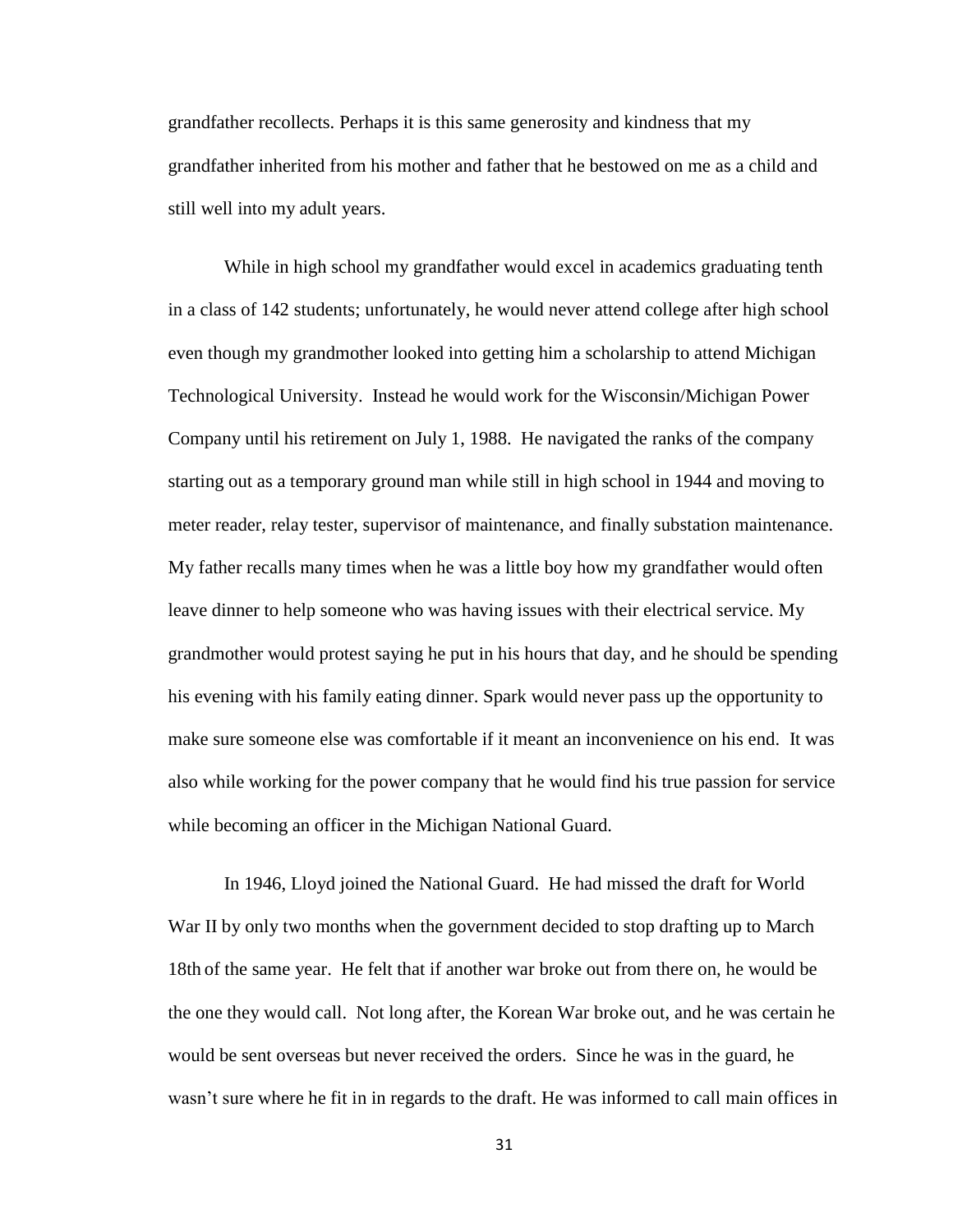Lansing to help clarify his concern. He was told that he would be left in his unit, and if it was decided he was to be deployed, his whole unit would be drafted.

Serving in the National Guard in Kingsford, Michigan my grandfather reflected on how the reserves were constantly being reorganized. He started out in an Anti-aircraft unit also known as the 300 AAA Gun Battalion on November 1, 1949. The unit's primary responsibility was to protect the Soo Locks from enemy aircraft. He recalls how as new artillery was invented, his unit had to keep up with it. It wasn't long after the artillery unit would be changed to the  $182<sup>nd</sup>$  missile battalion. Just like his job at the power company, my grandfather worked his way up the ranks during his tenure in the guard. On December  $7<sup>th</sup>$ , 1952, he became an officer holding the rank of  $2<sup>nd</sup>$  lieutenant (I am so impressed with my grandfather's memory while talking with him). Some of the coursework he was able to do through correspondence and two weeks of training, which he remembers being convenient; however, he had to make the journey to various bases in Virginia, Texas, and Minnesota to attend command and general staff school. He recalls how he kept being promoted and eventually earned the rank of lieutenant colonel. He spent most of his time in Kingsford as an engineer, but would later travel to Ishpeming which he also enjoyed. When all was said and done, he would retire after thirty-one years and three months of service. Once a lieutenant colonel, always a lieutenant colonel and my papa's military career will still seep into his everyday life even now. He is infamous for ending his voicemail messages with the simple, "Over" before hanging up. Papa Spark reflects fondly on the years he spent in the National Guard; however, my grandmother remembers the strain it also put on their marriage. Carol, who also worked full-time, was left to raise three young boys while Spark was often gone for long stretches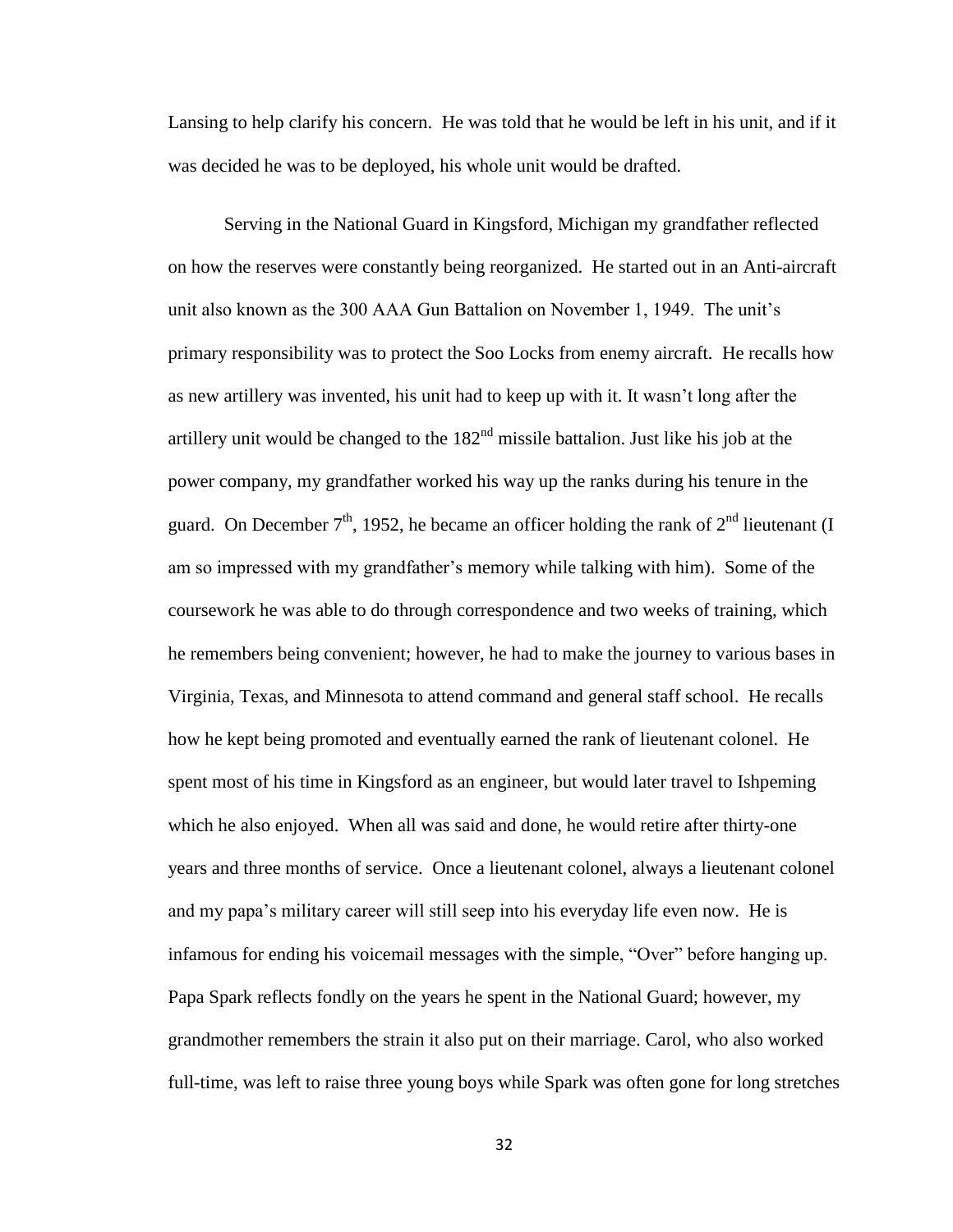to complete schooling or attend lengthy trainings. "Somehow we managed," Papa says with a wink. "Ugh! You think it's easy, Court?" she responds while laughing.

Papa Spark attended school with my grandmother, but it wouldn't be until 1945 during their senior year at Kingsford High School that they would begin dating. They married on October 28, 1950 and have been inseparable ever since. My grandma likes to reminisce about how on their wedding day she had "Spark and Carol" printed on the napkins, much to my grandfather's family's chagrin. Apparently no one in his family approved of his nickname. My grandparents would go on to have three boys: my father, Jon, the oldest, and my two uncles Steve and Todd. I should also mention that whenever I visit my grandparents (and especially while gathering information for this paper) my grandmother is right next to my grandfather. In fact, she had to keep my grandfather on track while he reminisced about his time in the military.

At times, I was confused as to what he was saying as I'm not always familiar with the terms he uses. My grandma finally interrupted saying, "Oh, Spark! You get so caught up in the minutia of it. Tell it to her so it's easy to understand." "What?" he responded, "I don't have my hearing aids in," he says while looking at me with an infectious grin. "Oh, Lloydy!" my grandma scoffed (she affectionately refers to him as Lloydy from time to time although I'm not sure of the proper spelling). This is her go-to line whenever he gives her a hard time. An outsider might think my grandmother's treatment of my grandfather is harsh, but I have never witnessed a greater love story. My favorite picture of my Papa Spark is of him and my grandmother sitting in a diner as teenagers. She is immaculately dressed, her hair curled and pinned just so. He is in a suit with his dark hair combed gently to the side enhancing his striking widow's peak and highlighting the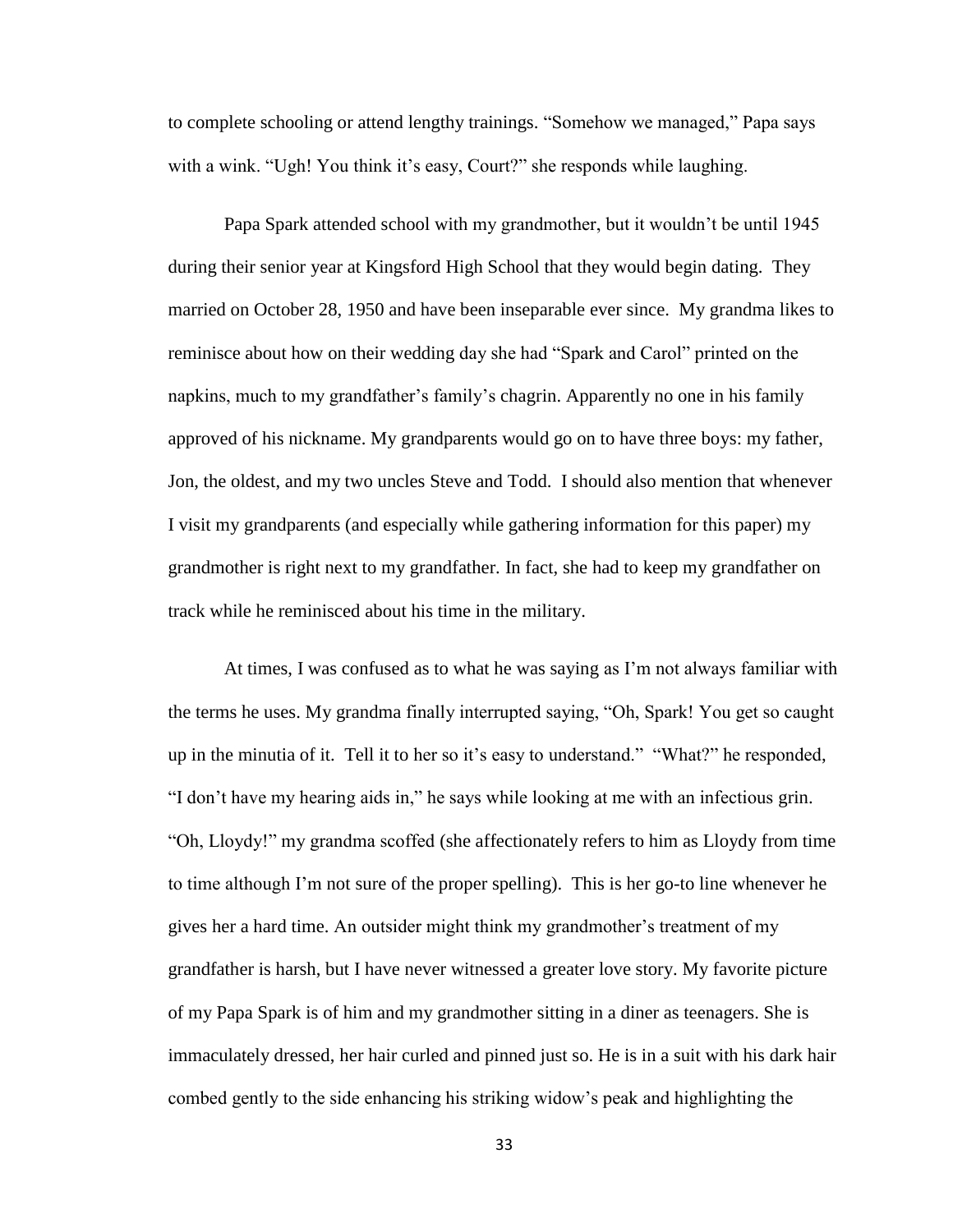sparkle in his eyes. Their hands are just inches from each other as if the photographer was interrupting a private moment. This photo exudes the love that they still have for one another today. This same devotion has been an inspiration for my own marriage today.

My close relationship with my grandpa (or "Bullhead" as I often call him) because he is extremely stubborn started at a young age. Like my grandpa Edwin, my Papa Spark and I spent a lot of time together. My parents had joint custody after their divorce, and while my older siblings were in school full-time, it meant that I would need someone to watch over me while visiting my dad and he was away at work. Like my mother and her living situation with my grandpa Ed, my dad also lived with his parents after his divorce from my mother. I don't want to say that I'm happy my parents separated; however, I know I wouldn't have had the relationship that I did with my grandparents if they hadn't.

When visiting my grandparents, my grandpa was the ideal babysitter as he was newly retired and my grandmother still worked. We had all sorts of fun before he would drive me to afternoon kindergarten at Norway Elementary. The one vivid memory I have is lying on my stomach in his pink carpeted living room coloring in my giant-sized Wild Puff-a-Lump themed coloring book while watching *The Price is Right* on television. I would yell at the TV for contestants to bid \$1 on the items that the audience oohed and ahhed over. I remember plain cake doughnuts being on hand and directing my grandpa to warm in slightly in the microwave. Kicking my feet behind me, I slowly sipped a small glass of cool milk while eating the greasy deliciousness of the doughnut. Of course, I left my doughnut on the coloring book and a grease ring slowly seeped through the pages. He spoiled me with his attentiveness and still does! Not long after I finished my mid-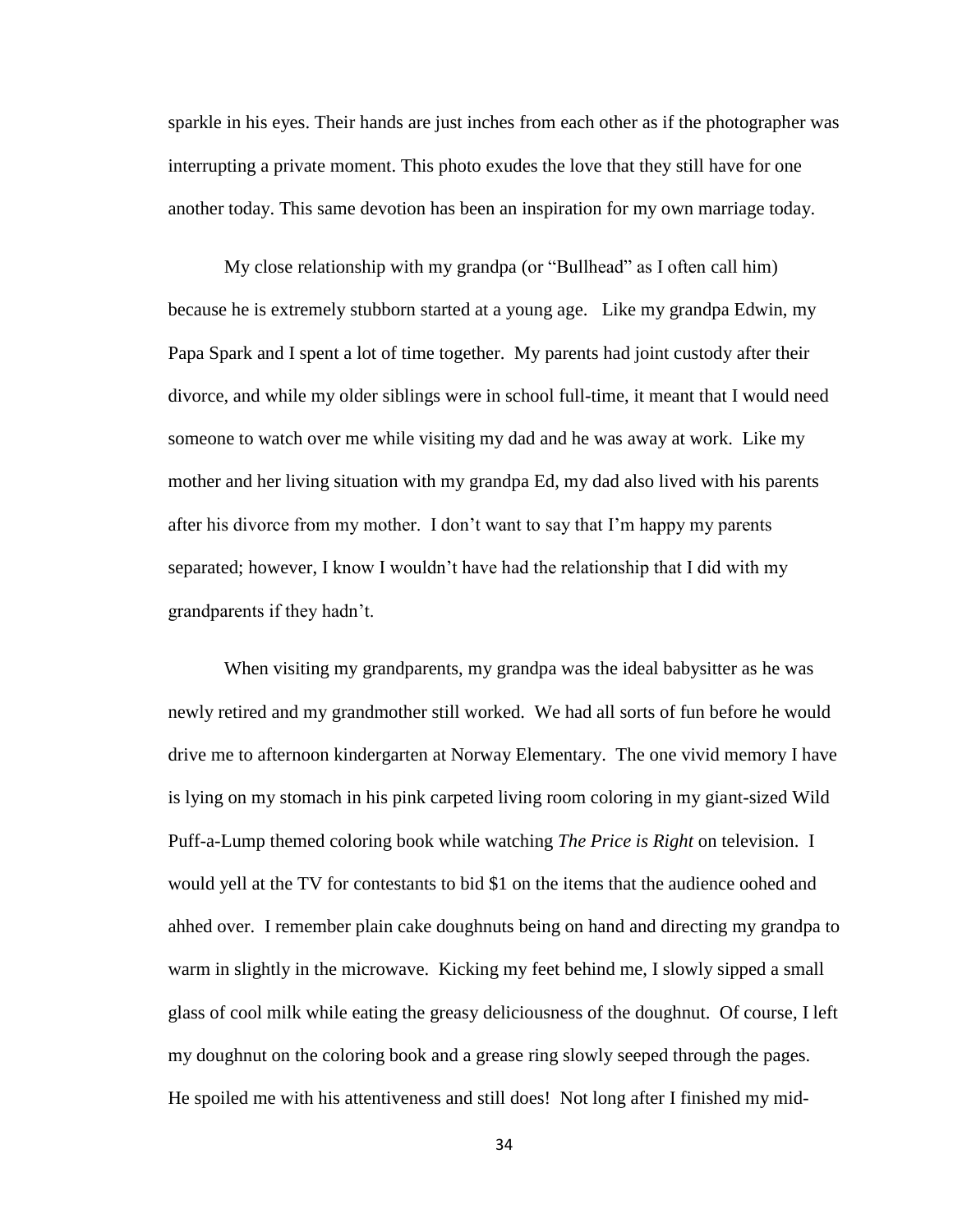morning snack we would shuffle out to his 1971 Chevy Chevette and head to school. The Chevette reminded me of a brown turtle chugging slowly down the street. When I was forced to sit in the backseat by my demanding older sister, I innocently carved the ABC's in the hard plastic behind the passenger seat door with my finger (my grandpa never scolded me for my artwork, only now tears up when he reminisces about what I was quietly doing in the backseat). The best part about driving to school with Papa is that he would let me shift! He would steer and work the pedals while directing me how. I would giggle with amazement while listening to his commands, excited he was giving me such a responsibility. He would smirk under his brown feathered fedora as I obediently executed his command. As I grew older and, his car changed to a Ford Pony Escort with zero features-no power steering, leaking sunroof, manual windows with zero air conditioning, and the trunk was held open by an old ski pole. It was a low maintenance car just like Spark. As he would say, "It gets you from point A to point B." I should note that just as I had my Papa Ed's Ford Bronco at my mom's house, I had the help of the Escort to cruise my high school years when visiting my dad for the weekend as my papa always let me borrow it on the weekends. Whether he was driving the Chevette or the Escort, Papa would do everything: from pick me up at school, bring me to an orthodontic appointment, attend almost every basketball game I played in high school (or should I say sat the bench at)- his face was always being among the crowd. From the little moments to the grand, it was the devotion and time he set aside for me that will always be a longlasting memory.

My grandfather spent countless hours each Wednesday afternoon helping me memorize Bible verses for my weekly Awana meetings at our local church. So many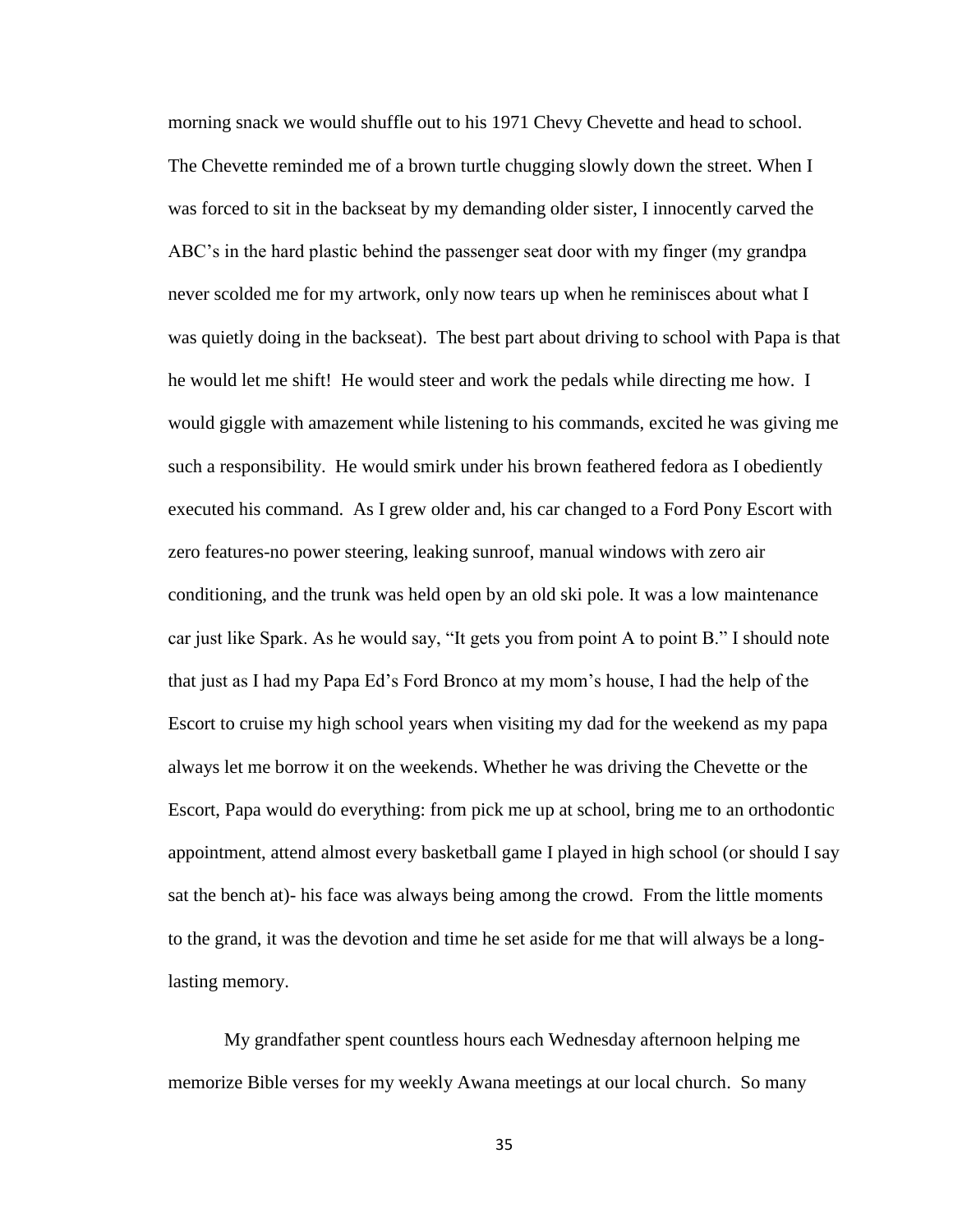verses are ingrained in my memory thanks to him sitting with me patiently each week and hearing me stammer and stumble over the words. Off he would whisk me for my 6 o'clock meetings each Wednesday night. I with my purple apple bag with my picture Bible and course book tucked inside, and he with his frayed and worn soft black leather bound Bible with the name Lloyd M Pryor stamped in gold letters on the lower right hand side. Each age group was given a name and, ironically, I was in a group called *Sparks*. I looked at Wednesday church nights as an extension of school, fun and engaging with the chance to socialize with others my own age, yet it was another lesson he was teaching me on the importance of religion in my life and the guiding role it would play for me. Studying all of those Bible verses at the kitchen table with him would pay off, and I would win the coveted *Sparky* award for excellence in Awana where I was given a plaque and a pin. I was also given a pink plastic drinking cup that has two children etched on it with their heads bowed; written on the cup are the words "Father We Thank Thee." My grandpa has the cup in his cupboard to this day and uses it each morning as a juice glass. Once in a while he'll ask me if I remember how I got it. He can't seem to part with it. I still have the pin that was awarded to me that says "Sparky" now in faded letters, and like the cup it means too much to ever let it go!

I have numerous childhood memories of me and my papa spending quality time together over the years. Whether it was helping him count the church offering or spending a quite Saturday evening putting together puzzles or playing board games like Memory and Candy Land, he has always made time for me and has given me his undivided attention while we visit. Even into my adulthood and he at the age of eightyeight, he will still listen to my homeowner gripes and help me navigate through the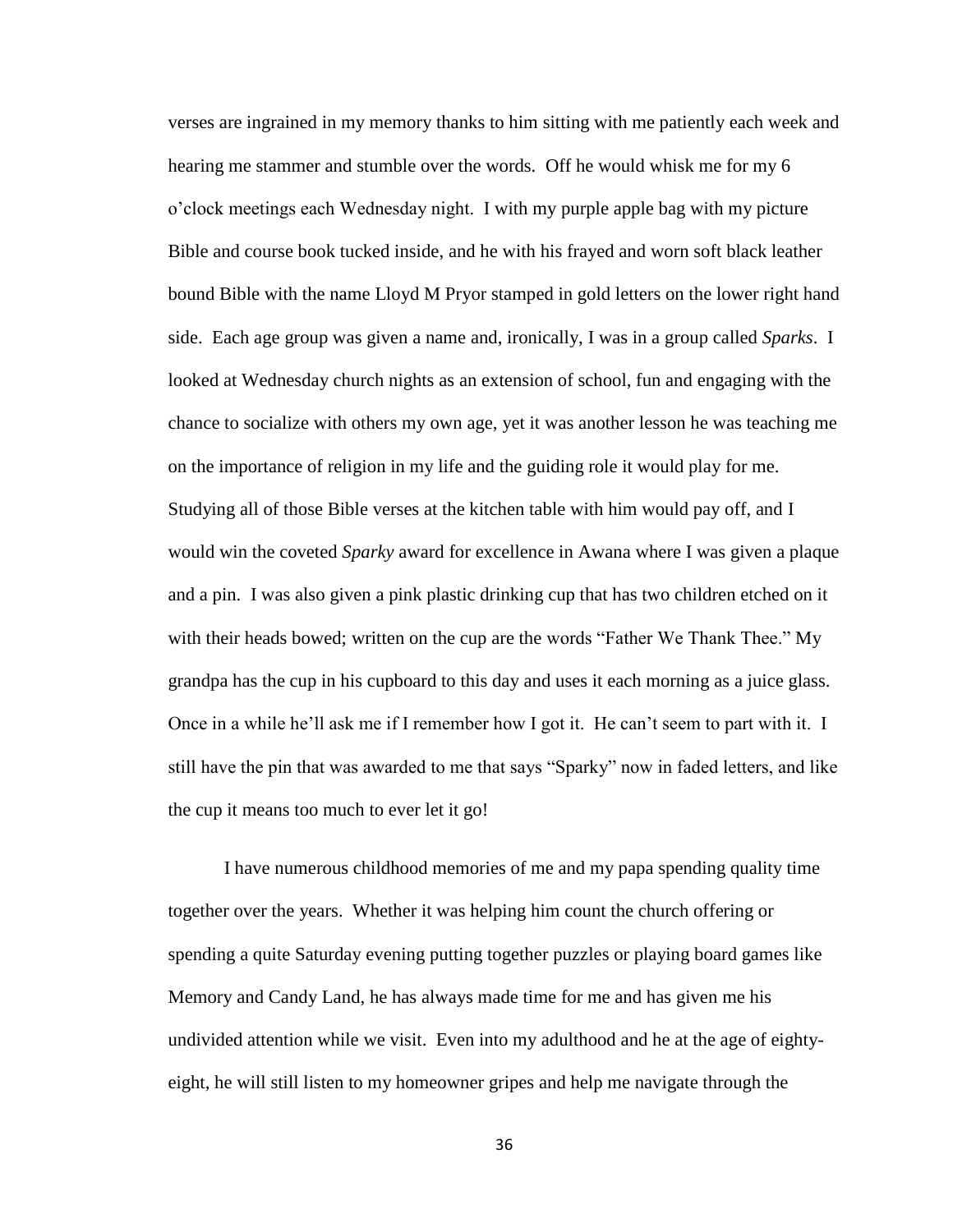precarious situations that I often find myself in. He lives three blocks away from me (I think I subconsciously picked my home just because it is by him). When I have questions, especially about electricity, it isn't unlike him to say, "Let me take a skip up," and before I know it he is at my front door. That's just how he is though. Never one to complain, he has always unselfishly put others before himself and will always do whatever is asked or needed in a humble and quiet manner. I am always amazed by his devotion to my grandmother, family, and his religion. He handles all of life's difficulties with a quiet determination that I haven't seen in anyone else. When I feel my problems are insurmountable or am uneasy about my future, he will often tell me two things: I am praying for you and patience is a virtue. When I was younger, the latter always made me cringe and roll my eyes; however, as I've gotten older I find his cliché words ringing true each day.

Some of his lessons are everyday practical. For example, Papa Spark has ingrained in me to never buy Viva paper towel at a six count for under a dollar a roll. He complains how the manufacturer messed up the size of the sheets recently and how the paper towel has become smaller in sheet size, which doesn't agree with him. I should also note he keeps a square of paper towel in his back pocket everyday just in case of emergency cleanups. No matter the damage, the paper towel is always returned to his back pocket. Toilet paper is another comical purchase at my grandparents' house. He only purchases his brand of choice when it is 17 cents a roll, but he hasn't seen prices like that in four or five months. At my last visit, there were 288 rolls of toilet paper in my grandpa's cellar in the basement. That's a lot for two people and, according to him, it's getting low! As odd as I find their stock pile I notice that I have quite the cache of TP in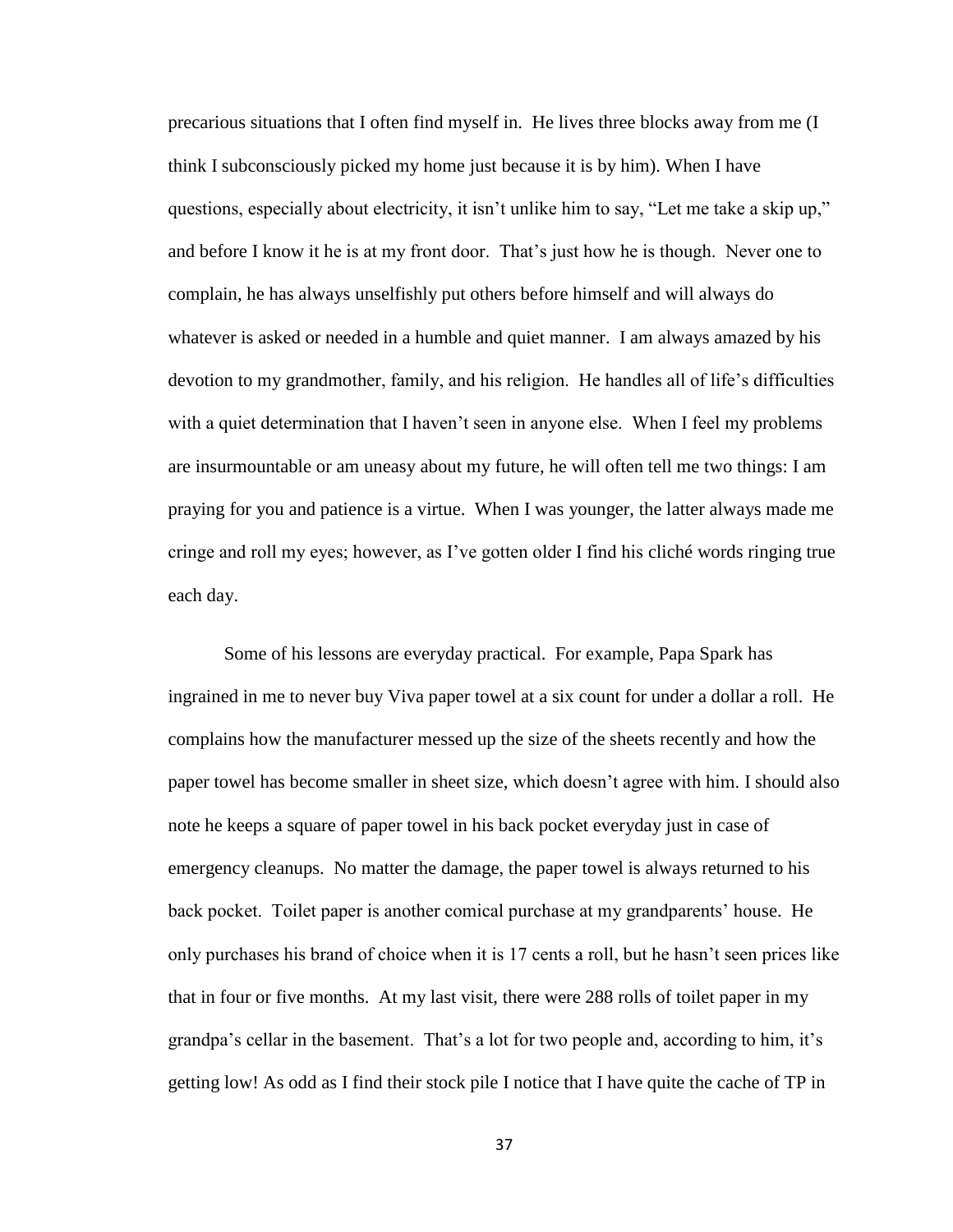my own home. Routine is essential for longevity. At ten o'clock each morning there is a coffee break followed by lunch promptly served at noon. There is the all-important three o'clock (decaffeinated) coffee break, and at five you will find him and my grandmother sitting down to dinner. There is also a ten p.m. snack so as to not to go to bed hungry. I know that by the clock I can predict what he is doing. Grocery shopping is done every Wednesday no matter what starting at 10 a.m. and on Saturday there is a house to clean.

My grandpa is a man who is proud of his stringent daily routines, and he made sure that while growing up that my siblings and I followed the same rules and principles. Some of the most important lessons my grandpa has instilled in me revolve around serving others around him. Most importantly he has taught me to have a firm faith in God, to put family first, to be kind and thankful for everything, and to work hard and take pride in my work. He takes pride in recreating painstaking traditions for my family each year like preparing and serving lutefisk, head cheese, and potato sausage for Christmastrust me lutefisk and head cheese are not as intimidating to eat as they seem. He makes pasties from scratch (not a quick process) and devotes countless Saturday and Sunday mornings to scrambling eggs and preparing perfectly cooked bacon for people like me who like to pop in at a moment's notice. His claim to fame is that he has, "never had a bum meal yet" and if you are lucky enough to eat at his home you never will either! He has spoiled me rotten over the years, but if he only knew how much of an impact he leaves on me each and every time I visit.

I don't think I could account for every lesson he has taught me, but I can recall the most important lessons he has given me. Papa Spark is my inspiration for my own marriage and has taught me to work hard at my own relationship. He has taught me the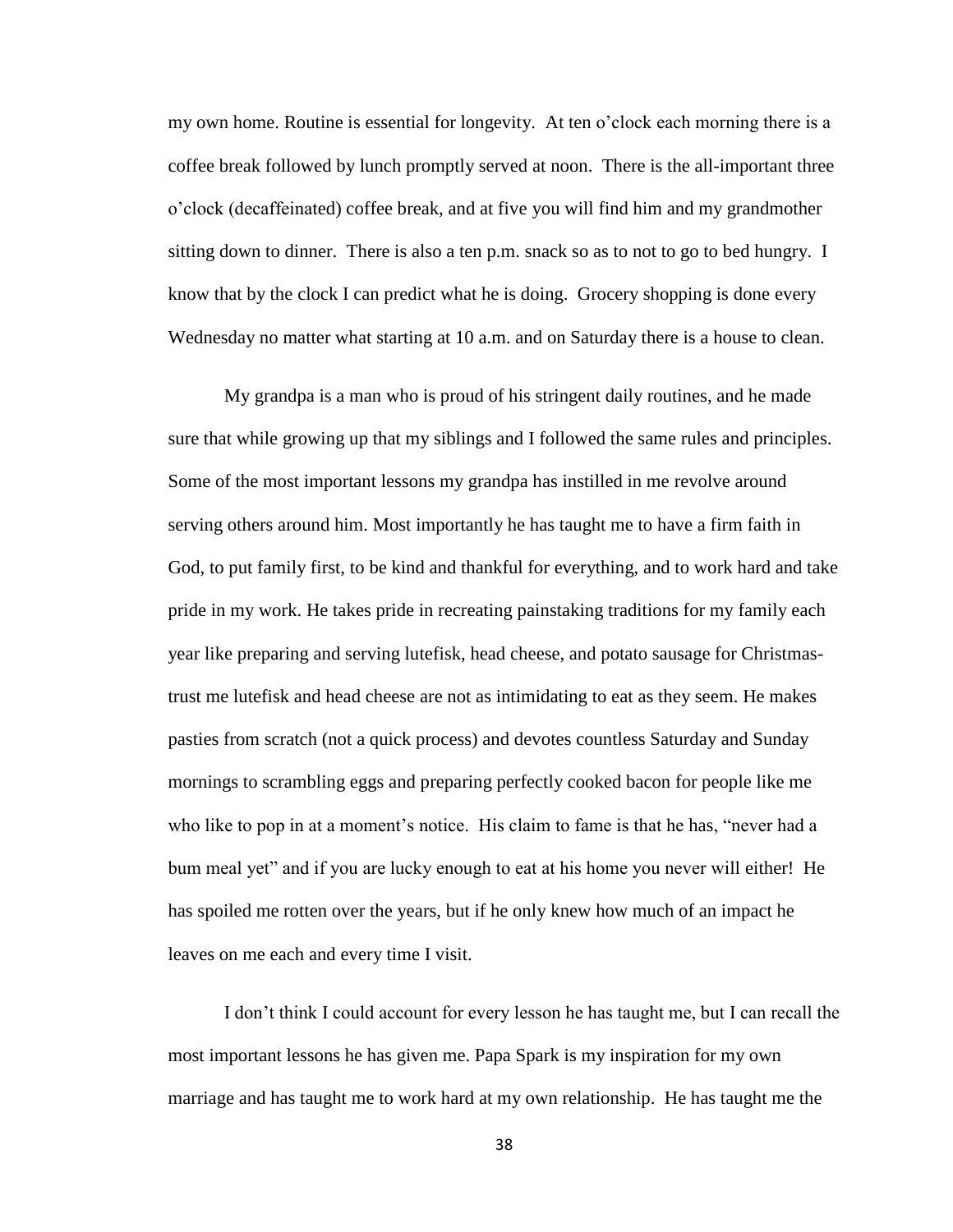value of education and has encouraged me to pursue my master's degree. "No one can take an education away from you," he will always remind me. As I have often sat at his kitchen table lamenting over life's woes, he has shown me the value of being an exceptional listener, to not jump to conclusions but to rather sit and reflect on a problem before making a hasty decision and to be patient. I know that he has always known the best job was out there for me. My grandpa got where he is because of hard work and an honorable reputation. When I would complain about not being recognized for a position or wonder when I would get a break, he would simply listen. He would never say, "You're right," or "You got robbed on that last interview." I think it was his way of telling me that I needed to work harder or do something differently; complaining about something would get me nowhere.

His silence was often all I needed to hear. Being married for sixty-six years isn't an easy feat. Papa Spark has encountered many setbacks in his own life. His health hasn't always been the best. In fact there were a few instances where our family believed infections and illness would take him from us. He's been no stranger to a hospital bed or a nursing home. He always recovered, however. In recent years my grandmother has had her own physical ailments that have required his time and attention. In August she fell breaking multiple bones, and it was Spark who stepped up and played the role of nurse. He did everything for her from helping her maneuver out of chairs to assisting her in the most private of moments. His nurturing love and care has helped her to, "get back in their routine." At eighty-eight their routine is everything. I try to remember this same love and patience when I think of my own marriage. When I encountered my own obstacles of being married to a man in the military, I often found that I didn't know how to engage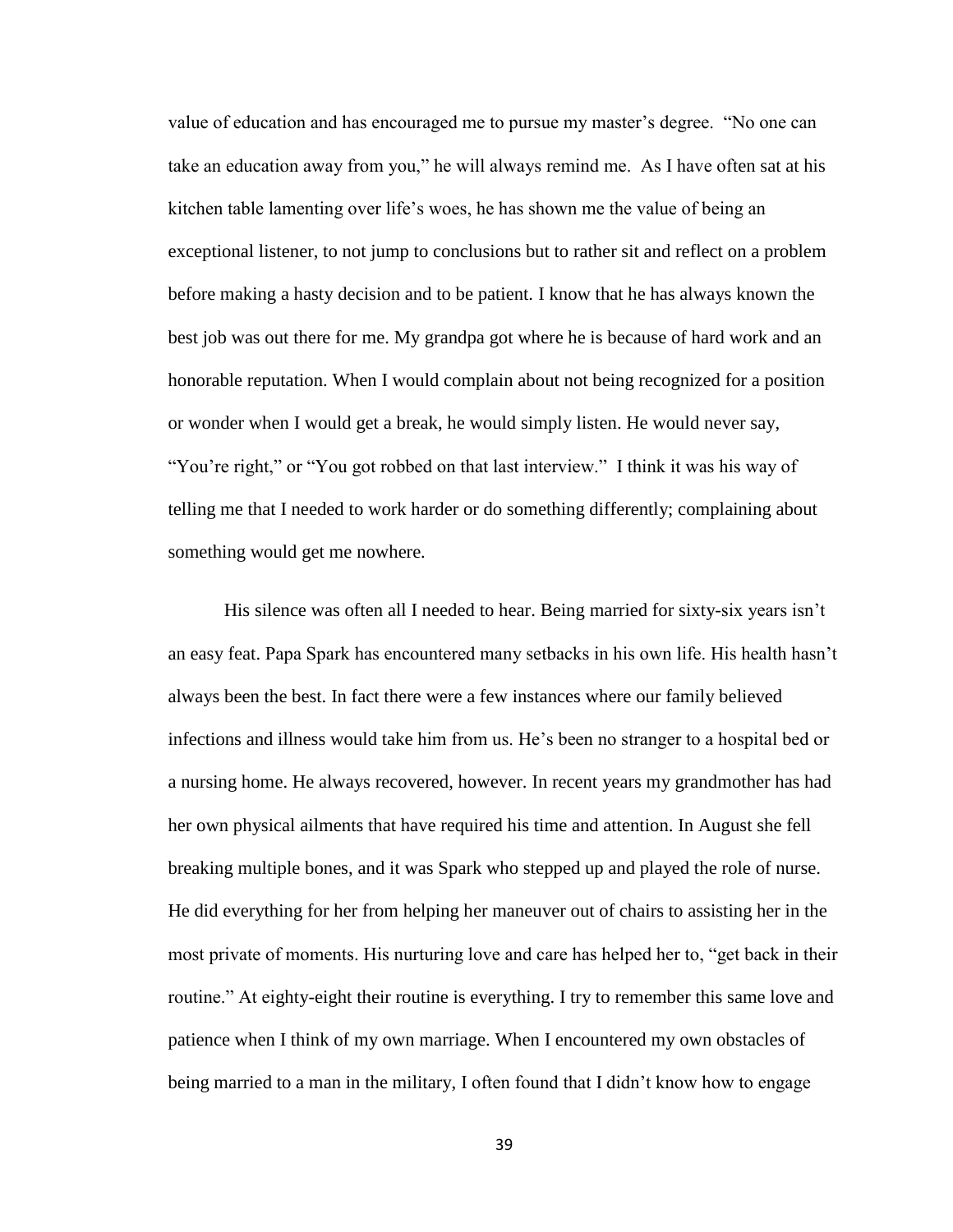with my husband and his changing personality. Where I saw frustration and a desire to give up, my grandfather encouraged me to be compassionate and loving. Through conversation grandpa showed me the importance of being kind to someone who puts up roadblocks and to not give up on someone just because he may be challenging. After all if anyone knows my grandmother, he or she knows the challenge Spark has loved unconditionally!

Papa Spark is the best teacher: kind, firm while commanding respect, encouraging, inspirational, and above all extremely lovable. In September of this year, my husband and I welcomed our first baby boy named Soren. We struggled with names at first, but my husband was adamant that he have the middle name of Lloyd. "I think it will be a nice way to honor your grandfather while he is still alive," Joe had said. The afternoon that our son was born, I called to tell my grandparents the news. Together they both got on the phone, and when I told Papa Spark his great-grandson had the middle name Lloyd he responded by saying, "You should change it to Bullhead instead." The waver in his voice let me know that he was happy with the honor. The next day, I heard a shy knock on my hospital room door and knew immediately it was my grandpa. When I called "Come in," I saw his profile shadowed on the wall from the harsh hallway light. I smiled as I heard the familiar shuffle come from around the privacy curtain partially dividing the room. In his hand he carried a single red rose and a smile that I will never forget. Having my own son carry on the name of a man I so love and respect was the best choice. I hope that Soren will know how he is named after a man who gives so much of himself to others while never asking for anything in return.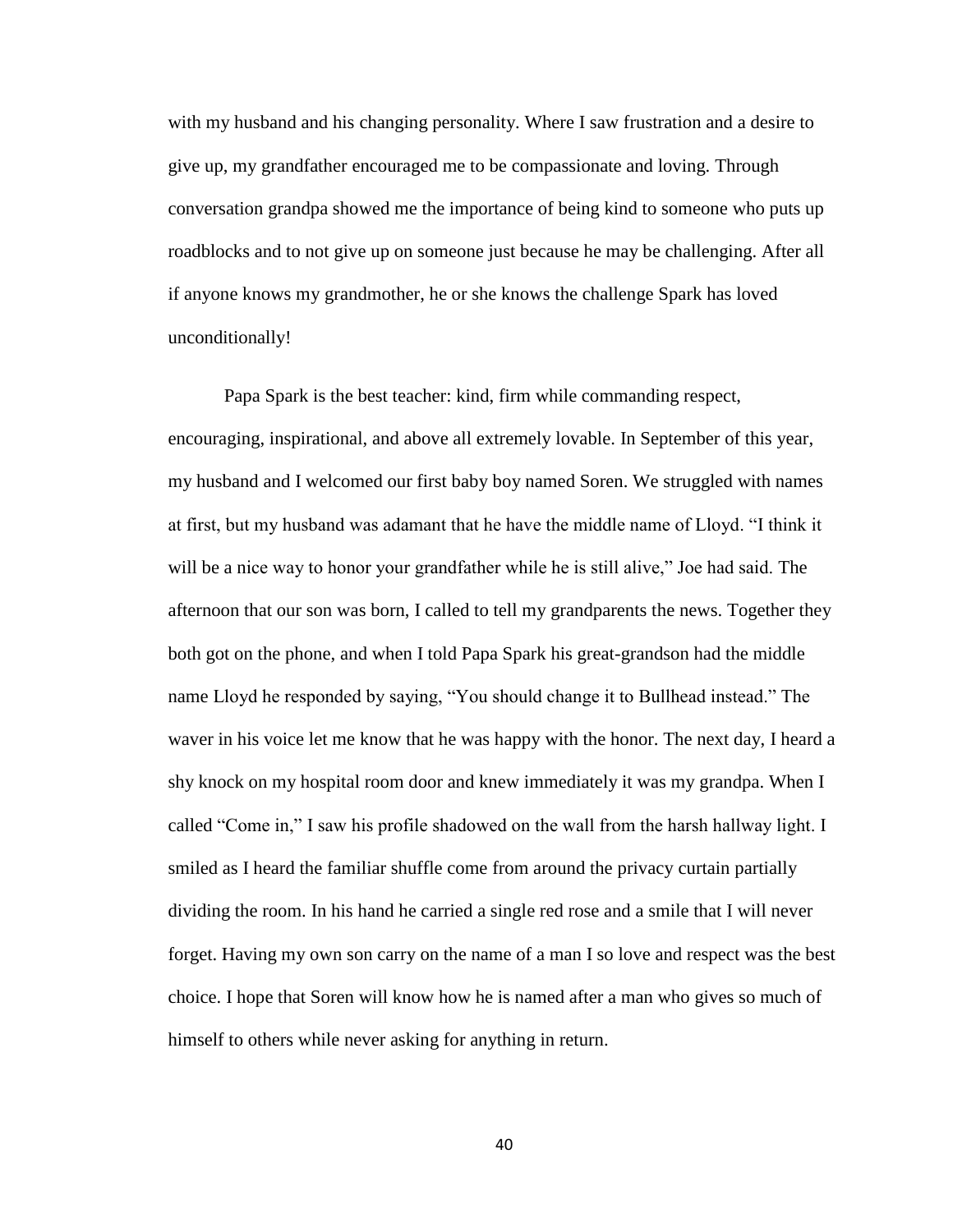#### My Life with Joe

<span id="page-48-0"></span>Ronald Joseph LeMire, Jr. was born January 28, 1980, in Grand Haven, Michigan. He is the youngest of seven children and goes by his middle of Joe. "I always thought parents named their first-born son after the father. I'm not sure why I'm the junior," he will tell me. It should be noted that all of his siblings have French names like Jacques and Yvonne, and Joe has always disliked that he wasn't bestowed with a similar name. He asked his father why he didn't get a fun name like his siblings before him; his dad jokingly responded that by the time Joe was born, they had run out of names. Joe's family is big, loud, and fun-loving with a lot of personalities to compete with at family gatherings. My Joe, however, is quiet, shy, and observant yet incredibly funny. "I never had to talk because all of my siblings talked for me," he will say. Of course he exaggerates, but while others are talking and wanting to be heard Joe is listening.

After graduating from Norway High School in 1998, Joe attended Northern Michigan University. Having no way of paying for the hefty cost of tuition, he decided to enlist in the National Guard. He was attached to the unit in Ishpeming, Michigan until he decided to move temporarily to Baton Rouge, Louisiana at the request of a close childhood friend. It wouldn't be too long until the "armpit" like weather as he has described it would push him to move back to the Upper Peninsula. I had always known who Joe was. He was three years older than me in high school and he and I actually shared friends. His best friend Jay and my best friend Toni are brother and sister. I often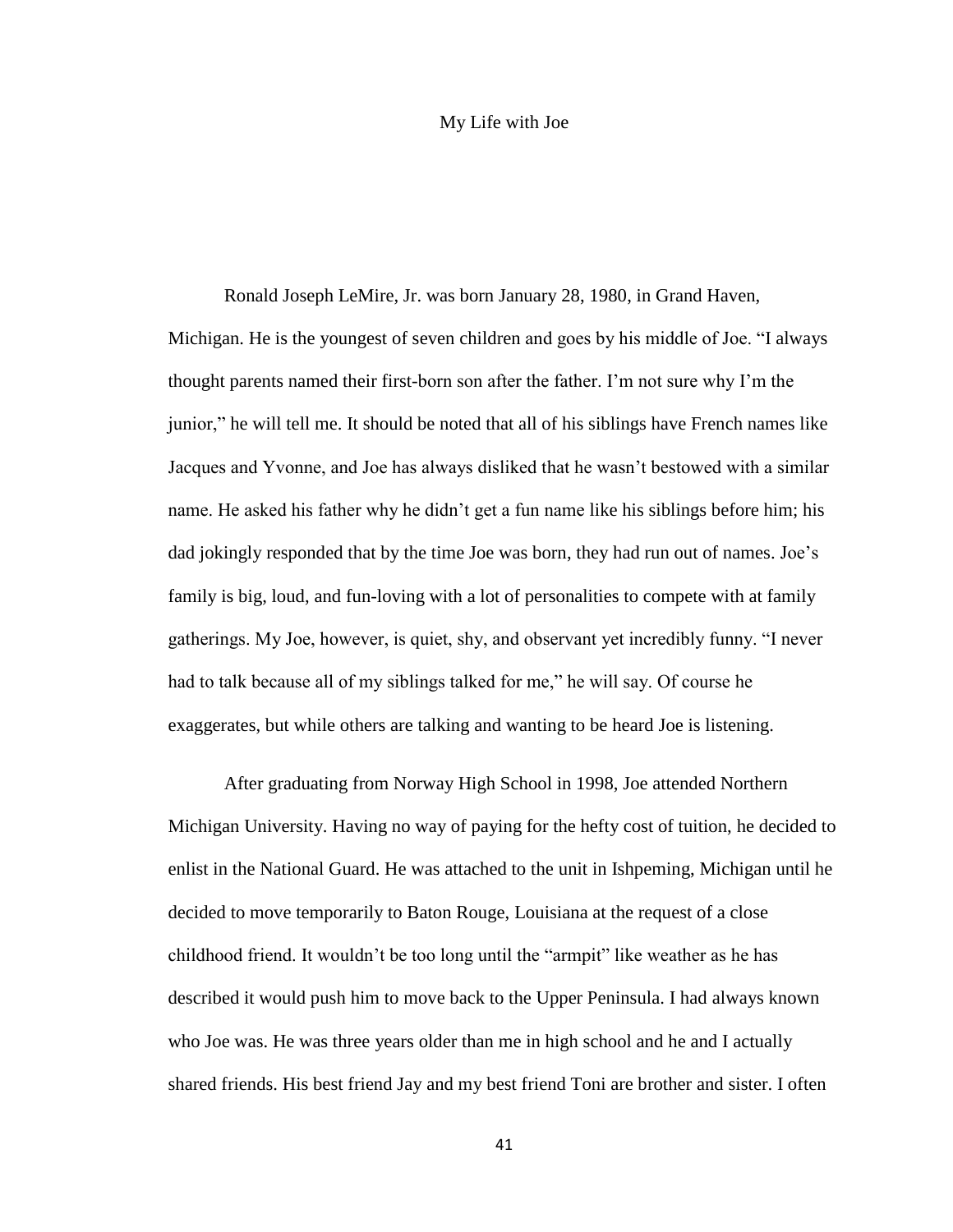passed Joe while visiting my girlfriend at her home, but always thought he was too cute to talk to. My husband has thick brown hair and honey colored eyes complimented by eyelashes that can sweep the floor. An athletic man, he'll never pass up the opportunity to play a sport or stop at a golf course. Each day with Joe is easygoing and his kindness exudes in everything he does. He wakes up every morning positive and upbeat, even when his alarm rousts him at 3:30 a.m. for work.

In late December 2003, I was twenty and Joe not quite twenty-four. Still home for Christmas break, my older brother Jeremy asked me if I wanted to get some food at a local bar. Not having much else to do, I agreed. When we arrived, a birthday part was in full swing. Neither my brother nor I knew the party members, yet my brother spotted Joe sitting at the bar and they quickly caught up. Jeremy moseyed around the room making chit-chat and left me by myself. It was then that Joe started to talk to me. Thinking he was ever-so-handsome, I garnered the courage to sit next to him. He asked me to hang out with him on New Year's Eve and we've been together now over twelve and a half years. We complement each other in ways that are good for one another. As my brother Jeremy has said and to steal a quote Forrest Gump, "Courtney and Joe go together like peas and carrots." We can often finish each other's sentences and one of us is always making the other laugh. We also genuinely enjoy being together; perhaps that has been the key to our long-lasting relationship. He's the no-stress to my anxiety, the relaxed to my worried, and the positive push when I'm hesitant. The Joe that I fell in love with temporarily slipped away for a few years when he was called to serve in Afghanistan and Iraq. I would often receive compliments about Joe and wonder where the man they were talking about had vanished to. Things like, "Your husband is a wonderful man," or, "Joe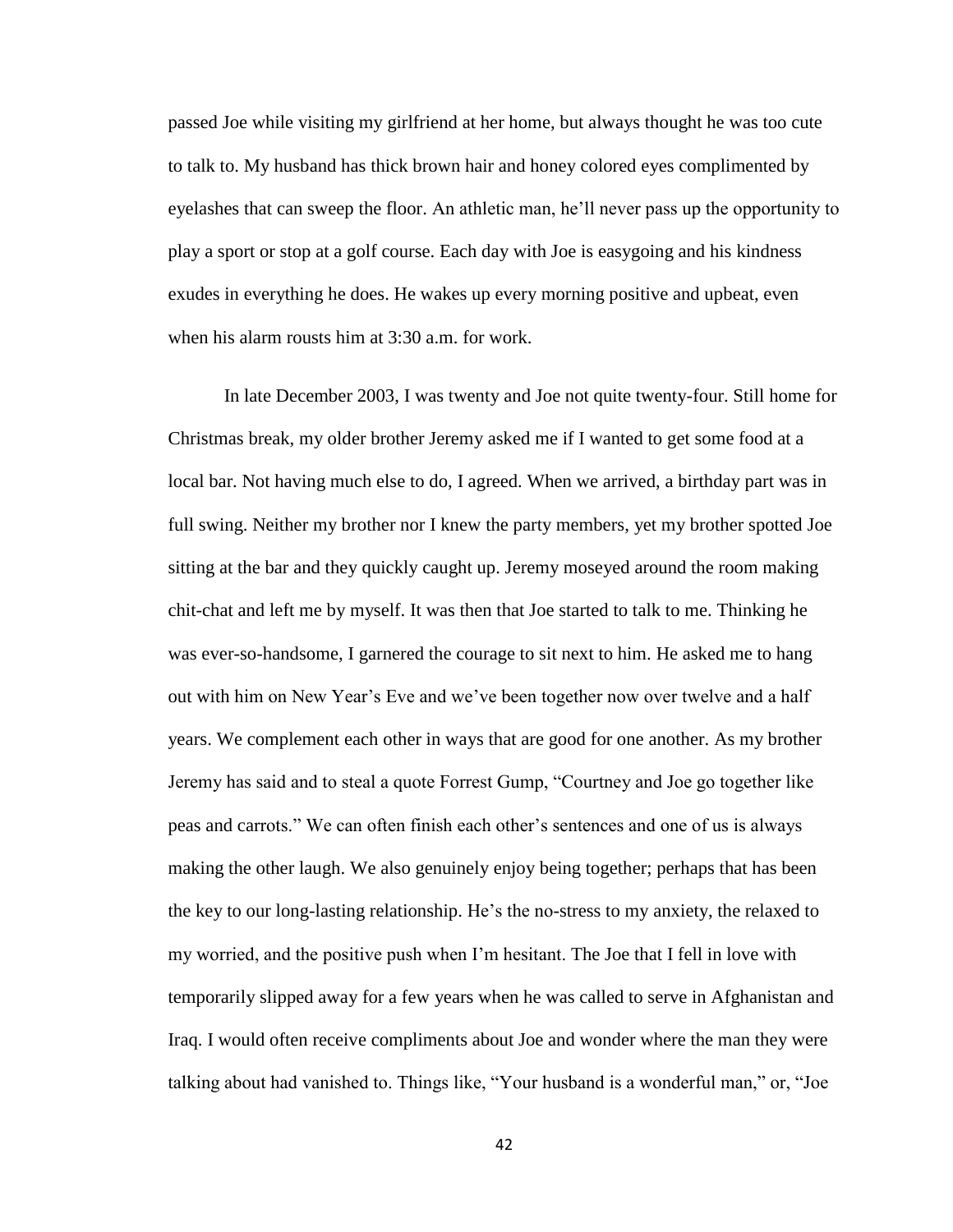is the ultimate professional. I was happy to serve with him." My heart always beamed with pride, but I wanted to experience this same side of Joe that so many had admired. It would take quite a few years, conversations, and unfortunately many arguments until glimmers of that former Joe would start to reappear.

In early 2005, Joe prepared for his first deployment in Afghanistan. He was twenty-five and I just twenty-two. He would return home in April of 2006 and if he was different the changes were subtle, plus there was the honeymoon period of being reunited with him after being separated for so long. Joe would comment that he didn't want to be around large groups of people, so we stayed in more. He became irritable if anyone brought up his experience overseas, so we changed the conversation. It became worrisome when he began sleeping more and became uninterested in finding a job. He would joke about his PTSD, an acronym I hadn't heard until he used it, and I as well as others would laugh at what we thought was just Joe being funny. There was an opportunity to go to Iraq in mid-May of 2007, and Joe expressed interest in going. Being preoccupied with student teaching and finding full-time employment, I didn't find his wanting to go overseas again too worrisome. Also, while on a brief leave during the 2007 deployment, Joe proposed so I had a joyous distraction to think of.

"You'll never understand the rush of being deployed," my husband said to me via text during the winter of 2011. During his third deployment I saw the most change in him; maybe I was less preoccupied. This time I was quite annoyed with his decision to re-up for a third deployment. I thought two tours were plenty, yet there was the allure of him being promoted to sergeant which ultimately was his deciding factor. He mentioned once that the unit from Gladstone, Michigan was deploying and I voiced my concerns of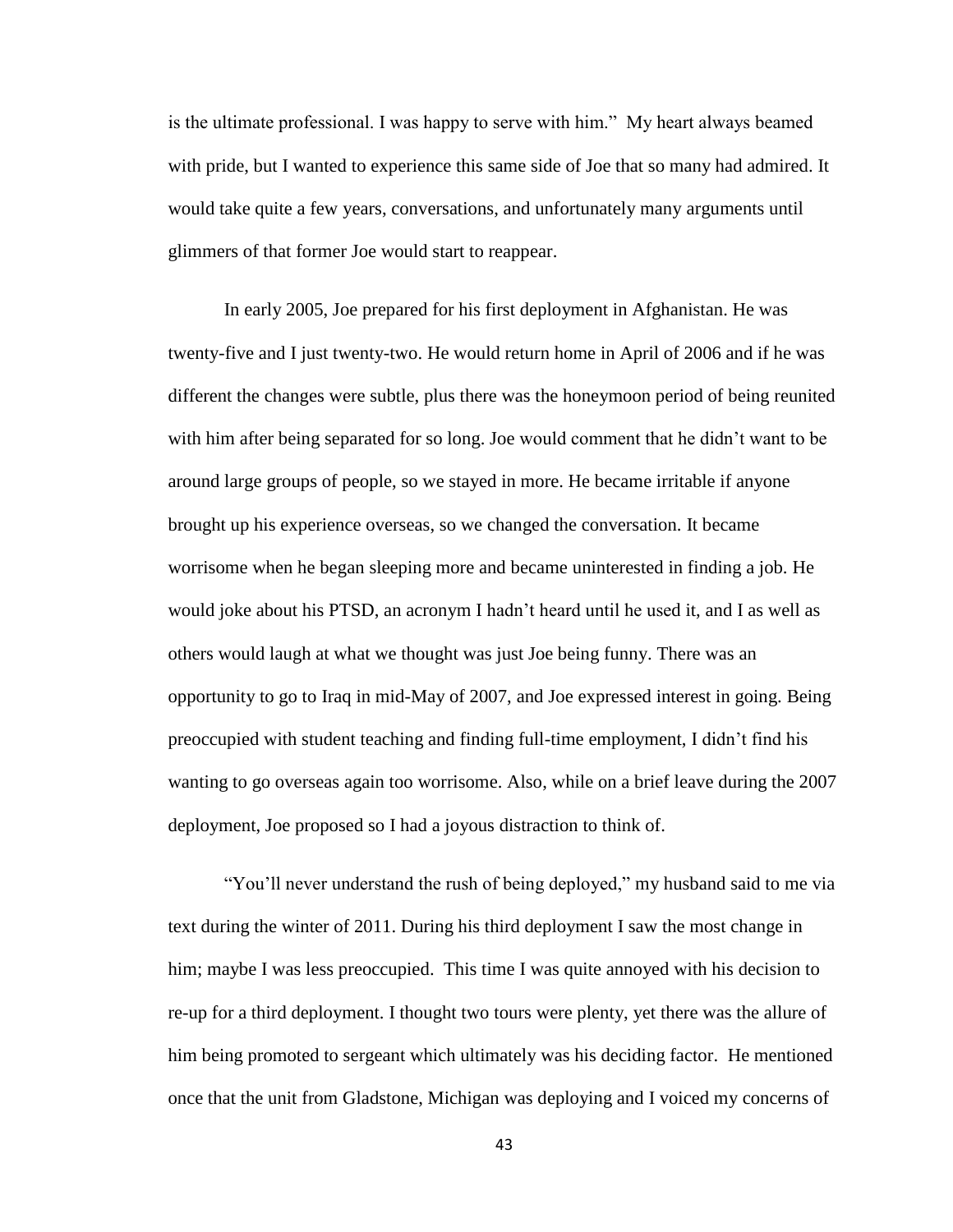him leaving again. When I returned home one evening I asked him if he was still thinking about going with the Gladstone unit. When he told him that he gave him his word that he would earlier in the day I was shocked and hurt. We were living in Marquette, Michigan, during this time while he was going to school, and I was working as a long-term substitute teacher in Norway almost two hours away. I was commuting and living with my parents during the week and that alone was not ideal for a still newlywed couple. Where was I going to live while he was away? What was I going to do without him for another 12-15 months? Our lease on our apartment would soon be up, and our bank account was dwindling. My head was reeling too fast to process his decision. While enlisted deployments are always a possibility, I wanted to be supportive because I knew that I signed up just as much as he did; however, I knew that I would need help as well.

His changes were subtle at first and then became more worrisome for me. First was the withdrawn behavior. He spent most of the winter of 2010 sitting on the couch watching TV, and happily oblivious to the world around him. His always jovial hazel eyes were stormy and distant. When I would ask him if he wanted to do anything he always declined. My requests were simple, but I could never get him to agree. Joe didn't want to go out to eat, he didn't want to visit with friends, he didn't want to see a movie, he didn't even want to rent a movie. I got a sense that he was mentally preparing to go back to Afghanistan. Next, Joe started taking extremely long naps throughout the day. He would simply walk up the stairs of our apartment and quietly shut the bedroom door. It would be hours before he would reemerge. I remember vividly on the day of our second wedding anniversary of how I couldn't persuade him to come and have lunch with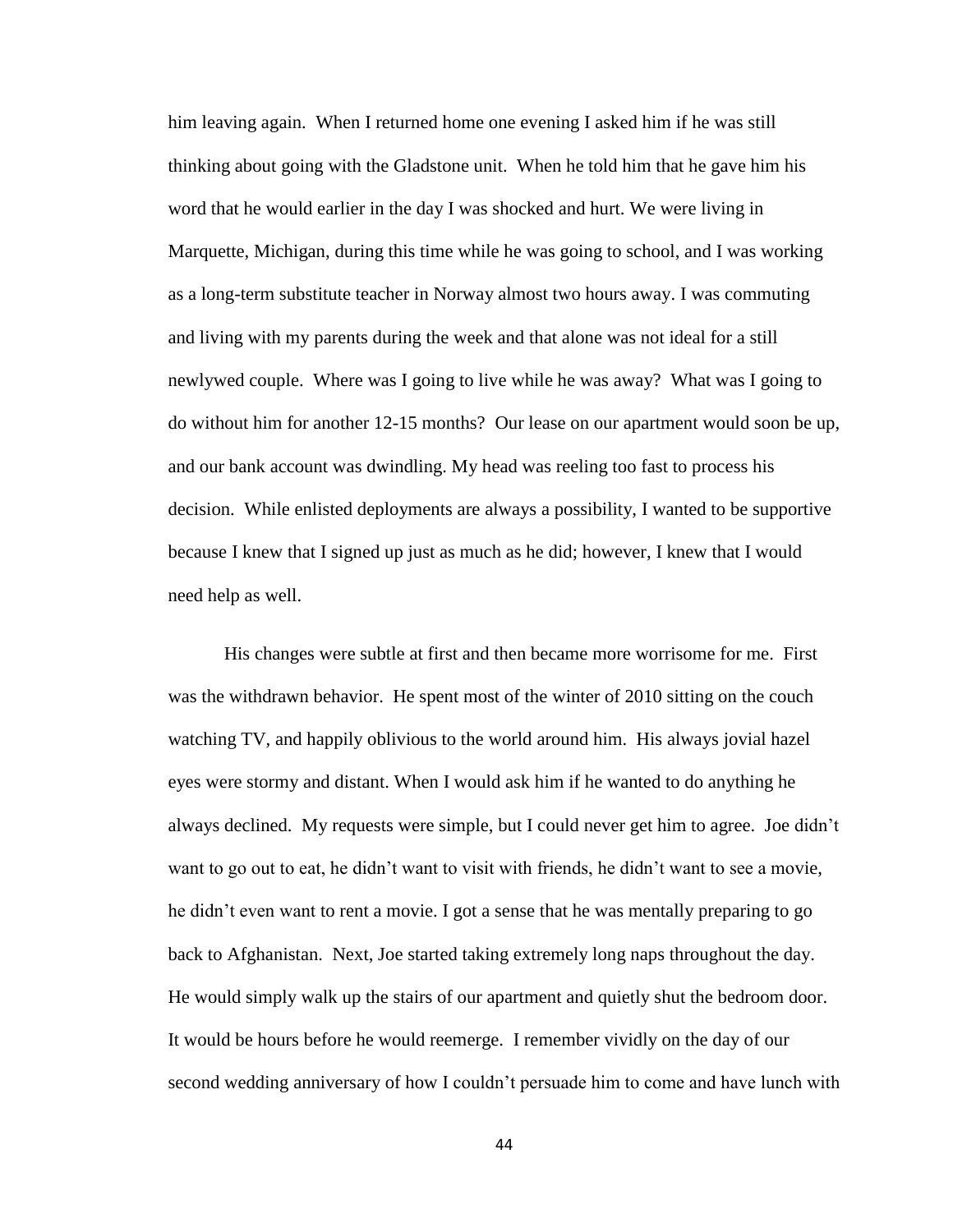me to celebrate our special day. Wounded, I ended up having lunch with a friend instead of my husband.

It wasn't uncommon for Joe to have to spend time training in Grayling, Michigan, before being sent overseas. When he told me he would be spending two weeks at Camp Grayling preparing for deployment I wasn't surprised. However a few weeks after his return, we received a medical bill for an alarmingly high amount. "This must be a mistake," I remember saying aloud after opening the mail. "What?" Joe responded from the living room. "We got bill in the mail from some place I've never heard of before. You're not sick. Could it be a mix-up with your dad? Did he recently receive care?" My last two questions were a possibility in my mind. Joe and his father shared the same first name and was a native of Lower Michigan. He was often in poor health, so to me this was his bill. "Let me look at it. I can take care of it. It's no big deal," was Joe's response. I knew we didn't have this kind of money and we certainly couldn't afford to pay his father's medical bills if this was the case. Joe assured me it would be fine, but I was still concerned.

The worrier in me kept pestering Joe to get to the bottom of the bill. Weeks passed and I feared the worst financially. The billing department for the medical office kept alerting us of the past due amount. When I confronted Joe for the final time about the bill, he finally revealed that he had been the cause. While at Camp Grayling he had a panic attack but actually thought he was having a heart attack. An ambulance was called, and the bill was for the ride to the hospital and the care he received. I was saddened that he couldn't tell me this in the first place. How could he mentally go back to Afghanistan if he was having panic attacks? The more I questioned and pushed, the more he shut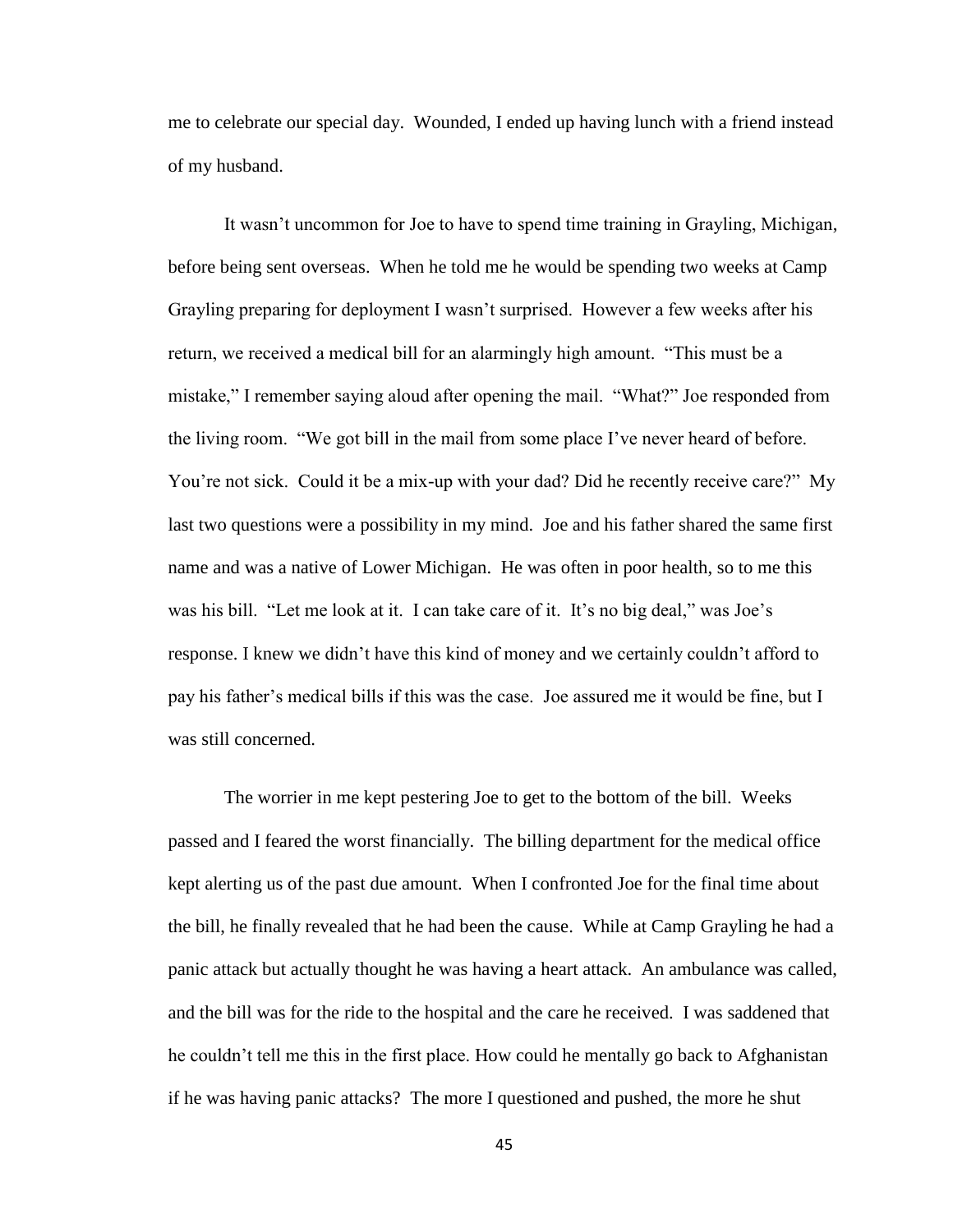down and wouldn't answer me. In hindsight, I am embarrassed by my approach. I thought that if I raised my voice and slammed a few doors my questions would be answered, but they weren't.

To avoid further discussions of Joe and the impending deployment, I went into planning mode. I found a place to rent in my hometown of Norway and spent my summer moving and cleaning. I tried to focus on myself. I sent out job applications for full-time teaching positions in the area and put my name back on the substitute teacher list as a fallback. Joe was distant, opting rather to spend his time at the local golf course. I think while he prepared mentally, I did also. I focused on what I was going to do for the next year and avoided the questions of others, especially those of my parents, to try and get through. When October of 2010 came, I was a different person.

I generally consider myself to be a tender and nurturing individual and am compelled to make those around me feel at home and more comfortable. However, after my husband's third deployment, I just could not be compassionate anymore. The first two mandatory deployments were hard enough, and I saw small but not alarming changes in his warm and affectionate personality. Deployments are emotionally exhausting for all parties involved and being newly married this was an unnecessary move in my mind. I was and always will be proud of Joe, yet something told me that this time I wouldn't have the tools to cope with his behavior or help him in the way that he needed.

In October of 2010, I said my goodbyes for the third time at the Gladstone Armory without a tear as he headed for Afghanistan. I had known since January that he would be leaving and I guess the nine months prior had afforded me the ability to become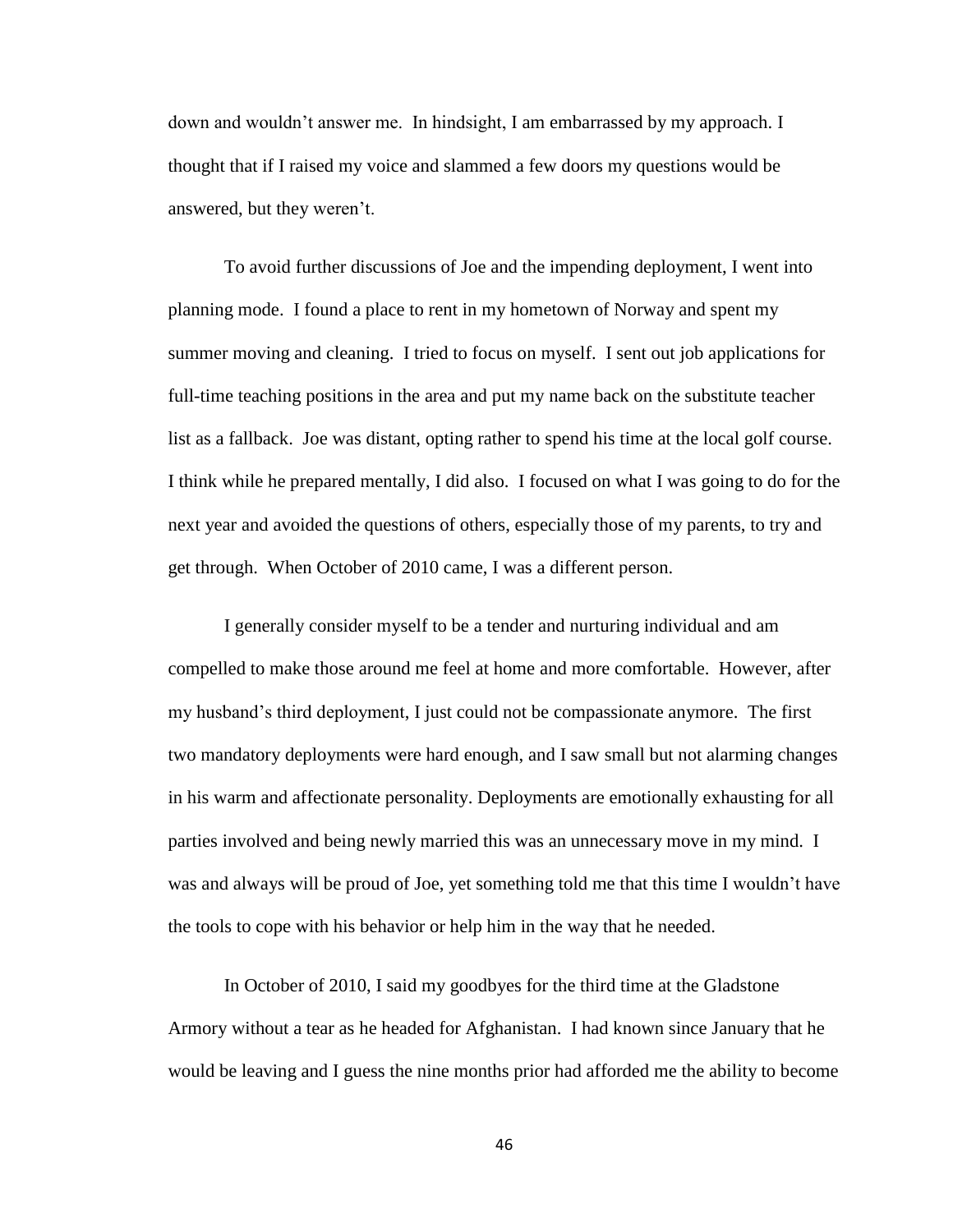numb to the situation. The night before the armory paid for us to stay in a hotel to accommodate the early morning departure from the armory. Joe chose to go to bed at 7 p.m., and I was angry that he didn't want to spend the last few precious hours together doing something worthwhile but sleeping is what he chose to do. Pathetically, I left the hotel room later that evening and grabbed a chicken sandwich from Burger King only to find him still sleeping when I returned. I thought he would have heard me leave and at least inquire as to where I went. The next morning was an awkward breakfast at the armory, and while he gathered his belongings from my car I couldn't wait to get out of there! I remember getting in the driver's seat while my car idled on that chilly fall day staring straight ahead while Joe slipped into the passenger seat. We said nothing. Finally he announced that he should go, and with a quick hug he swooped out of the car and back into the warmth of armory. That was our goodbye. The final sendoff would take place at Gladstone High School, but I was going home. Part of me couldn't bear to watch small children and other husbands and wives quiver as they hugged and kissed their beloved. The other part of me didn't want to see Joe get on another chartered bus headed for another fort preparing for another war front.

Dropping him off in October, I expected to hear of his safe arrival at some point during the coming weeks especially since many units are stateside training before they are finally deployed overseas; however, I had to wait until February to actually hear from him. At that point I was hurt and confused. I had heard of other husbands and significant others reaching out to loved ones back home, yet it shocked others to hear that I had yet to hear from my husband. The whole romantic notion of the wife waiting for her beloved solider had worn off in my mind. In fact, I was embarrassed to admit that I hadn't even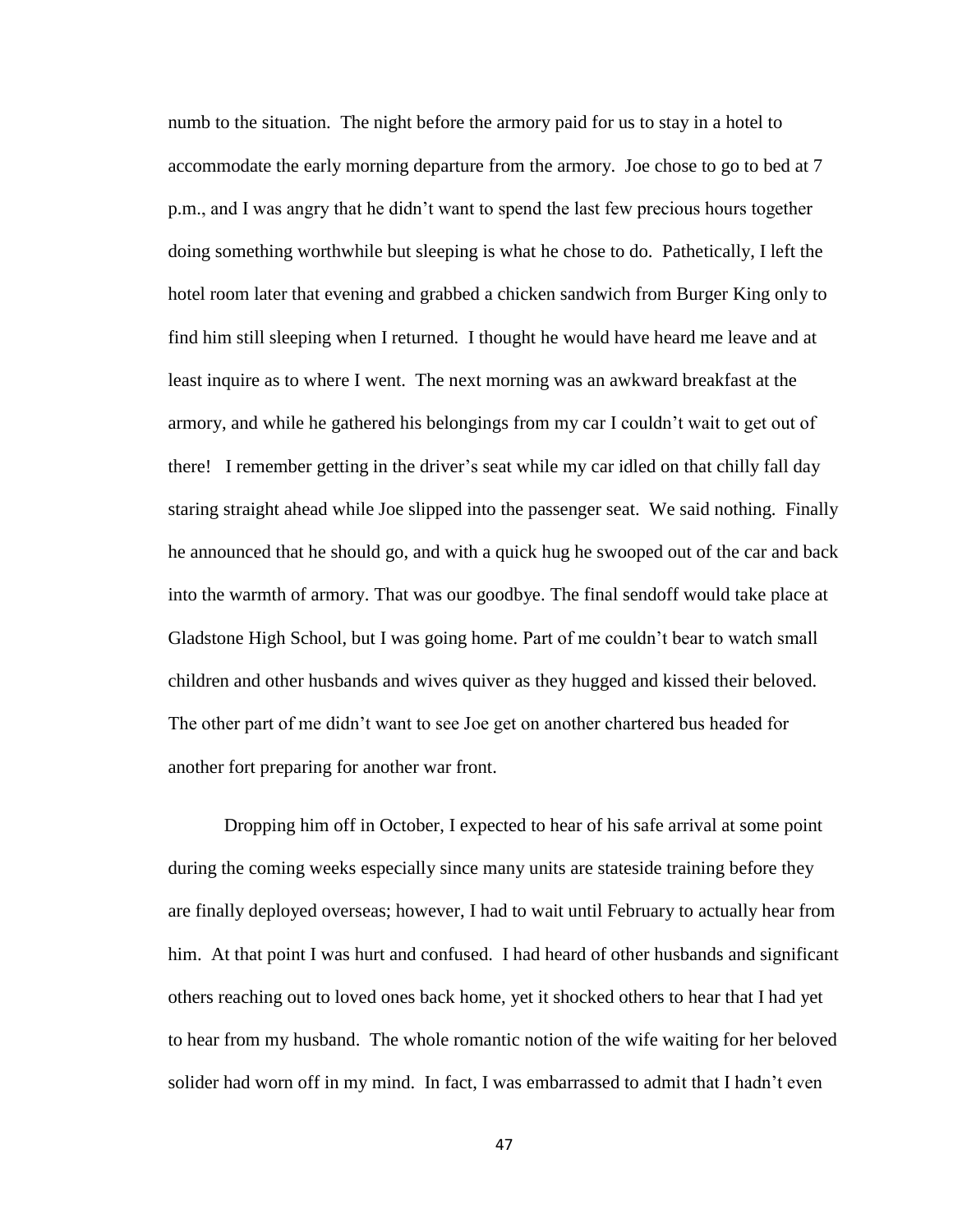received so much as an email. My parents tried to remind me that in pervious war situations, like the ones my grandparents had endured, loved ones were lucky to receive snail mail letters every so often back on the home front. I was impatient. I kept seeing bank debits come through our bank account, so I knew my husband was okay, or maybe someone else was using his debit card. Why wasn't he contacting home or contacting anyone at home for that matter? During the first two deployments, I was spoiled hearing from him at least once a week, so I tried to remind myself of the situation and how difficult this all was. This situation wasn't all about just me and my feelings or need.

When I finally did hear from my husband, he gave a simple, "I've been busy." I understood immediately that of course he was; however, the tone in which he delivered these words was not in the happy-go-lucky tone that I was used to. He had an edge and was hardened. In August during his leave, I wasn't prepared for the beast that I would soon encounter. I was alarmed first by the amount of alcohol that he was able to consume in one sitting. I tried to justify it by thinking he is on leave and it's been a while since he was allowed to drink. I was nervous as he sat watching TV and sweated profusely (he explained he had been prescribed an anti-anxiety medication called citalopram hydrobromide used to treat depression. A few of the side effects I observed were dry mouth, drowsiness, fatigue and sweating. This alarmed me, especially when he would mix with alcohol). "It's just my crazy pills," he would say. I hated that phrase. "You're not crazy!" I would always say with an edge in my voice. I was concerned when he had no real motivation to visit with other family members that were waiting anxiously for his visit. I was scared when he told me he thought about killing himself.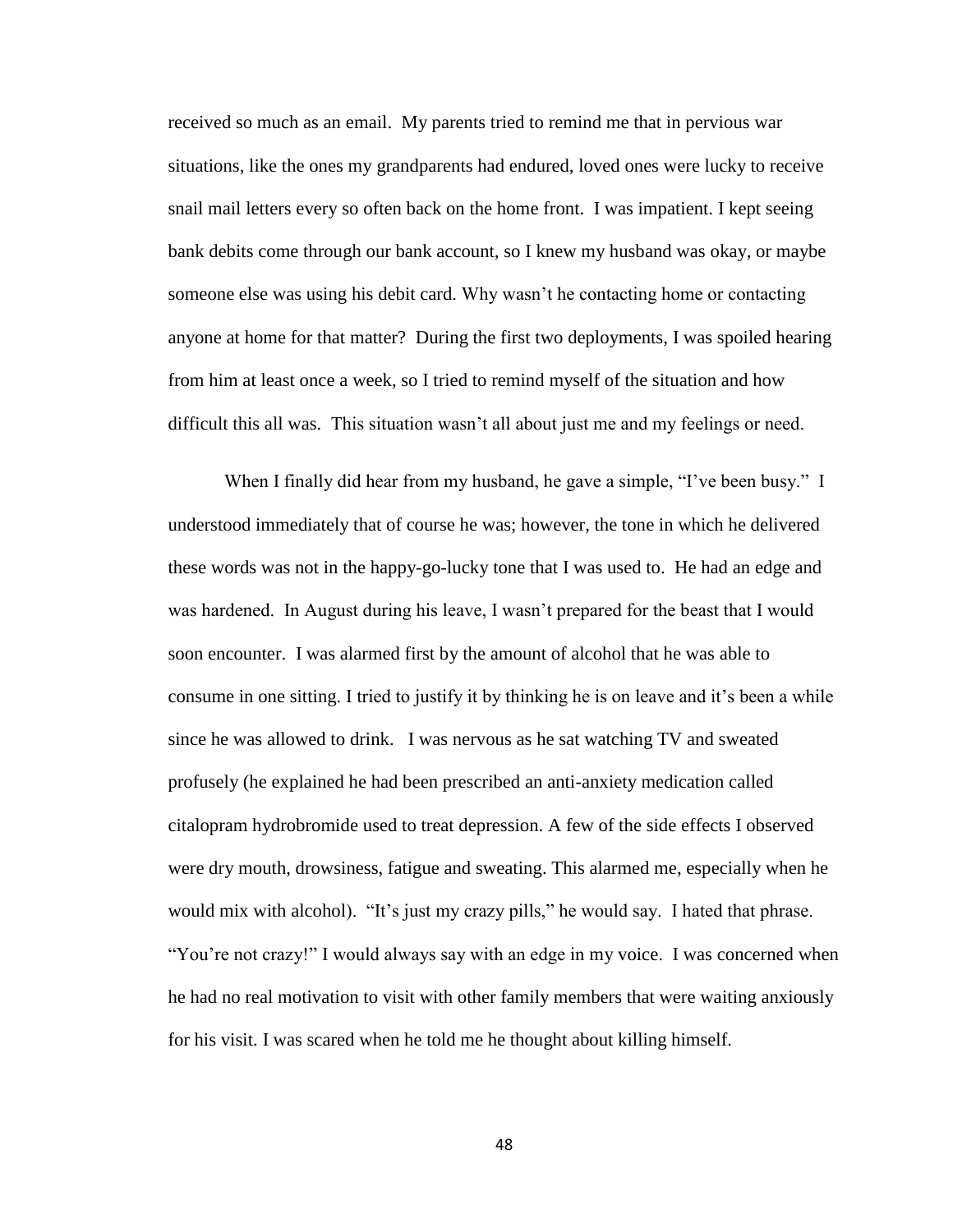Killing himself? How could this be? I always thought Joe had such a zest for life. Why was he contemplating taking his own life? Who in the military did not detect his unhealthy behavior? I even asked him how his behavior went undetected and he responded with the chilling phrase of, "I've become really good at lying." I was suddenly angry that he could think of leaving me and bewildered that he was allowed to fight for our country. He told me I would never understand. When I pleaded with him to explain so that I could understand, I was met with the cutting words of, "You've done nothing to help me!" I was angered that someone who obviously needed help could be considered fit in a battle zone. When I questioned him on this, he stated that he was a good liar and was able to answer the questions that were needed to be redeployed with a passing competence. I was reeling from this scary information. Knowing no one he was deployed with, I was uncertain where to turn.

It was so painful to watch someone I loved and not know how to help. I had no other friends that could relate when I tried to explain my panic. Some even softly mentioned maybe I should get a divorce. How could I even think of leaving someone in such a dire and fragile state? I mentioned to his parents my concern. I remember vividly his mother responding by saying he seemed the same to her. His father even stated he was still making the family laugh with his humor. I tried to explain what it was like when it was just the two of us alone. I couldn't have his threats go unknown, but no one seemed to take my words seriously because he was not acting the way I was explaining when he was in front of others.

One night, out of frustration, I pleaded with Joe as to how I could help him. He responded by saying there was nothing I could do. I was miffed. I wasn't getting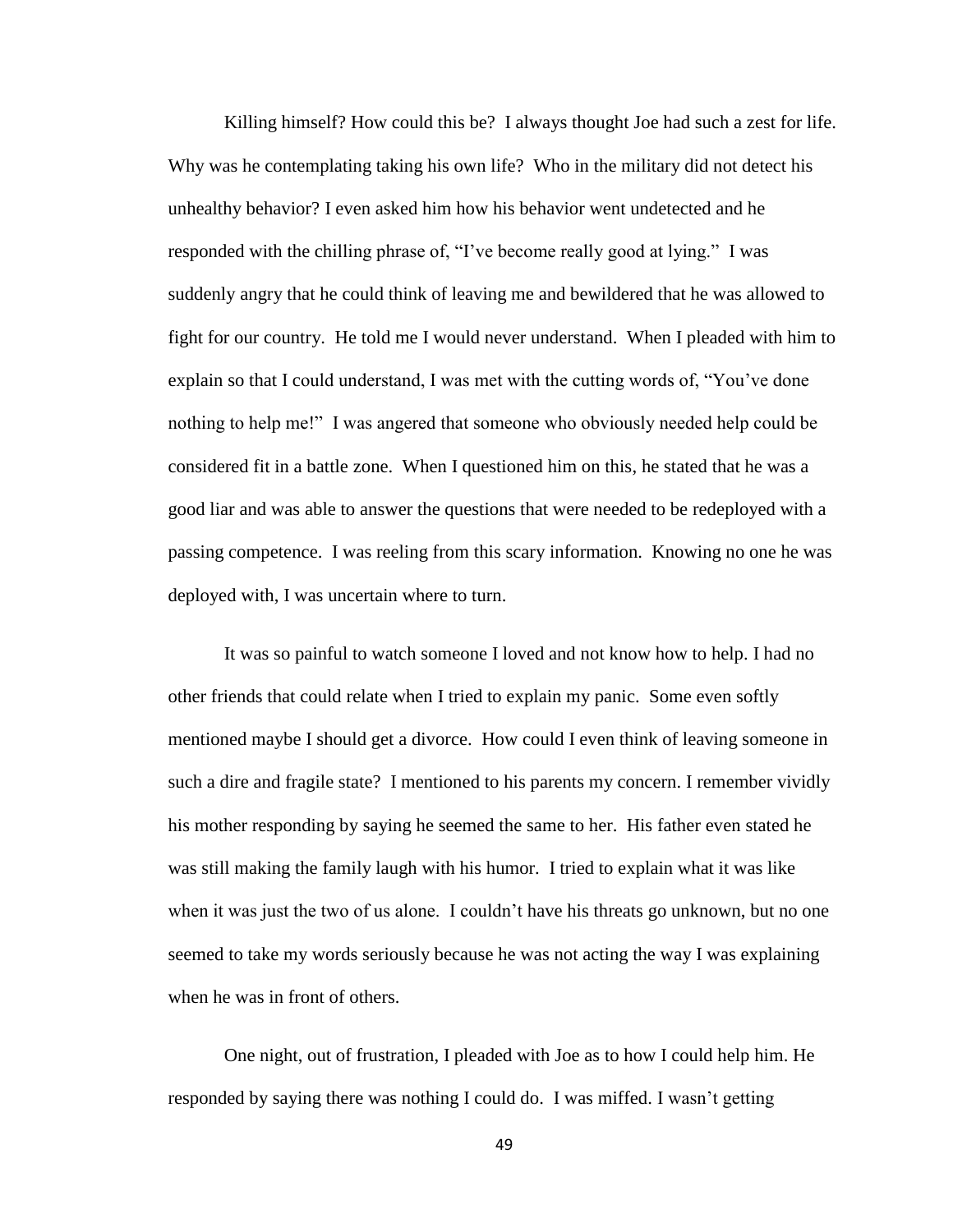anywhere with him emotionally, and his family and close friends seemed to think it was a phase that would pass. Ultimately, I just said the words I've come to regret. "Whatever it is that's bothering you, you're just going to have to get over it!" The look on his face said it all. I knew those words that flowed so light and easy from my lips weighed immensely in his ears. I was his constant and emotional stability, and when I threw up my arms that evening I saw the pain in his eyes. Did I mean what I said? At the time I did. I was strained from trying to understand a situation and emotions I knew I would never be able to experience myself. Apart of me felt abandoned and somewhat emotionally abused. I was tired. I thought Joe would be pleased that I was willing to do whatever it took to make him feel safe and loved; nevertheless my help and comfort was met with an icy disdain. Could Joe ever get over whatever "it" was? I know there was a part of him that wanted me to hear and understand his struggle, yet ironically he refused to be vulnerable. Our relationship was at an impasse. I believed being a broken record and asking what was wrong on a regular basis would heal his troubles. He believed his silent screaming said it all and was enough for me to understand. We needed to relearn how to communicate with one another.

When Joe left to fulfill the remainder of his deployment, I was determined to "fix" the situation. I wanted to understand his behavior and to know that I wasn't alone. Surely everyone with a deployed loved one was going through the same situation? I was positive that someone would be able to relate. I went to counseling alone. Maybe I was the problem. Maybe I wasn't supportive enough, didn't care enough, didn't say "I love you" enough. The support contact in his unit only seemed relieved when I told her he was finally contacting me abroad. I had to laugh when I contacted the U.S. Department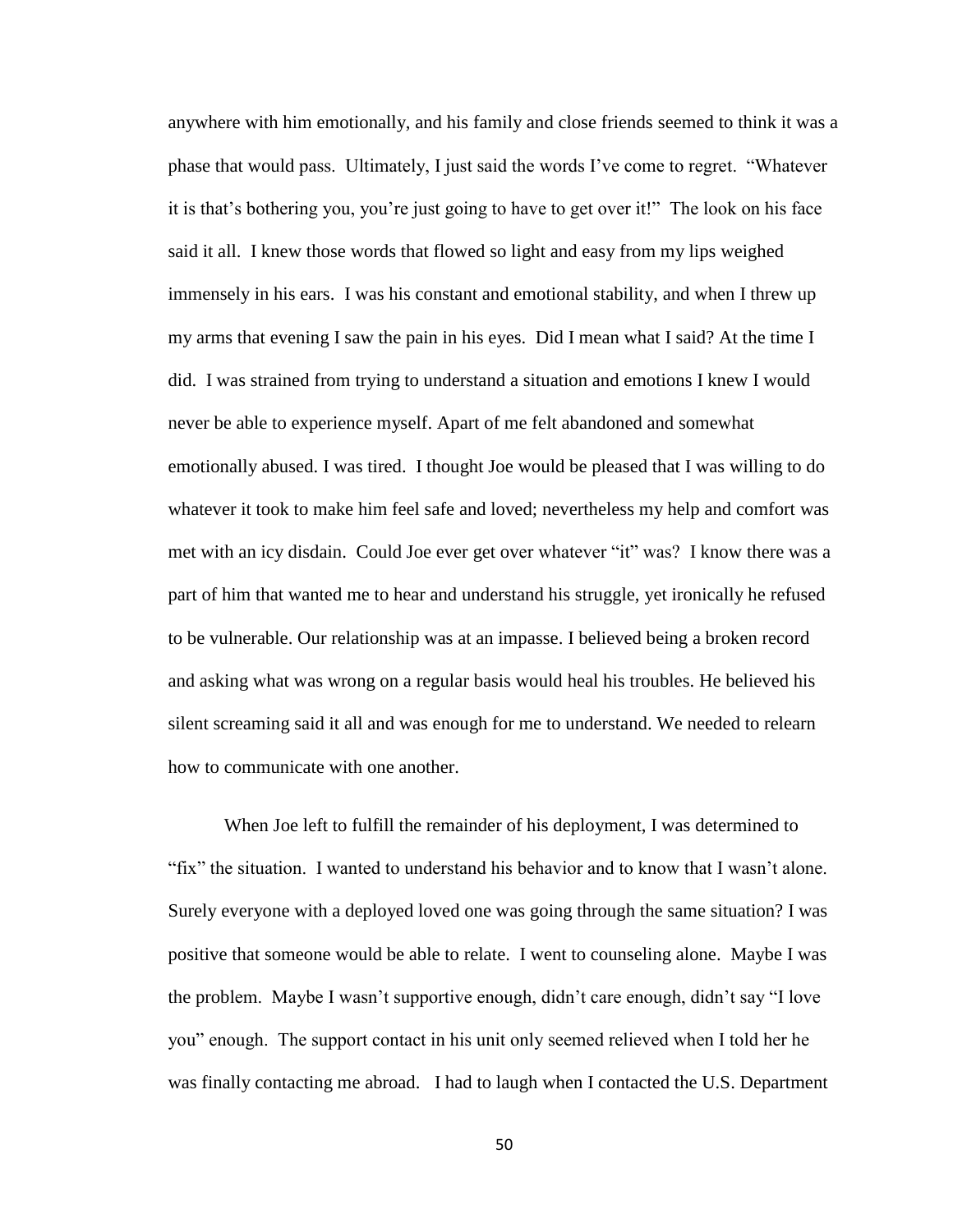of Veterans Affairs to see if I could speak with someone to shed light on his behavior. First, they told me that since he was a patient that they could not give me any information on him. Of course, I understood the confidentiality involved, I tried to explain. I wasn't asking necessarily about him, I wanted to know how to handle him and his behavior. I wanted to know what I could do. I was told that some reading materials could be forwarded to me at my home address that would be helpful. I excitedly awaited their deposit into my mailbox. Unfortunately, when I tore into the manila envelope I had pamphlets that dated back to the early 1990's and Operation Desert Storm. The information was somewhat relevant albeit dated, but I wanted readings on the obstacles that veterans were facing now! I wanted to scream.

I never received answers to my many questions. For a few years I prodded and questioned my husband, but I only saw that he become emotional and verbally aggressive. Gradually I stopped asking questions and became quiet to the situation, and I'm not sure that was the best option either. There are moments I still grapple with how to relate to him to this day. I know that when he does talk about his deployments I try to absorb as much of what he is saying as possible. I find that our relationship is still in its healing phase and we're still trying to acclimate to a life with one another. I have prayed that by just being there, and not giving up was a good decision. There are days when I have to dig my heels in a little harder and deeper to make it work and be understanding to a situation I know very little about. I am proud of Joe and his accomplishments and I am extremely fortunate and grateful to have my loved one returned to me physically healthy. The excitement is so momentary after the parades and welcome home parties. Not long after the real work begins and I was left unprepared.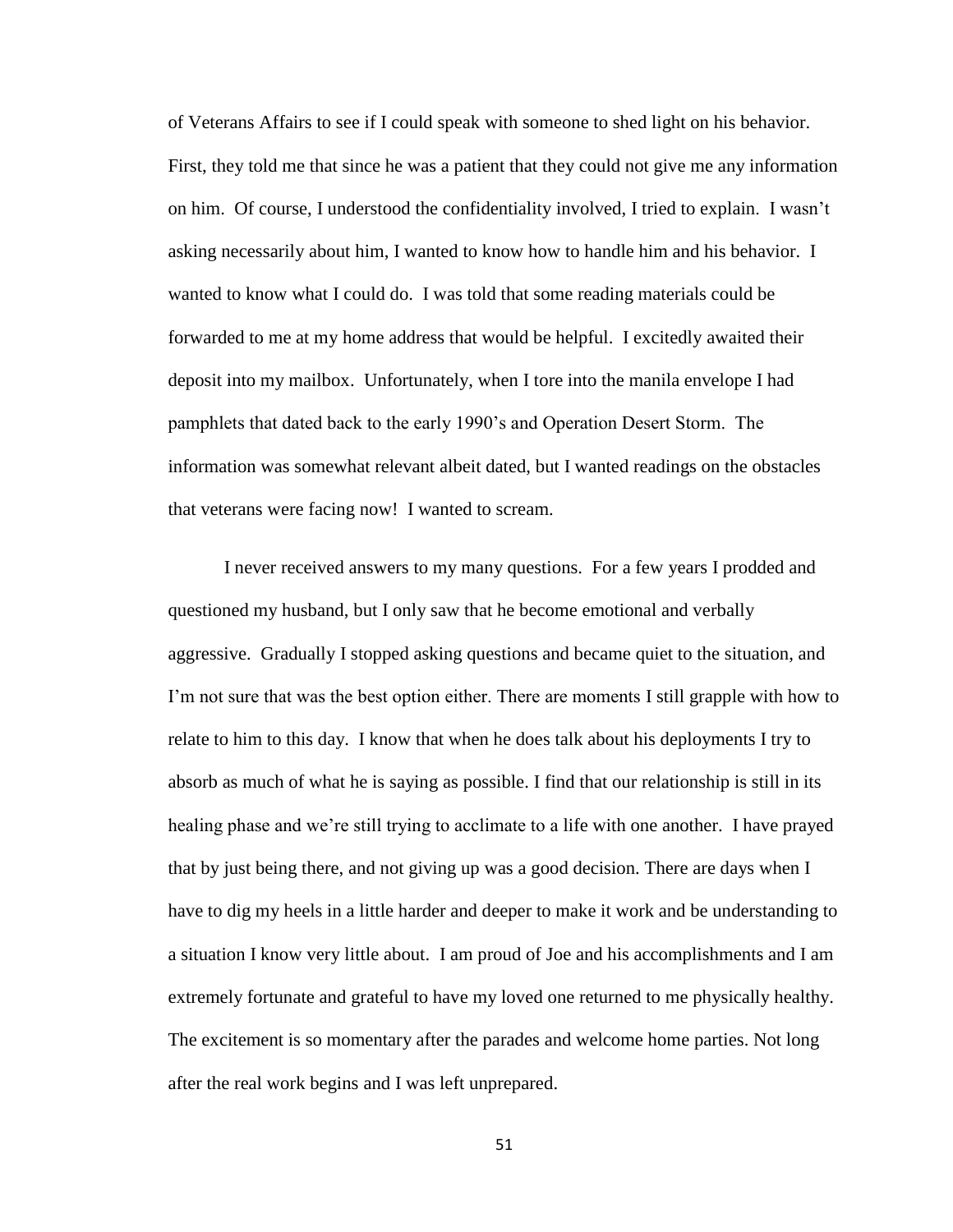I regret saying many words throughout that deployment because it wasn't who I wanted to be. I don't give up, and I didn't want my husband to feel as if the small support system he had was breaking; however, part of me wanted to throw my hands up and walk away. It's amazing how hard it can be to communicate with someone you love. Those on the outside probably roll their eyes and think Joe and I are terrible communicators and it's an easy fix. It is funny how friends and family recoiled when I talked about the Joe that I witnessed and how they didn't want to believe how he was acting, especially when I mentioned the word suicide. I tried to (maybe unsuccessfully at times) to be as proud and supportive as I could be but want it to be understood that there is a dark side of these proud times.

One of the harder things to watch was when Joe would come home and find that he had no direction. He didn't have a stable job waiting for him when he returned, and so the only possibly solution seemed to be for him to collect unemployment until the next deployment was ready. From 2005 until 2011, I watched as he found no purpose in home life stateside, but found his real identity when called to serve. I was surprised then that at the age of thirty-two my husband did not have a resume. He struggled to find challenging, meaningful work in 2012, and I was all too enthusiastic to help him put together a resume that highlighted his skills. I could see he was both appreciative and maybe even somewhat embarrassed that he was struggling to create his resume and also search for jobs. Fortunately, I was experienced in creating and submitting my own resume while using multiple job databases to search for work. I think we both bonded over trying to find full-time employment that we enjoyed while commiserating over the daily grind until we found what we were looking for.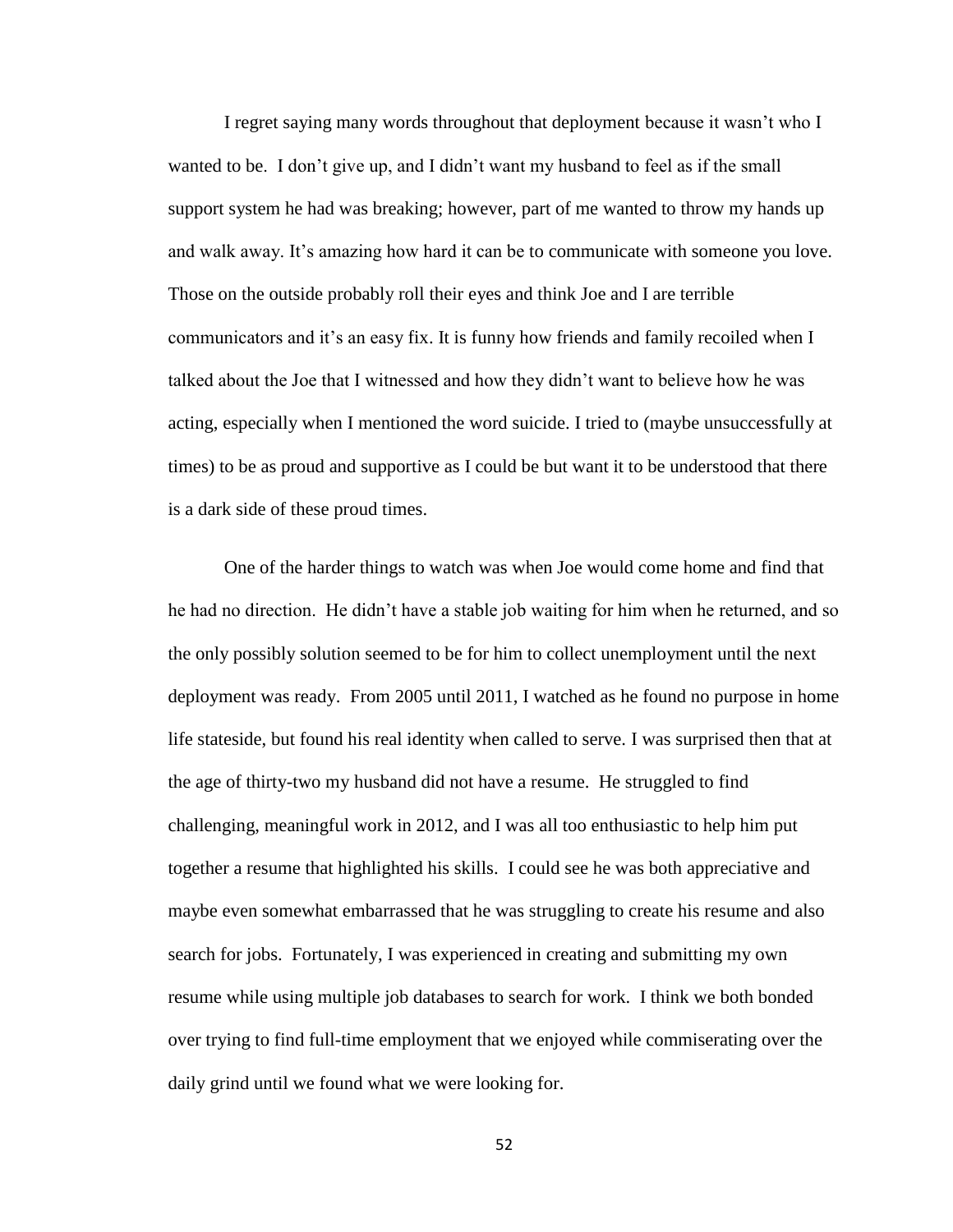In 2014, Joe found success working at Verso a paper mill not far from our home. This particular corporation is keen on hiring veterans, and also manages to pay well. Eventually I saw his self-esteem return as he found worth in his daily work. He has since been promoted twice and the meaning and purpose, I sense, has gradually returned.

#### Living Through Sacrifice and Service

<span id="page-60-0"></span>It has taken quite a few years since Joe's return in 2011 for our relationship to become stable. I still worry in the back of my mind that Joe could regress and is only stifling a beast. Was he always like this behaviorally, and I never knew it? Or did the deployments bring this out of him? These are questions that still linger in my mind. I've learned slowly to let go of my anger and that by being a broken record and hounding him to speak when he's not ready isn't healthy. It can be so easy to focus on the negative behaviors but recently Joe said, "Why don't we focus on what makes us happy instead of dwelling on the negative?" As soon as he spoke those words I was propelled back to the early years of life with Joe- those carefree moments of two kids who just enjoyed being with one another. It is a moment like this that I am glad I didn't heed the advice to leave my husband because our marriage became turbulent. I look at the examples of enduring love in my own life and am encouraged by the unwavering strength of my grandparents who persevered when faced with the obstacles that military life often presents. I am moved and encouraged by the way my grandfathers and Joe volunteered to help others without hesitation even if it meant sacrificing a piece of who they are for a greater good.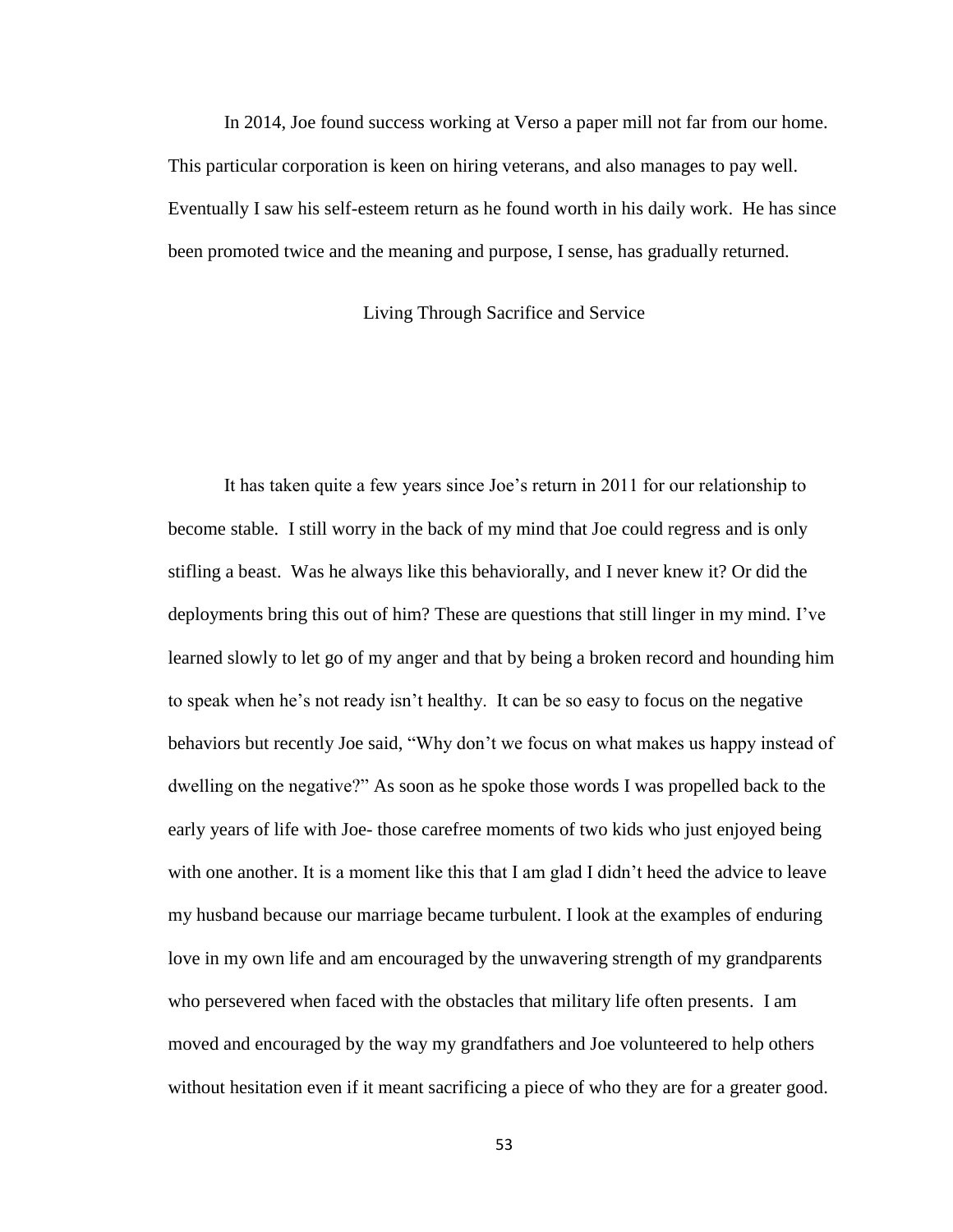I am appreciative for the adventures that we have shared and endured, and I wouldn't have wanted to share my life with anyone else. Soon we both learned of our greatest journey to date. On January 10, 2016, Joe and I were elated to learn we would be parents. To say Joe was excited to learn he would have a son is an understatement; furthermore, it was beyond exciting to watch him develop into his new role as a father. Finally, after forty-one long weeks, on September 23, 2016, we welcomed Soren Lloyd LeMire into our world. It was exciting to watch Joe and his emotional response throughout the entire pregnancy, yet words can't describe his initial reaction when he was handed his baby boy. When Soren took first breath, it was then that I saw Joe's duty and a new kind of service return. I found him smiling in the kitchen not long after Soren was born. Noticing his euphoria, I asked him what he was doing. "Nothing," was his response, "I just think I found my calling being a papa is all." I've seen this look before. Joe is wonderful at giving everything he has without question to others. The commitment he promises affords other will be taken care of, even if it means he might have to sacrifice the best parts of himself. With Soren it will be a different commitment that Joe will give him as his father, yet I can't help but think of the commitment he has given to those who he will never meet or know personally. I never had to opportunity to know the Joe who served overseas. Every now and then, however, I get a glimpse of who Joe was overseas. One of Joe's army buddies will say, "Your husband is a wonderful man," or, "Joe is the ultimate professional. I was happy to serve with him." My heart always beams with pride because I know exactly the Joe they are talking about.

For each of my grandfathers I was a daily duty. For one of them, I temporarily filled an aching void left in my grandmother's absence and for the other, a workaholic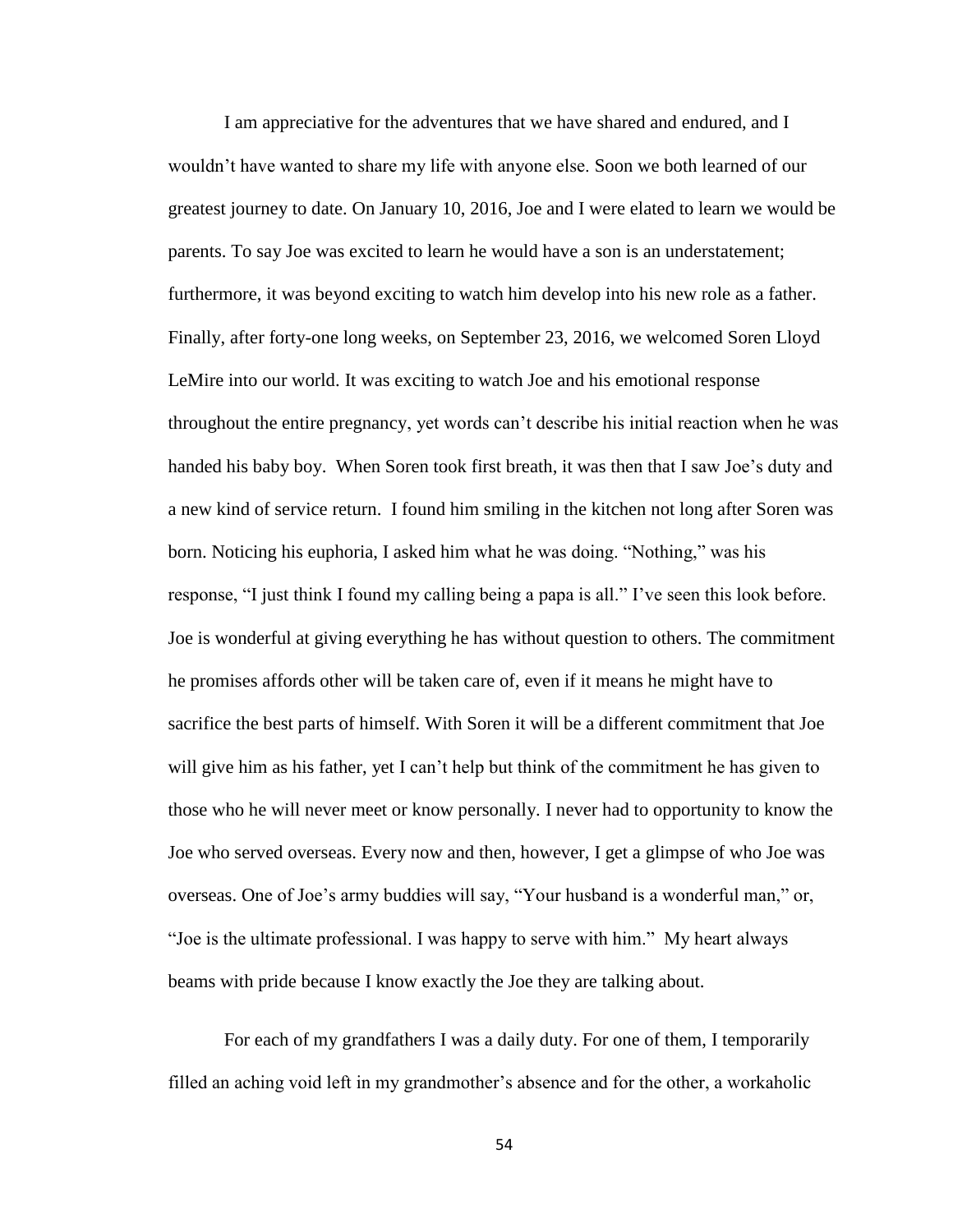lieutenant colonel I gave him a purpose to help fill his retirement days. I was too young to notice and understand any of the invisible burdens that each might have carried, yet I was always aware that there was something so much more and complex to each of them than just being a grandfather. They were continuously followed by their shadow of service and have left an impressionable legacy on so more people than I will ever know.

My husband Joe and I have had a different experience. Unlike my relationship with my grandfathers that was full of love and carefree play, I was forced to face a different and uneasy side of serving head on. I often wonder if my grandmother Marion had the same experiences with my grandpa Ed when he came home from World War II. With Joe, we have had to deal with his service abroad and its emotional aftermath, yet we have also had to serve one another by being loving and supportive even when we didn't think we had anything left to give to each other. Serving others is exhausting because it can be hard to be there for someone when he or she is at his or her ugliest, but the three men in my life have selflessly shown me that it is important to stick to something or someone, no matter how challenging because in the end there is purpose in it that work.

I look at each of my grandfathers and Joe and see so many similar qualities, yet all three are so different. Edwin, Lloyd, and Joe served during different demanding periods in our nation's history, and I often wonder why my grandpa Ed and Joe were so hesitant to ask for help and to appear vulnerable in front of the family who love both men so much. I sense their lessons bleeding into my own work as an educator. For example, my grandfathers both prepared me to be compassionate and to be observant and listen for those who may need help. Joe has shown me the importance of being patient and kindhearted towards those who may be struggling. Professionally I have been forced to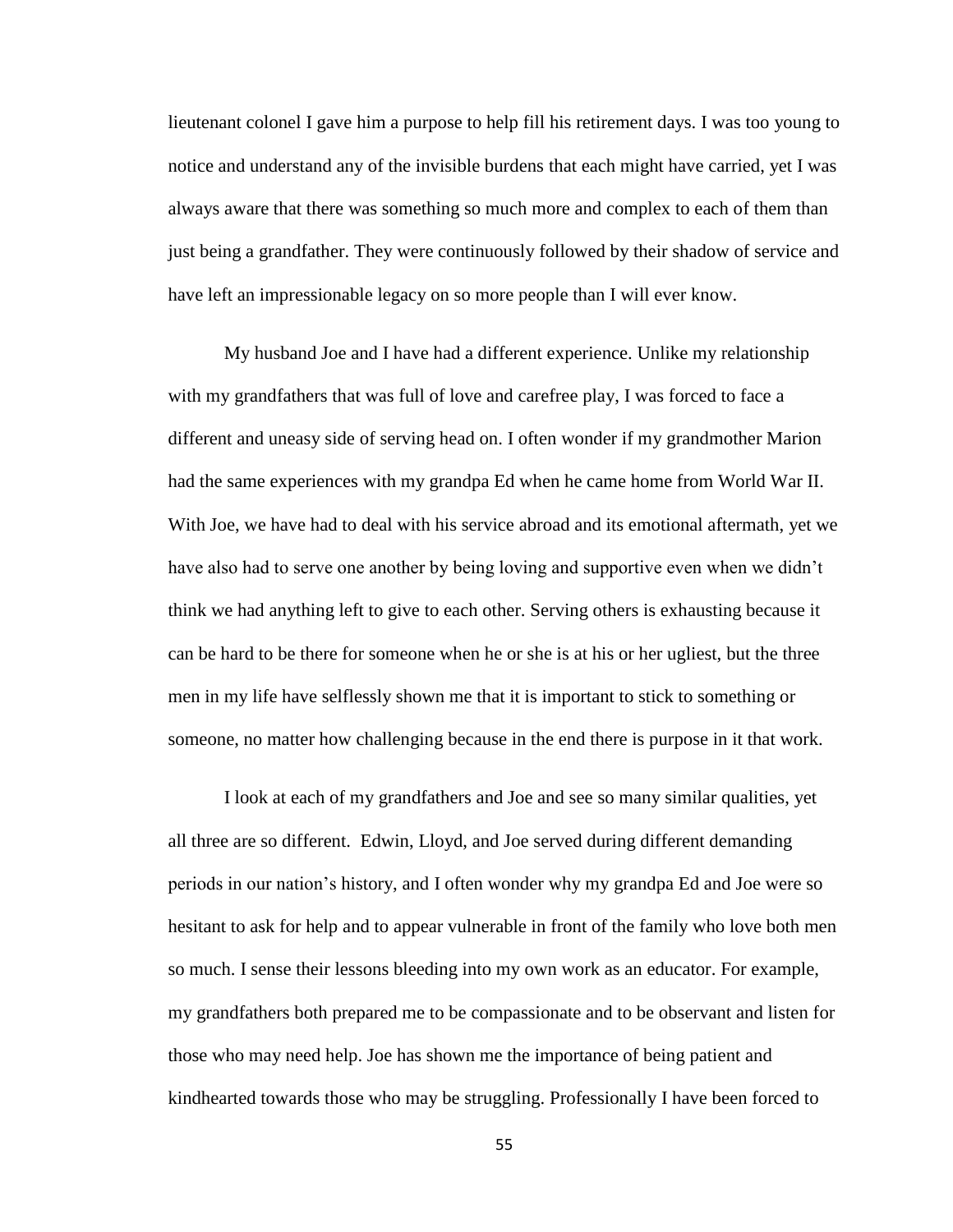interact with many individuals who have made me uncomfortable over the years, but in return have also allowed me to grow. I am humbled and proud to have known men like my grandfathers and Joe. They are a constant reminder of how to selflessly give while being a true testament of what it means to serve others.